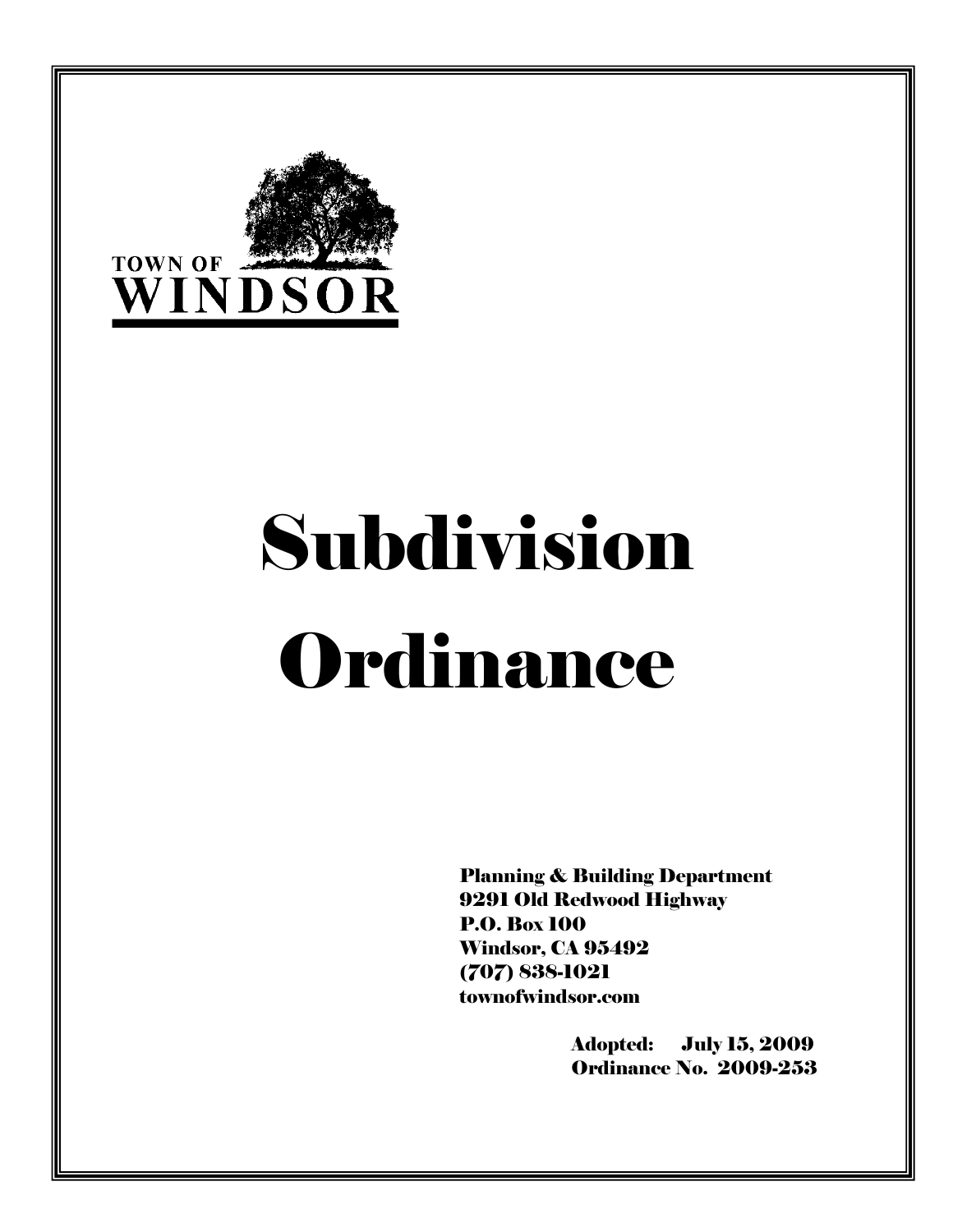# **TABLE OF CONTENTS**

| 16-8-100 |                                                                                 |  |
|----------|---------------------------------------------------------------------------------|--|
| 16-8-110 |                                                                                 |  |
| 16-8-120 | Conformity to General Plan, Specific Plans, Area Plans, and Zoning Ordinance. 3 |  |
| 16-8-130 |                                                                                 |  |
| 16-8-140 |                                                                                 |  |
| 16-8-150 |                                                                                 |  |
| 16-8-160 |                                                                                 |  |
| 16-8-170 |                                                                                 |  |
| 16-8-180 | Administration of Restrictions Imposed Upon Recorded Maps 6                     |  |
|          |                                                                                 |  |
| 16-8-200 |                                                                                 |  |
| 16-8-210 |                                                                                 |  |
|          |                                                                                 |  |
| 16-8-300 |                                                                                 |  |
| 16-8-310 | Division of Land-Five or More Parcels (Major Subdivisions) 10                   |  |
| 16-8-320 | Division of Land-Four or Fewer Parcels (Minor Subdivisions) 10                  |  |
| 16-8-330 |                                                                                 |  |
| 16-8-340 |                                                                                 |  |
| 16-8-350 |                                                                                 |  |
| 16-8-360 |                                                                                 |  |
|          |                                                                                 |  |
| 16-8-400 |                                                                                 |  |
| 16-8-410 |                                                                                 |  |
|          |                                                                                 |  |
| 16-8-500 |                                                                                 |  |
| 16-8-510 |                                                                                 |  |
| 16-8-520 |                                                                                 |  |
|          |                                                                                 |  |
| 16-8-600 | Dedication of Streets, Alleys, and Other Public Rights-of-way or Easements.  31 |  |
| 16-8-610 |                                                                                 |  |
| 16-8-620 |                                                                                 |  |
| 16-8-630 |                                                                                 |  |
| 16-8-640 |                                                                                 |  |
|          | Article 7. Common Interest Development (Condominium) Conversion--RESERVED 33    |  |
|          |                                                                                 |  |
| 16-8-800 |                                                                                 |  |
| 16-8-810 |                                                                                 |  |
| 16-8-820 |                                                                                 |  |
| 16-8-830 |                                                                                 |  |
| 16-8-840 |                                                                                 |  |
| 16-8-845 |                                                                                 |  |
| 16-8-850 |                                                                                 |  |
| 16-8-860 |                                                                                 |  |
| 16-8-865 |                                                                                 |  |
| 16-8-870 |                                                                                 |  |
| 16-8-880 |                                                                                 |  |
|          |                                                                                 |  |
| 16-8-900 |                                                                                 |  |
| 16-8-910 |                                                                                 |  |
| 16-8-920 |                                                                                 |  |
|          |                                                                                 |  |

# Page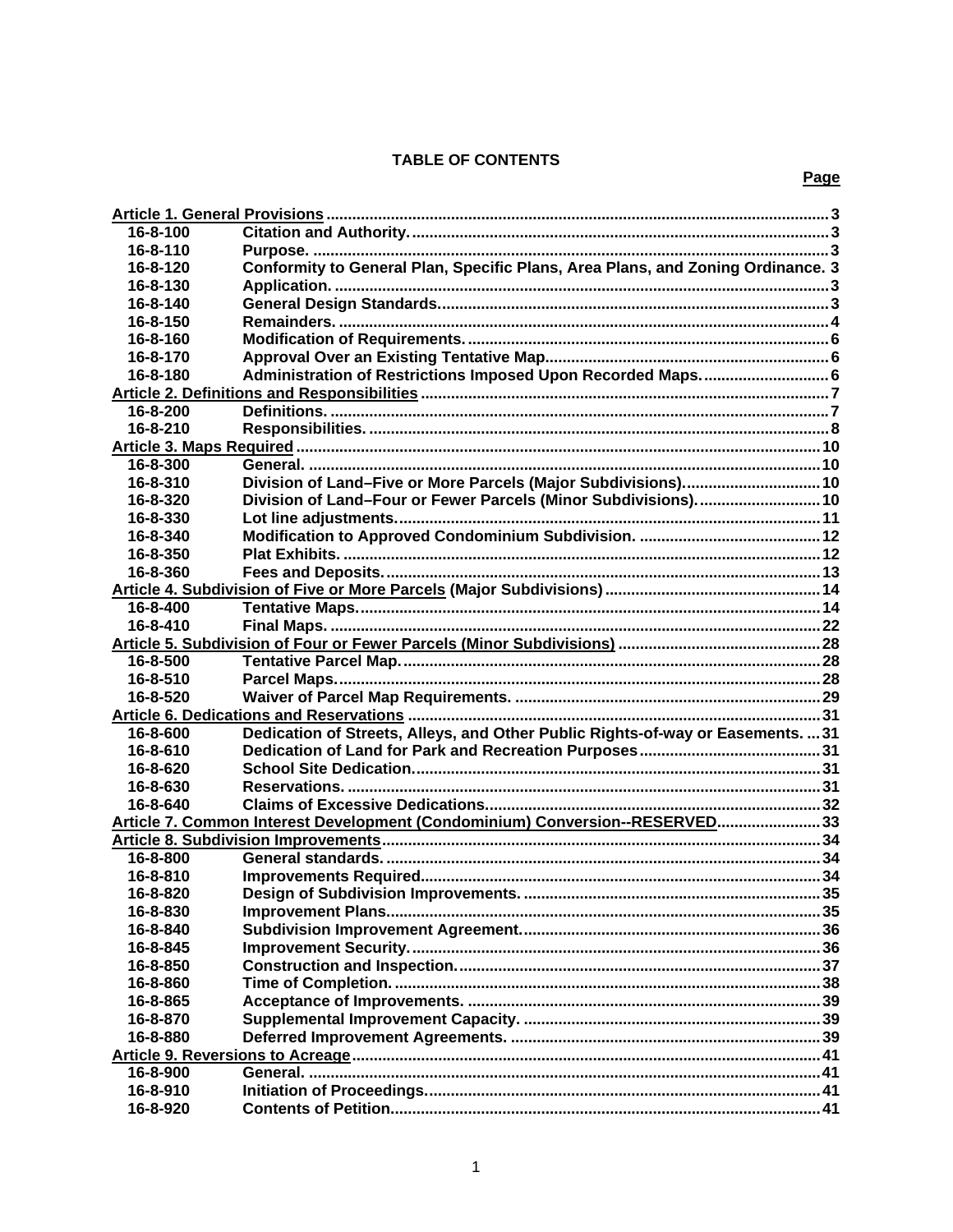| 16-8-930  |  |
|-----------|--|
| 16-8-940  |  |
| 16-8-950  |  |
|           |  |
| 16-8-1000 |  |
| 16-8-1010 |  |
| 16-8-1020 |  |
| 16-8-1030 |  |
| 16-8-1040 |  |
| 16-8-1050 |  |
| 16-8-1060 |  |
| 16-8-1070 |  |
| 16-8-1080 |  |
|           |  |
| 16-8-1100 |  |
| 16-8-1110 |  |
| 16-8-1120 |  |
| 16-8-1130 |  |
|           |  |
| 16-8-1200 |  |
| 16-8-1205 |  |
| 16-8-1210 |  |
| 16-8-1215 |  |
| 16-8-1220 |  |
| 16-8-1225 |  |
| 16-8-1230 |  |
| 16-8-1235 |  |
| 16-8-1240 |  |
|           |  |
| 16-8-1300 |  |
| 16-8-1310 |  |
| 16-8-1320 |  |
| 16-8-1330 |  |
| 16-8-1340 |  |
| 16-8-1350 |  |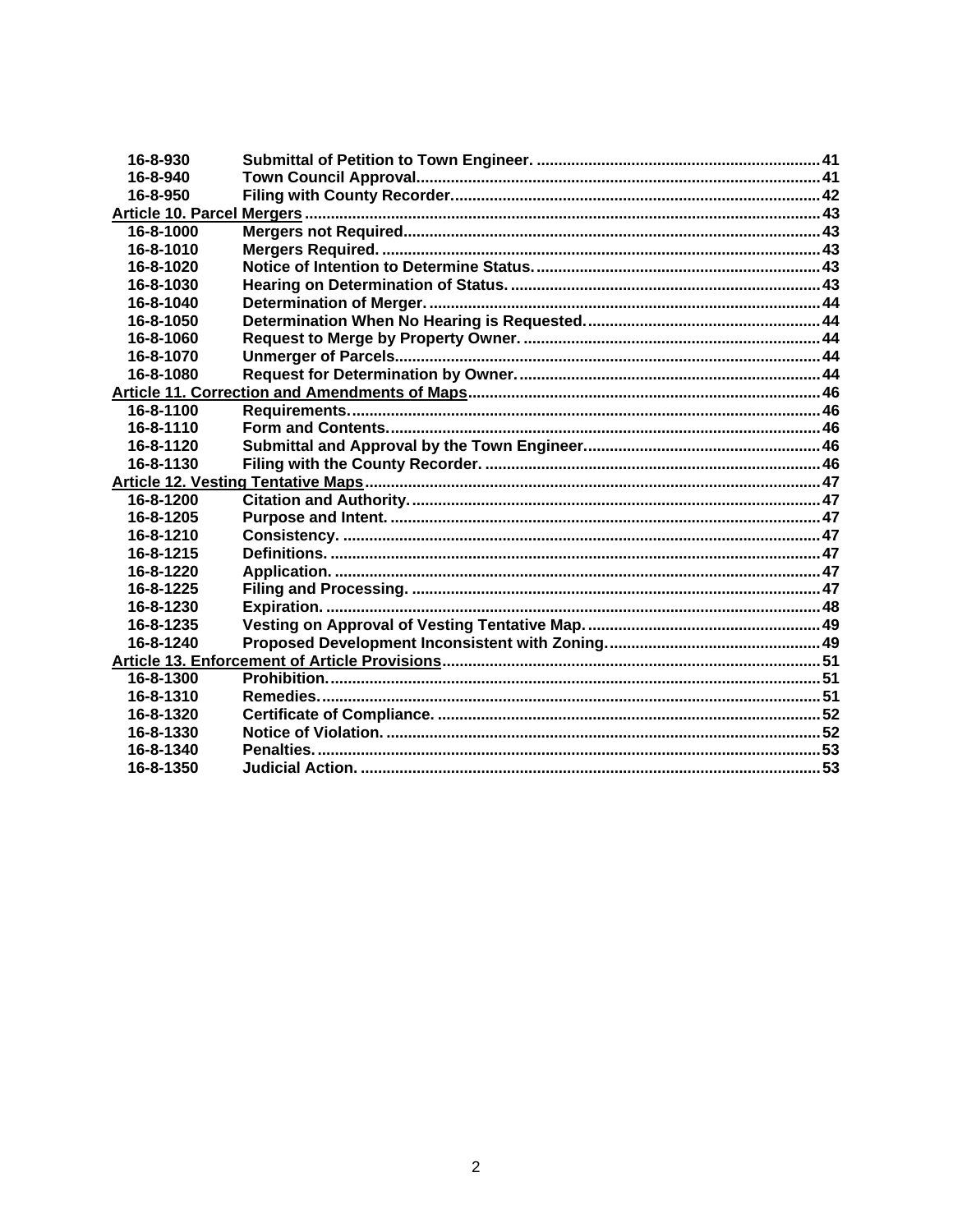## **CHAPTER 8. SUBDIVISIONS**

## <span id="page-3-0"></span>**Article 1. General Provisions**

## **16-8-100 Citation and Authority.**

 This Chapter is adopted to supplement and implement the Subdivision Map Act, §§66410 *et seq.* of the Government Code and may be cited as the Subdivision Ordinance of the Town of Windsor.

## **16-8-110 Purpose.**

 It is the purpose of this Chapter to regulate and control the division of land within the Town of Windsor and to supplement the provisions of the Subdivision Map Act concerning the design, improvement and survey data of subdivisions, the form and content of all maps provided for by the Subdivision Map Act and the procedure to be followed in securing the official approval of the Town Engineer, the Planning Director, the Planning Commission, and Town Council regarding the maps. To accomplish this purpose, the regulations outlined in this Chapter are determined to be necessary for the preservation of the public health, safety, and general welfare; to promote orderly growth and development; to promote open space, conservation, protection, and proper use of land; and to ensure provision for adequate traffic circulation, utilities, and services.

#### **16-8-120 Conformity to General Plan, Specific Plans, Area Plans, and Zoning Ordinance.**

 No land shall be subdivided and developed for any purpose that is not in conformity with the General Plan and any specific plan or local area plan of the Town of Windsor (including but not limited to the Shiloh Road Vision Plan and the Downtown Plan), or the Town's Design Standards, or that is not permitted by or in conformity with the Zoning Ordinance or other applicable provisions of the Windsor Municipal Code.

 The type and intensity of land use as shown on the General Plan, as supplemented by the Town's specific plans and area plans, shall determine the type and capacity of streets, roads, highways, utilities, and public services and improvements that shall be provided by the subdivider.

## **16-8-130 Application.**

**a. Applications generally.** The regulations set forth in this Chapter shall apply to all parts of subdivisions within the Town of Windsor and to the preparation of subdivision maps and to other maps provided for by the Subdivision Map Act. Each subdivision and each part thereof lying within the Town shall be made and each map shall be prepared and presented for approval as provided for and required by this Chapter.

**b. Application fees.** All applications required by and submitted pursuant to this Chapter shall be accompanied by the required fee, as set forth in a resolution adopted by the Town Council.

## **16-8-140 General Design Standards.**

**a. Lot depth and building envelope.** In no case shall the depth of a lot created by a new subdivision be less than eighty-five feet, exclusive of rights of way or easements necessary for road purposes. Lot depth shall not be greater than 3 times the average lot width. Usable building envelopes for residential parcels shall not be less than 45 feet in depth unless approved otherwise by the Planning Director.

**b.** Lot width. In no case shall the width of a lot created by a new subdivision be less than prescribed by the Town of Windsor Zoning Ordinance's General Development Standards.

**c. Lot area.** In no case shall the area of a lot created by a new subdivision be less than prescribed by the Town of Windsor Zoning Ordinance's General Development Standards.

**d. Corridor (flag pole) lots.** Corridor lots shall not be allowed in new subdivisions, unless the appropriate decisionmaker finds that such lots further in-fill development objectives in a previously developed area, no other reasonable design alternatives are available that will further those objectives, and the resulting lot sizes will be compatible with those in surrounding areas. When a corridor lot is permitted, the minimum width of the "flag" corridor shall be 20 feet, and the "flag" corridor shall not be included in the minimum lot depth and area calculations.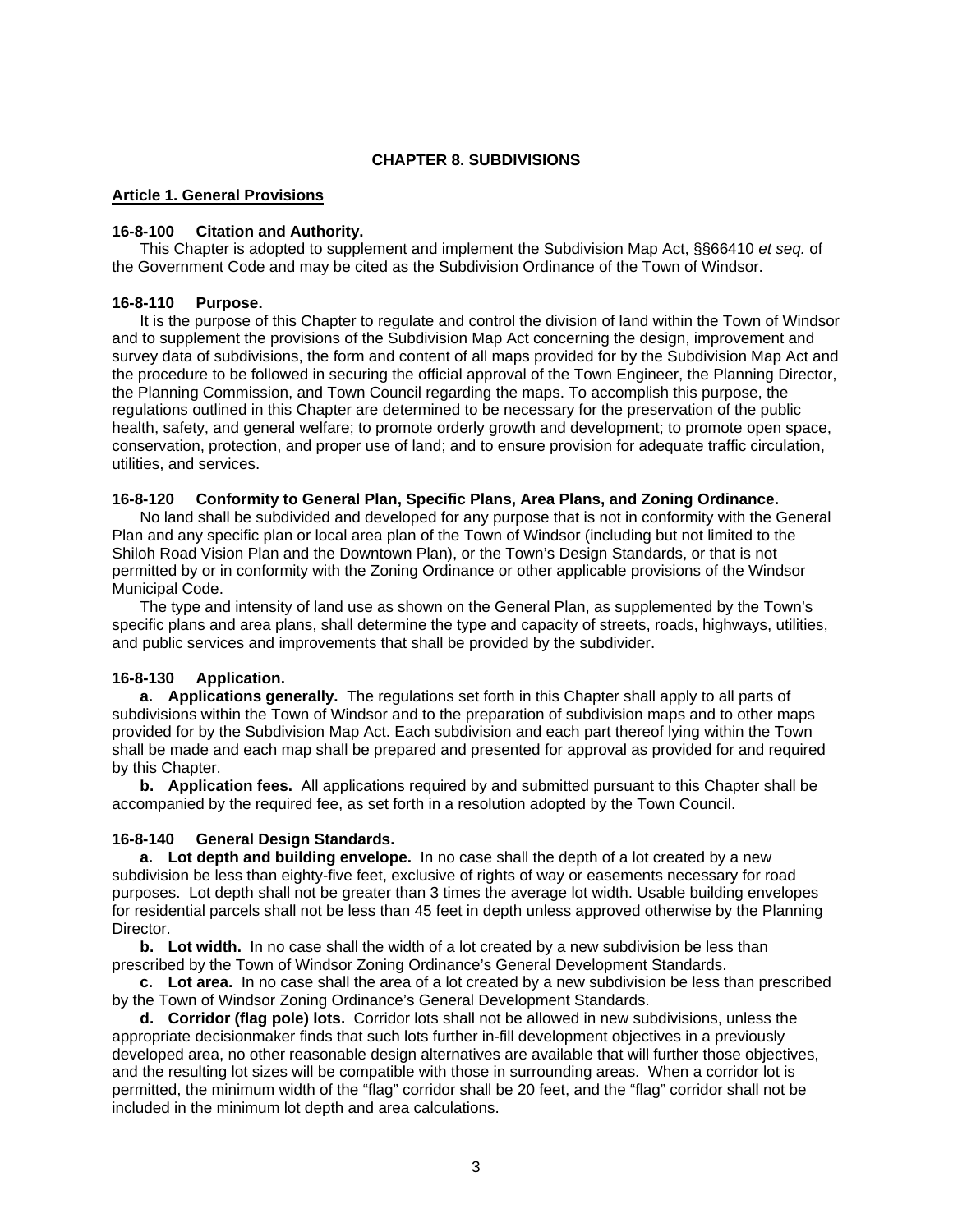## **e. Energy Conservation.**

<span id="page-4-0"></span> 1. The design of a subdivision for which a tentative map is required shall provide, to the extent feasible, for future passive or natural heating or cooling opportunities in the subdivision.

 2. Examples of passive or natural heating opportunities in subdivision design include design of lot size and configuration to permit orientation of a structure in an east-west alignment for southern exposure.

 3. Examples of passive or natural cooling opportunities in subdivision design include design of lot size and configuration to permit orientation of a structure to take advantage of shade or prevailing breezes.

 4. In providing for future passive or natural heating or cooling opportunities in the design of a subdivision, consideration shall be given to local climate, to contour, to configuration of the parcel to be divided, and to other design and improvement requirements, and such provision shall not result in reducing allowable densities or the percentage of a lot that may be occupied by a building or structure under applicable planning and zoning in force at the time the tentative map is filed.

 5. The requirements of this Section do not apply to condominium projects that consist of the subdivision of airspace in an existing building and that add no new structures.

 6. For the purposes of this Section, "feasible" means capable of being accomplished in a successful manner within a reasonable period of time, taking into account economic, environmental, social, and technological factors.

## **f. Cable Television Service.**

 1. The design of a subdivision for which a tentative map or tentative parcel map is required shall provide appropriate cable television systems an opportunity to construct, install, and maintain, on land identified on the map as dedicated or to be dedicated to public utility use, any equipment necessary to extend cable television services to each residential parcel in the subdivision. For the purposes of this Section, "appropriate cable television systems" means those systems franchised or licensed to serve the geographical area in which the subdivision is located.

 2. This Section shall not apply to the conversion of existing dwelling units to condominiums, community apartments, or stock cooperatives.

## **g. Access**.

 1. The subdivision shall abut upon or have an approved access to a public street. Each unit or lot within the subdivision shall have an approved access to a public or private street.

 2. Street layout shall be designed to provide for future access to, and not impose undue hardship upon, property adjoining the subdivision. Reserve strips, or non-access at the end of streets or at the boundaries of subdivisions, shall be dedicated unconditionally to the Town when required.

**h. Planned developments.** Lots included in subdivisions proposed as part of a planned development, as provided for in the Zoning Ordinance, may deviate from the standards required by this section. In that case, lot design shall be provided for in a development plan authorized by conditional use permit. Criteria for evaluating planned developments shall include, without limitation, elements of design or community benefit that, in the determination of the decisionmaker, are superior to those achieved through standard subdivision design. These elements include unique design features, creation of common open space, provision of amenities, and other features identified in the zoning ordinance. Provisions for long-term maintenance and management of common areas shall be in the form of an owners association or equivalent. Planned developments shall generally consist of five or more lots.

**i. Water availability – Subdivisions of 500 or more units.** Proposed residential subdivisions of 500 or more dwelling units shall demonstrate sufficient availability of public water per Section 66473.7 of the Subdivision Map Act.

# **16-8-150 Remainders.**

## **a. Policy on the use of remainders.**

 1. Because they can result in "leap-frog" development, delays in the construction of public improvements necessary to maintain existing service levels, and other detriments to the public welfare, use of remainders as part of tentative map submittals will be closely scrutinized for consistency with General Plan policies encouraging efficient and orderly development. Subdividers who include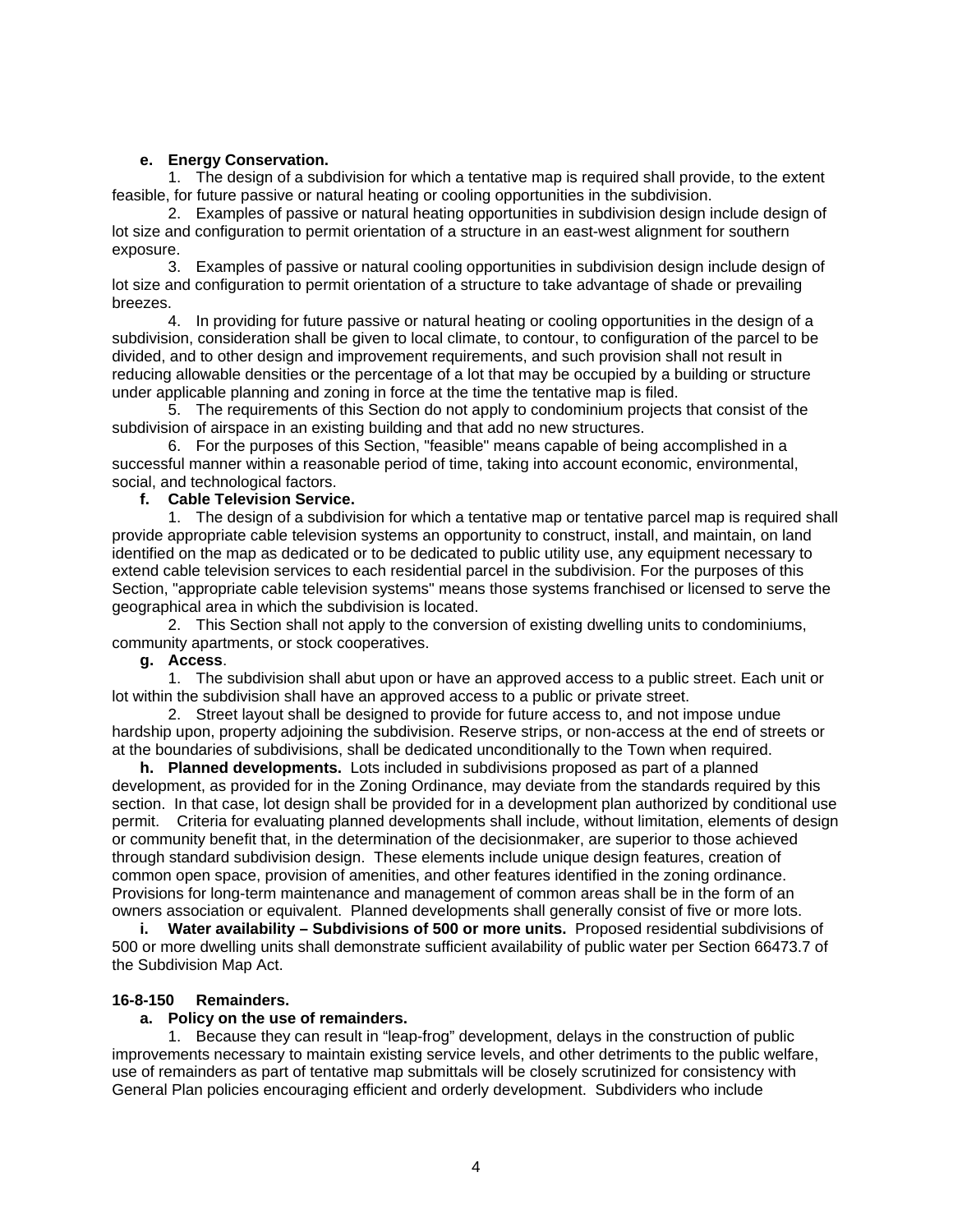remainders in tentative maps must be able to show that development of the proposed subdivision will not interfere with the realization of those policies in the General Plan.

 2. Remainders may be used in conjunction with parcel and final maps when phasing of the final or parcel map is authorized by the approved tentative map and use of a remainder does not otherwise conflict with required conditions of approval for the tentative map.

**b. Depiction on tentative maps.** Tentative maps for major and minor subdivisions shall depict remainders and clearly identify them as such.

**c. Depiction on final maps.** Final maps for major and minor subdivisions shall depict remainders of less than five acres. If a remainder is five acres or larger, then the subdivider shall submit with the final map a separate map exhibit showing the location and boundaries of the remainder in relation to the subdivided property. The additional map exhibit shall show the remainder, list any conditions required for the remainder, and be recorded with the final map. The additional map showing the remainder shall not itself be a final map, and recordation thereof shall not extend any development rights conferred by Government Code sections 66498.1 or 66498.5 or by Sections 16-8-410 and 16-8-1235.

 **d. Review for creation.** All subdivision applications shall be subject to review to determine whether a remainder is created thereby and whether any such remainder is intended to be used for the purposes of finance, lease, or sale. If the Director determines that a tentative parcel map would create a remainder for any of those purposes, and the total number of lots created by the subdivision, including the proposed remainder, is more than four, the Director shall return the application and require the subdivider to submit a tentative or vesting tentative map for a major subdivision.

**e. Review for further subdivision.** The Planning Director shall review all subdivision applications to determine whether all or a part of the parcel subdivided is a remainder from a previous subdivision and whether the first subdivider intended to create the remainder for the purpose of finance, lease, or sale. Indicia of such intent include, but are not limited to, sale to the second subdivider for inadequate consideration; transfer of the remainder to close relatives or business associates; retention of control of or a financial interest in the remainder; and if the remainder was not capable of development under the Municipal Code, combination of the remainder or a part thereof with another parcel in the property proposed to be subdivided.

**f. Conditions of approval.** To the extent allowed by law, particularly section 66424.6 of the Government Code, the Town may impose conditions on a remainder created as part of a proposed subdivision.

 1. The Town Council hereby finds that the construction of improvements associated with remainders prior to the approval of development therefor is necessary to protect the public health and safety and as a prerequisite to the orderly development of the Town.

 2. Based on the foregoing finding, the Town Council, Planning Commission, and Planning Director and Town Engineer may require, as a condition of approving any tentative or final map, that improvements required for the subject subdivision also be constructed at the same time for any remainder. Any such condition may be appealed by the subdivider as set forth below.

 3. To assist Town decisionmakers regarding the need for and details of conditions of approval for remainders, as part of a tentative map application, the Director or Town Engineer may require the subdivider to provide a site plan, consistent with Section 27.42.030 of the Municipal Code, for a remainder parcel.

 4. In the event that the Town Council, Planning Commission, or Planning Director or Town Engineer allows a subdivider to defer improvement construction for a remainder, the subdivider shall record an agreement approved by the Town Attorney with the county recorder, stating:

A. What the required improvements are; and

 B. That the subdivider or a successor owner is required to complete all required improvements before the Town will grant a permit or other approval for development.

**g. Certificate of compliance required prior to sale or transfer.** Prior to the sale or transfer of any remainder, the subdivider shall be required to obtain from the Town Engineer a certificate of compliance or conditional certificate of compliance, as provided for in the Subdivision Map Act and section 16-8-1320. The Town Engineer's review of such an application shall include a determination that the creation of a remainder and its subsequent sale or transfer do not constitute an attempt to avoid the requirements of this Chapter.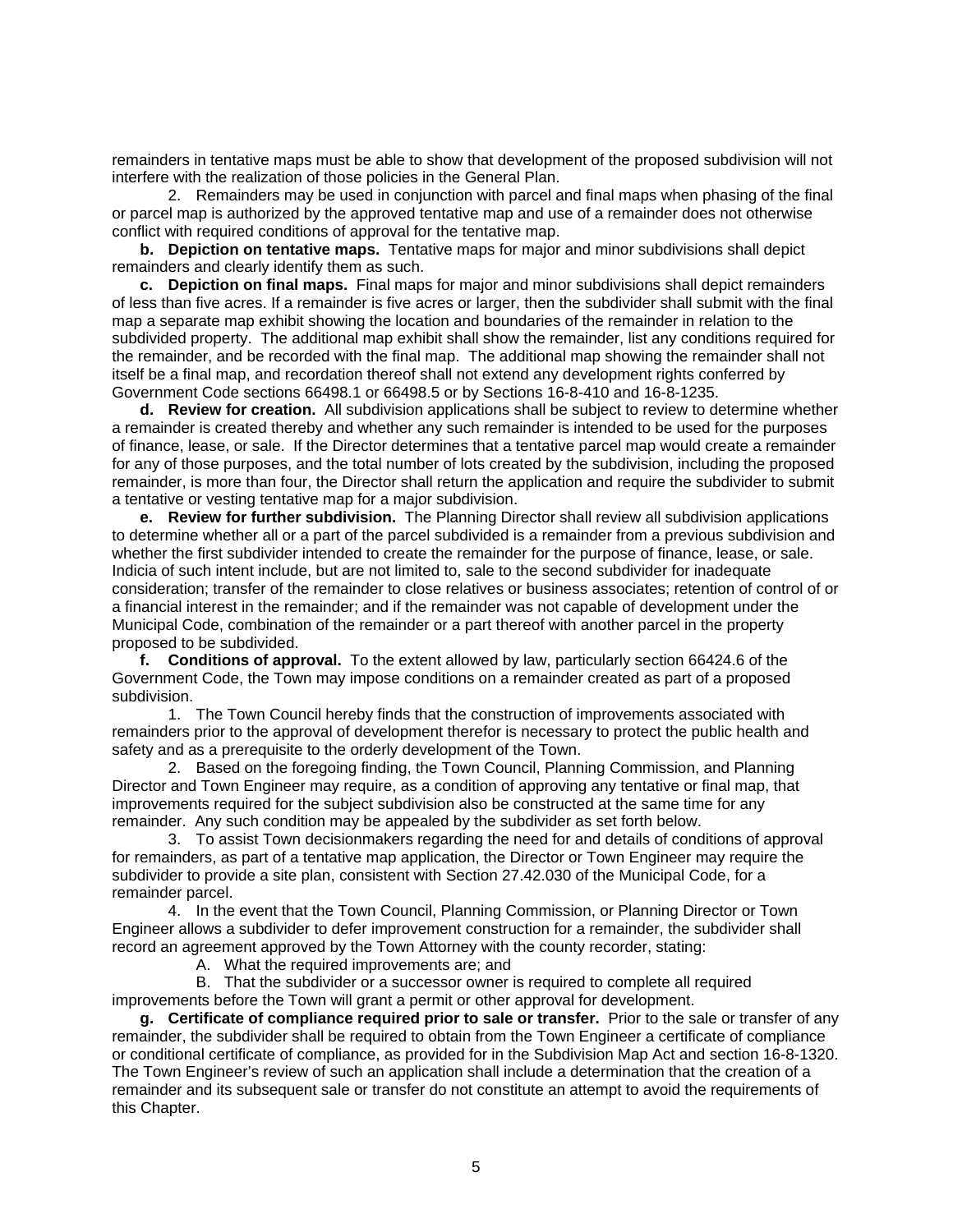<span id="page-6-0"></span>**h. Reporting of assessor parcel number.** For the purpose of tracking remainders, upon recordation of a final or parcel map and assignment of an assessor parcel number (APN) for a remainder, the subdivider shall deliver to the Planning Director a copy of the final or parcel map and report the APN for the remainder created by the subdivision. No building permit or certificate of occupancy for the lots created by a subdivision shall be issued until the subdivider has complied with the reporting requirements of this subsection. No certificate of compliance for the transfer of a remainder shall be issued until the subdivider has complied with the requirements of this subsection.

**i. Appeals.** A decision of the Planning Director or Town Engineer pursuant to this section may be appealed in accordance with the provisions of section 16-8-500(g).

#### **16-8-160 Modification of Requirements.**

 Whenever in the opinion of the relevant decisionmaker the land involved in any subdivision is of a size or shape, is subject to title limitations of record, is affected by topographical location or conditions, or is to be devoted to a use that it is impossible or impracticable in the particular case for the subdivider to conform fully to the regulations contained in this Chapter, the decisionmaker may make modifications as, in its opinion, are reasonably necessary or expedient and in conformity with the Subdivision Map Act.

#### **16-8-170 Approval Over an Existing Tentative Map.**

 Any approval or conditional approval of a tentative map or tentative parcel map over an existing approved tentative map or tentative parcel map (on the same piece or pieces of land) shall be conditioned upon the subdivider, prior to filing any subsequent drawings for plan check, submitting to the Planning Department a letter withdrawing one of the two approved tentative maps or tentative parcel maps. Any denial of a tentative map or tentative parcel map shall not affect the prior approved or conditionally approved tentative map over the same piece or pieces of land.

## **16-8-180 Administration of Restrictions Imposed Upon Recorded Maps.**

 Notations on previously recorded subdivision maps shall be reviewed by the Planning Director. If the Planning Director determines that notations on a previously recorded subdivision map are informational only, he or she shall use them to evaluate any proposed deviation from the existing approvals for subdivision and development of the property. If the Planning Director determines that notations constitute restrictions imposed upon the subdivision and development of the property, the subdivider shall be required to file a corrected or amended final map.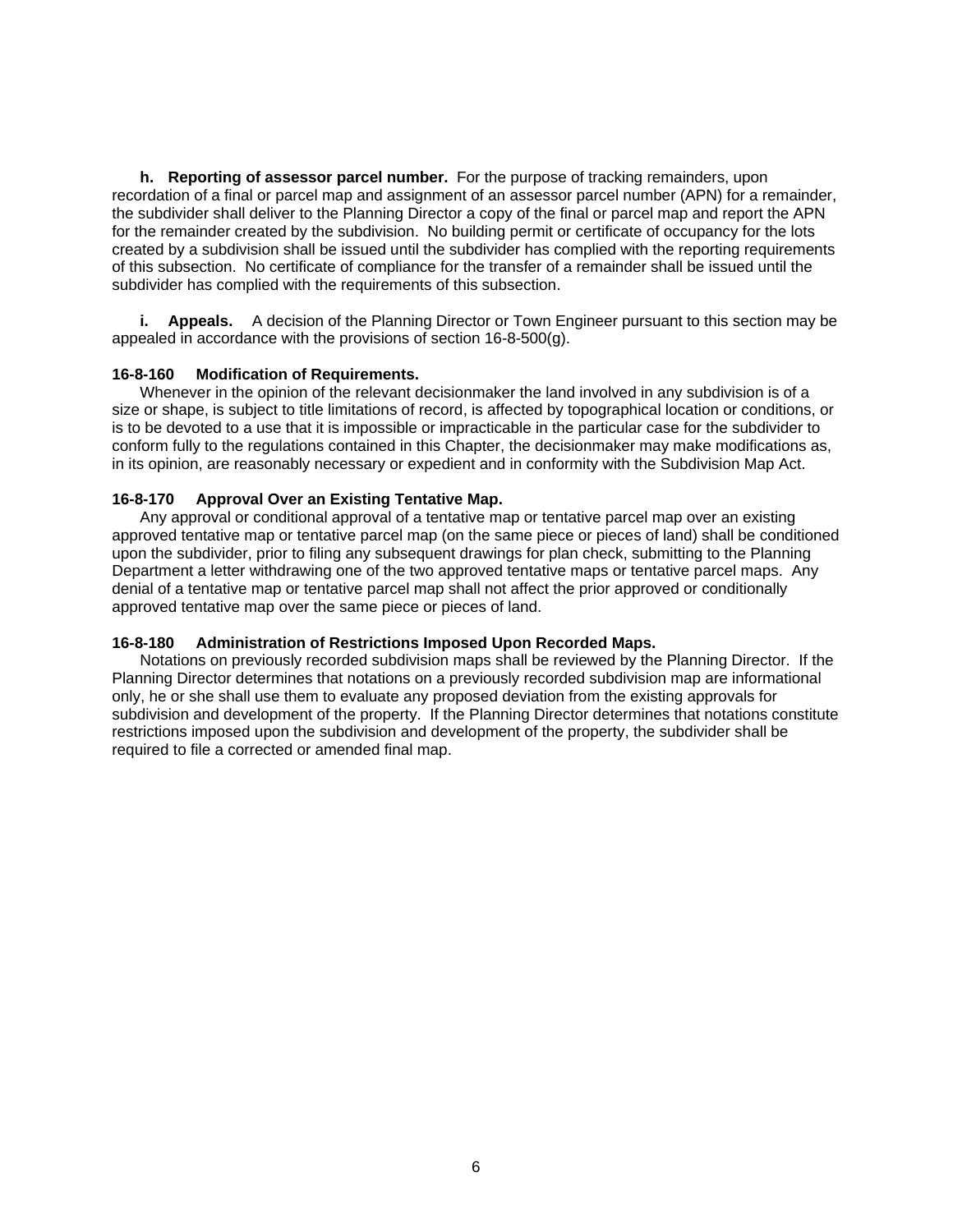## <span id="page-7-0"></span>**Article 2. Definitions and Responsibilities**

## **16-8-200 Definitions.**

*Block*. The area of land within a subdivision that is entirely bounded by streets, highways or ways (except alleys), or the exterior boundary or boundaries of the subdivision.

*Condominium*. An estate in real property consisting of an undivided interest in common in a portion of a parcel of real property together with a separate interest in space in a residential, industrial or commercial building on the real property, such as a residence, office or store. A condominium may include, in addition, a separate interest in other portions of the real property.

*Conversion*. The creation of separate ownership of existing real property together with a separate interest in space of residential, industrial or commercial buildings.

*Design* means:

a. Street alignments, grades and widths:

 b. Drainage and sanitary facilities and utilities, including alignments and grades; water and recycled water;

- c. Location and size of all required easements and rights-of-way;
- d. Fire roads and firebreaks;
- e. Lot size and configuration;
- f. Traffic access;
- g. Grading;
- h. Land to be dedicated for park or recreational purposes: and

 i. Other specific requirements in the plan and configuration of the entire subdivision as may be necessary to ensure consistency with, or implementation of, the General Plan, any applicable specific plan or area plan, or the Zoning Ordinance.

*Development*. The uses to which the land that is the subject of a map shall be put, the buildings to be constructed on it, and all alterations of and construction on the land.

*Environmental Impact Report (EIR)*. A detailed statement under the California Environmental Quality Act (CEQA) describing and analyzing the significant environmental effects of a project and discussing ways to mitigate or avoid the effects. The contents of the EIR are described in Article 9, Section 15120 of the State CEQA Guidelines and the Town's CEQA Guidelines.

*Final Map*. A map showing a subdivision for which a tentative and final map are required by the Subdivision Map Act or this Chapter, prepared in accordance with the provisions of this Chapter and the Subdivision Map Act and designed to be recorded in the office of the County Recorder.

*General Plan*. The General Plan of the Town and any amendments or revisions.

*Improvement*. Any streets, storm drainage facilities, utilities, and landscaping to be installed, or agreed to be installed, by the subdivider on the land, as a condition precedent to the approval and acceptance of the final map, and to be used for public or private streets, parks, common areas, highways, and easements, as are necessary for the general use of the lot owners in the subdivision and local neighborhood traffic and drainage needs. Any other specific improvements or type of improvements, the installation of which, by the subdivider alone or in combination with public agencies, private utilities, or any other entity approved by the Town, is necessary to ensure consistency with or implementation of the General Plan or any applicable specific plan. Improvements shall be constructed in accordance with the Town of Windsor Design and Construction Standards and/or, when applicable, with standards as adopted by local utility companies and approved by the Town Engineer.

*Lot*. A parcel or portion of land separated from other parcels or portions by description, as on a subdivision, parcel, or record of survey map, or by metes and bounds, for purpose of sale, lease, or separate use.

*Lot Line Adjustment*. A minor shift or rotation of an existing lot line or other adjustments that do not create a greater number of parcels than originally existed, as approved by the Town Engineer or authorized representative.

*Major Subdivision.* A subdivision of five or more parcels.

*Merger*. The joining of two or more contiguous parcels of land under one ownership into one parcel. *Minor Subdivision*. A subdivision of four or fewer parcels.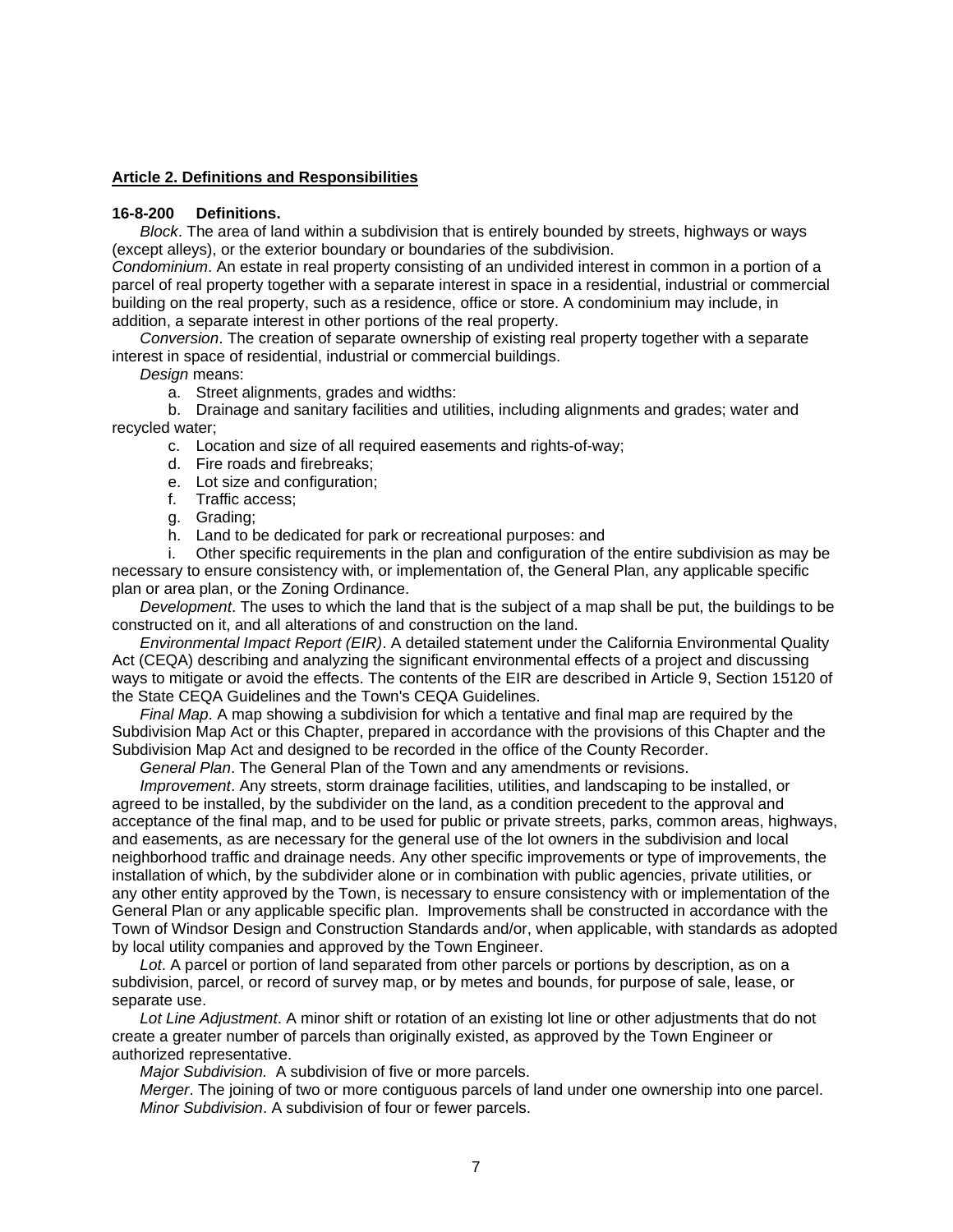<span id="page-8-0"></span>*Parcel Map*. A map showing a division of land of four or fewer parcels as required by this Ordinance, prepared in accordance with the provisions of this Chapter and the Subdivision Map Act.

*Peripheral Street*. An existing street the right-of-way of which is contiguous to the exterior boundary of the subdivision.

*Remainder*. That portion of an existing parcel that is not included as part of the subdivided land. The remainder is not considered as part of the subdivision but must be shown on the required tentative and final maps as part of the area surrounding subdivision development. When used in conjunction with a phased final or parcel map, a remainder refers to a portion of the subdivision, shown and authorized for phased development on the related approved tentative map, which the subdivider intends to defer.

*Subdivider*. A person, firm, corporation, partnership, or association who proposes to divide, divides, or causes to be divided real property into a subdivision for himself or for others. Employees and consultants of such persons or entities acting in that capacity are not "subdividers."

*Subdivision*. The division, by any subdivider, of any unit or units of improved or unimproved contiguous land shown on the latest equalized County assessment roll as a unit or as contiguous units for the purpose of sale, lease, or financing, whether immediate or future. Property shall be considered as contiguous units, even if it is separated by roads, streets, utility easements, or railroad rights of way. "Subdivision" includes a condominium project, as defined herein or in Section 1350 of the Civil Code, a community apartment project, as defined in Section 11004 of the Business and Professions Code, and the conversion of existing dwelling units to a stock cooperative, as defined in Section 11003.2 of the Business and Professions Code. "Subdivision" includes any division of land by gift or inheritance (probate). Any conveyance of land to a governmental agency, public entity, public utility, including to a subsidiary of a public utility for conveyance to that public utility for rights-of-way, shall not be considered a division of land for purposes of computing the number of parcels.

 In determining the appropriate application and mapping procedures, the Planning Director and Town Engineer shall consider the number of lots proposed to be created by the subdivision, as well as the number of contiguous lots and of lots created by the previous subdivision of contiguous lots that the owner of the land to be subdivided either currently owns or had a financial interest in creating.

*Subdivision Map Act (SMA)*. State of California Government Code Sections 66410 to 66499.

*Tentative Map*. A map made for the purpose of showing the design and improvements of a proposed major or minor subdivision and the existing conditions in and around it. The term "tentative map" includes a vesting tentative map.

*Tentative Parcel Map*. A tentative map for a subdivision of four or fewer parcels.

*Vesting Tentative Map*. A map that meets the requirements of a tentative map and Article 12 and has the words "Vesting Tentative Map" printed on it. The vesting tentative map conveys development rights for subdivisions according to Article 12.

*Zoning Ordinance*. Title 17 of the Town of Windsor Municipal Code, or any ordinance enacted under zoning law.

#### **16-8-210 Responsibilities.**

 a. **Town Council.** The Town Council shall have final jurisdiction in the approval of final maps and improvement agreements and the acceptance by the Town of lands and improvements as may be proposed for dedication to the Town as part of subdivisions. The Town Council shall act as the appeal board for hearing appeals of the approval, conditional approval, or denial of tentative subdivision maps. The Town Council shall have final jurisdiction in the approval of any subdivision approvals that require legislative action, including but not limited to an amendment to the General Plan or Zoning Ordinance, or as otherwise provided for in the Town's Growth Control Ordinance.

 b. **Planning Commission.** The Planning Commission shall be responsible for approving, conditionally approving, or denying the tentative map for major subdivisions. In the event that the Town Council has final jurisdiction over a subdivision application, the Planning Commission shall forward a recommendation to the Town Council regarding whether the application should be approved, conditionally approved, or denied. The Planning Commission shall hear appeals regarding minor subdivisions.

- c. **Town Engineer.** The Town Engineer shall be responsible for:
	- 1. Establishing design and construction details, standards, and specifications;
	- 2. Determining whether proposed subdivision improvements comply with the provisions of this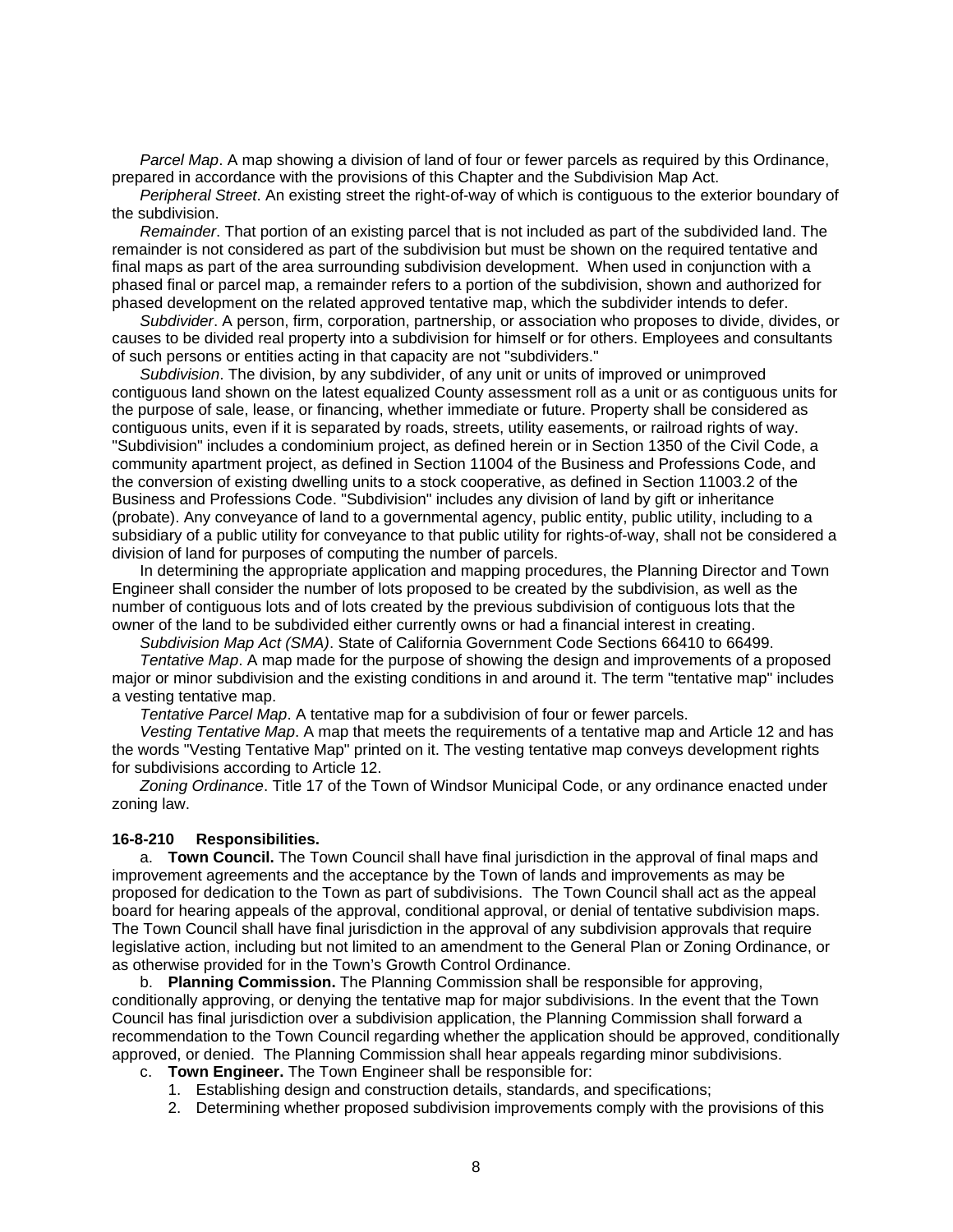Chapter and the Subdivision Map Act and for reporting those findings together with any recommendations for approval or conditional approval of the tentative map to the Planning Director for subdivisions of five (5) or more parcels;

 3. The processing of final maps, reversion to acreage maps, and amended maps; the processing and approval of subdivision improvement plans, lot line adjustments, mergers, and certificates of compliance;

 4. Examining and stating that final maps are in substantial conformance with the approved tentative map;

5. The inspection and approval of subdivision improvements;

 6. Final approval of parcel maps, including the acceptance of (1) dedications and improvements for minor subdivisions and (2) offsite dedications lying outside a subdivision boundary that require a separate grant deed.

 7. The recording of a notice of completion of private subdivision improvements when not to be maintained by the Town.

 d. **Planning Director.** The Planning Director shall be responsible for the management of the Planning Department in carrying out the responsibilities imposed upon it by this Chapter, as well as the following:

 1. Investigating proposed subdivisions for conformity to the General Plan, specific plans, and the Town Zoning Ordinance, as well as reporting his/her findings together with recommendations for approval or conditional approval to the Planning Commission for subdivisions of five (5) or more parcels.

 2. Stating, as Secretary of the Planning Commission, that the Planning Commission has approved or conditionally approved the tentative map for subdivisions of five (5) or more parcels.

 3. Approving, conditionally approving, or denying tentative parcel maps for four (4) or fewer parcels.

 e. **Planning Department.** The Planning Department shall be responsible for the processing of, tentative maps, and tentative parcel maps, and for the collection of all required deposits and fees.

 f. **Town Attorney.** The Town Attorney shall be responsible for approving as to form all subdivision improvement agreements and other agreements and instruments related to the subdivision of land. Examples of documents requiring Town Attorney approval as to form include, but are not limited to, agreements for shared access or parking and declarations of covenants, conditions and restrictions ("CC&R's").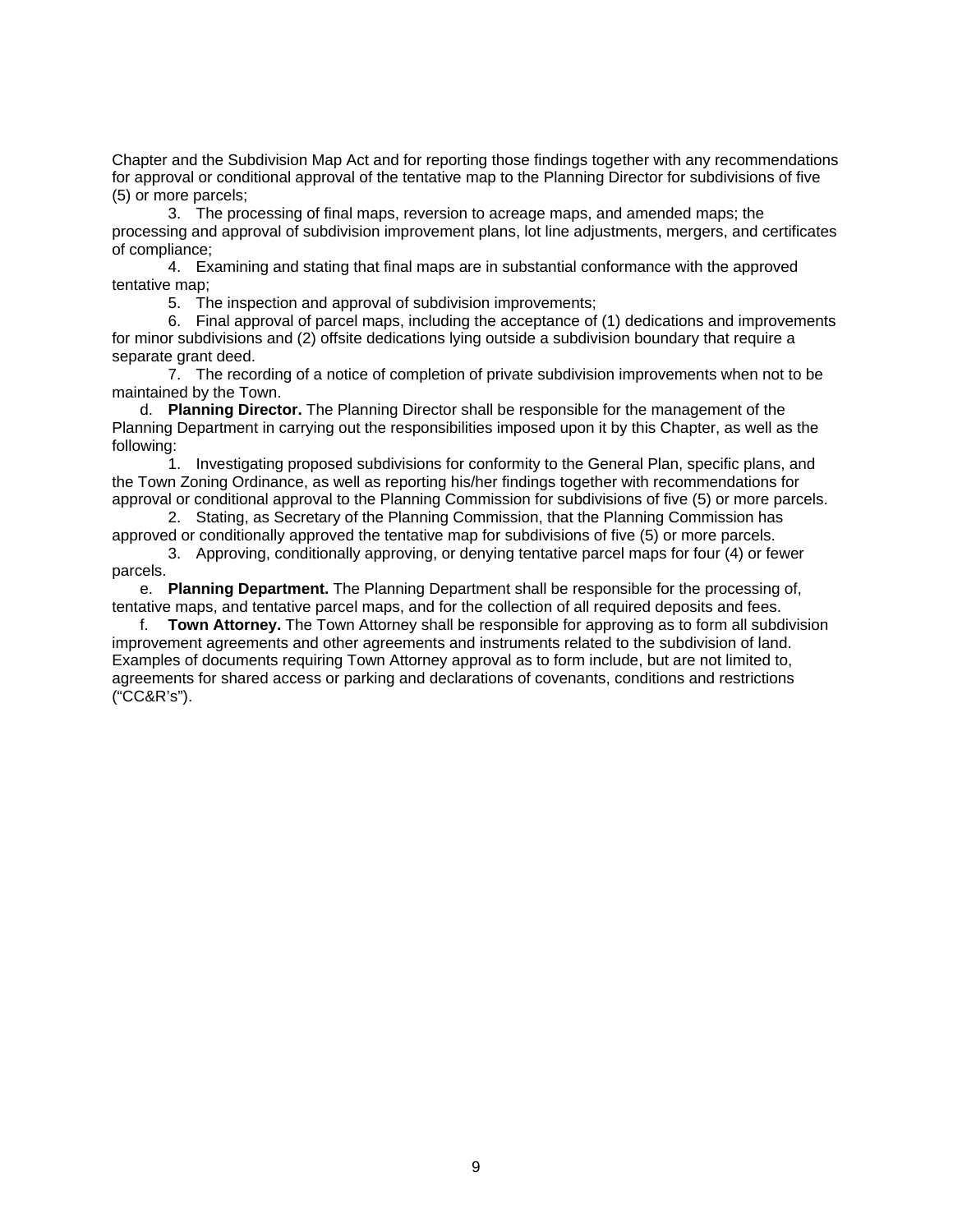# <span id="page-10-0"></span>**Article 3. Maps Required**

## **16-8-300 General.**

 The necessity for tentative, final, and parcel maps shall be governed by the provisions of this Chapter.

## **16-8-310 Division of Land–Five or More Parcels (Major Subdivisions).**

 a. Both a tentative map and a final map shall be required for all divisions of land when determined by the Planning Department that such land may be divided into five (5) or more parcels, five (5) or more condominiums, as defined in Section 783 of the State Civil Code, a community apartment project containing five (5) or more parcels, or for the conversion of a dwelling to a stock cooperative containing five (5) or more dwelling units, unless:

 1. The land before division contains fewer than five (5) acres, each parcel created by the division abuts upon a maintained public street or highway, and no dedications or improvements are required by the legislative body;

 2. Each parcel created by the division has a gross area of twenty (20) acres or more and has an approved access to a maintained public street or highway;

 3. The land consists of a parcel or parcels of land having approved access to a public street or highway that comprises part of a tract of land zoned for industrial or commercial development, and that has the approval of the governing body as to street alignments and widths; or

 4. Each parcel created by the division has a gross area of not less than forty (40) acres or is not less than a quarter (1/4) of a quarter (1/4) section.

 5. The land being subdivided is solely for the creation of an environmental subdivision pursuant to Government C ode Section 66418.2.

 b. A tentative parcel map and a parcel map shall be required for subdivisions described above in subsections (1), (2), (3), (4), and (5).

## **16-8-320 Division of Land–Four or Fewer Parcels (Minor Subdivisions).**

 a. A tentative map and parcel map shall be required for all divisions of land into four (4) or fewer parcels, except that such maps shall not be required for:

 1. Subdivisions of a portion of the operating right-of-way of a railroad corporation, defined by Section 230 of the Public Utilities Code, which are created by short-term leases terminable by either party on not more than thirty (30) days' notice in writing;

2. Land conveyed to or from a governmental agency, public entity, or public utility; or

3. Land conveyed to a subsidiary of a public utility for conveyance to the public utility for rights-

of-way.

4. Lot line adjustments, provided:

(A) No additional parcels or building sites have been created;

(B) There are no resulting violations of the Windsor Municipal Code;

(C) The applicant conforms to all conditions imposed on the approval of the lot line

adjustment.

5. Parcel maps waived by the Town Engineer as provided by Section 16-8-520.

b. The exceptions in subparagraphs  $(a)(2)$  and  $(3)$  above shall not apply if a showing is made in individual cases, upon substantial evidence, that public policy necessitates a parcel map. The foregoing exemption shall only apply if, prior to the conveyance, the owner of the subject land complies with this Section. The owner shall submit an application for exemption in the form and with such information as is required by the Town Engineer. Upon receipt of a complete application by the Planning Director, the Planning Director shall either determine that the exemption applies, determine that the exemption applies subject to conditions, or determine that public policy necessitates a parcel map. In making that determination, the Planning Director shall consider any written materials submitted by the applicant or any interested party. The Planning Director shall notify the applicant of the determination in writing. If the Planning Director determines that a parcel map is necessary, the applicant shall not subdivide the subject land without obtaining Town approval of a parcel map pursuant to this Chapter. Notwithstanding the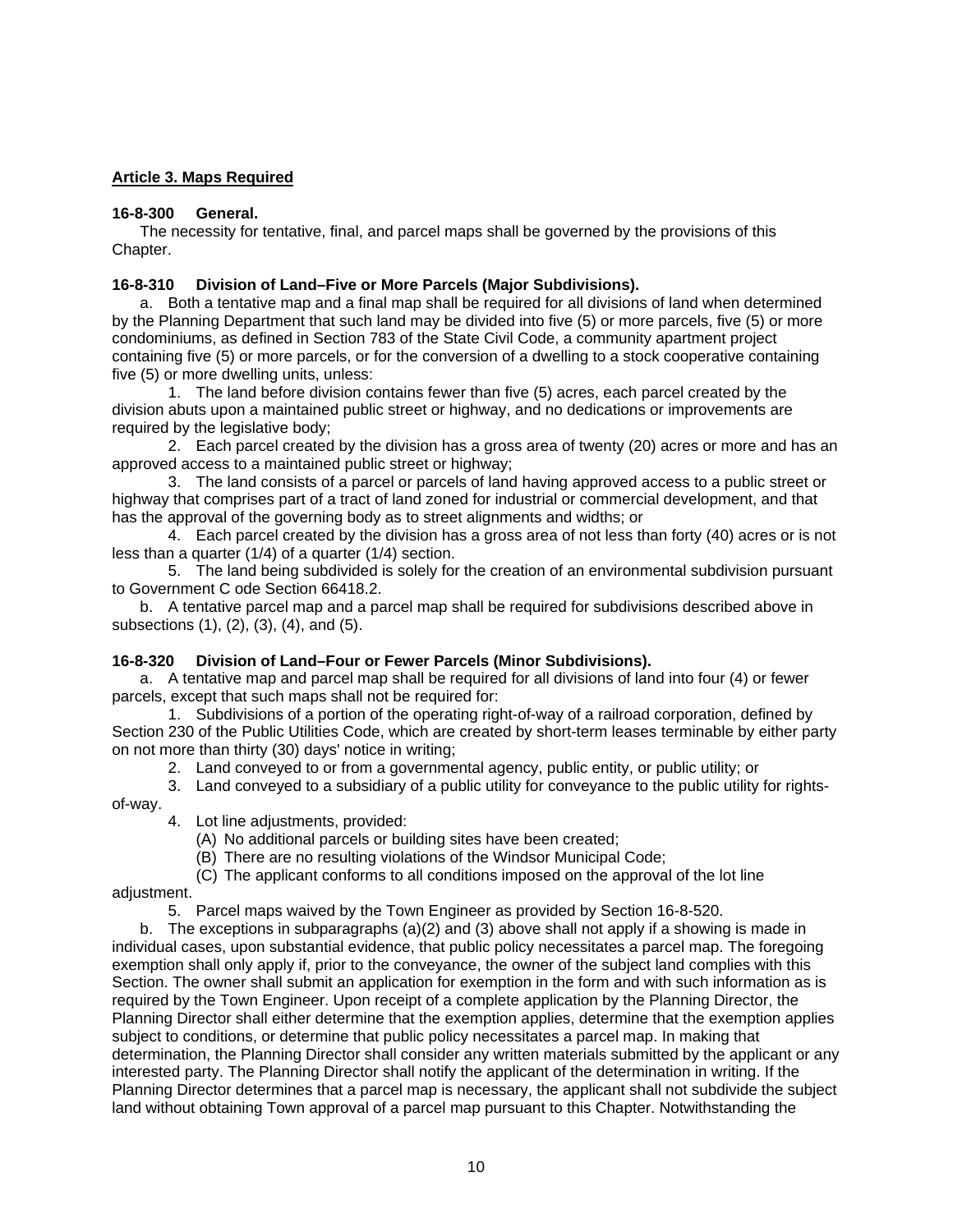<span id="page-11-0"></span>foregoing, a tentative map and parcel map for a division of land into four (4) or fewer parcels shall not be required for the dedication of land to a governmental agency, public entity, or public utility that is required by the Town as a condition of approval of a development project.

## **16-8-330 Lot line adjustments.**

 a. Lot line adjustments shall be prepared and processed in accordance with the procedures and criteria set forth in this section:

 1. Applications must include an accurate site plan that depicts, for each parcel involved, the location, nature, and extent of existing structures, utilities, infrastructure, sewage systems, water systems, drainage systems, easements, and any other information required by the Town.

 2. The Town may require a title report for parcels to be adjusted and shall require the written consent of the owners of all parcels identified in the title report.

 3. The Town may require a record of survey in conjunction with a lot line adjustment if required by Section 8762 of the Business and Professions Code.

 4. Up to four adjoining parcels may be adjusted or reconfigured under lot line adjustment procedures. For the purposes of this section, "adjoining" properties means lots with contiguous boundaries and not separated by a public street.

 5. If the parcels to be adjusted are in different zoning districts, the applicant must file the necessary zone change application prior to or concurrent with the lot line adjustment application.

 6. Applications for lot line adjustments must include a request for the voluntary merger of any antiquated parcels underlying the property.

 7. The Town Engineer processes and approves all lot line adjustment applications, with the following exceptions:

 (A) When the boundaries of the one of the lots to be adjusted is conterminous with a zoning district boundary, and the lot line adjustment will change the boundary of the zoning district, the applicant must also submit an application for a zoning amendment. In that case, the Town Council shall have final approval authority for the lot line adjustment, and the Planning Commission shall make a recommendation on both the zoning amendment and the lot line adjustment.

 (B) When the lot line adjustment application is part of a broader request for entitlements. In either of the foregoing cases, the Planning Department shall process the lot line adjustment application with the other legislative or entitlement requests.

 8. The Town Engineer shall refer the lot line adjustment application to the Planning Director, Building Official and any other department or agency he or she determines appropriate for comment.

 b. Consistent with Government Code Section 66412, the Town may impose conditions, including but not limited to construction and dedication of improvements and exactions, upon a lot line adjustment.

 1. The Town may impose conditions on a lot line adjustment as necessary to achieve conformity with the General Plan, applicable specific plans and area plans, the Zoning Ordinance, the Growth Control Ordinance, and building ordinances.

 (A) The General Plan contains policies requiring new development to pay its fair share of required services and infrastructure in a timely manner (e.g. Community Services and Facilities Policy E.2 in the Town of Windsor General Plan—2015). The Town's specific plans and area plans contain similar policies related to the specific needs of the portions of the Town regulated by those plans.

 (B) The frontage improvement and dedication requirements for new development contained in Chapter 2 of Title 16 of the Windsor Municipal Code are an implementation of the policies in the General Plan and therefore applicable to lot line adjustments.

 (C) Because lot line adjustments further the development potential of the affected properties, the Town may impose conditions of approval as necessary to ensure that lot line adjustments as necessary to comply with applicable provisions of the General Plan, specific plans, area plans, the Zoning Ordinance, the Growth Control Ordinance, and building ordinances. The nature and extent of such conditions may be appealed as provided for in this Chapter.

 (D) Existing restrictions imposed upon the parcels as a result of a recorded subdivision map (including notes, setbacks, and easements) shall be carried forward and recorded as part of the lot line adjustment in a form approved by the Town Engineer. This may include preparation of exhibits as determined necessary.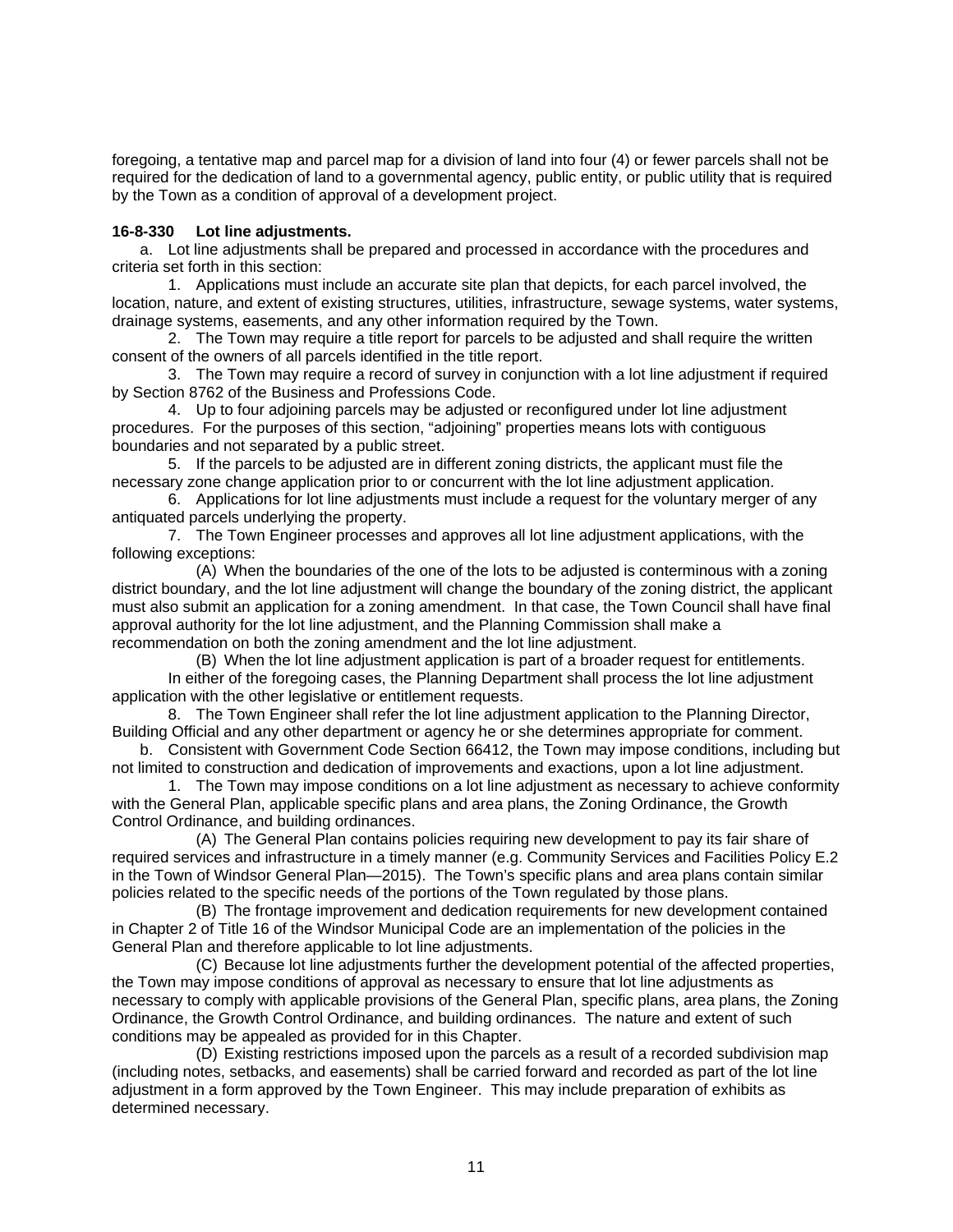<span id="page-12-0"></span> 2. The Town may require prepayment of real property taxes prior to the approval of a lot line adiustment.

 3. The Town may require the applicant to take any action that the approving body considers necessary to facilitate relocation of existing utilities, infrastructure, or easements.

 4. Lot line adjustments shall be conditioned to require the subdivider to provide the following to the Town prior to final approval of the grant deeds creating the new property descriptions:

 (A) Submittal of a Combining Agreement, approved by the Sonoma County Assessor's Office showing the combination of lots as per the approved map.

 (B) Verification that all taxes that are a lien on the affected parcel and then payable have been paid to the Sonoma County Treasurer/Tax Collector's Office.

(C) Legal descriptions of the new parcel configurations.

 (D) Title company verification that documents have been prepared to establish conformance of any deed of trust agreements to the adjusted lot boundaries and will be recorded under supervision of the title company concurrently with the lot line adjustment deeds.

 c. An application for a lot line adjustment may be denied if it is determined that the adjustment would create the potential for an increase in density beyond the limit established for the area or would in any way detrimentally conflict with the Town's growth control regulations.

 d. If the Planning Director believes the circumstances warrant such action, he/she may request that the Planning Commission decide whether to approve, conditionally approve, or deny an application for a lot line adjustment.

 e. If the Planning Director, Town Engineer, or Planning Commission denies an application for a lot line adjustment, the applicant may appeal the decision as provided for in section 16-8-500(g) or 16-8- 400(g), respectively.

 f. All lot line adjustment approvals shall expire two years from their approval date. The owner of the affected property may apply for a single one-year extension. Any lot line adjustment not effectuated within two years of approval, or after any extension, shall expire automatically, and a new application shall be required.

#### **16-8-340. Modification to Approved Condominium Subdivision**.

 a. Resubdivision of Condominium Airspace or Other Elements of a Condominium Plan. Resubdivision of airspace or other ownership or exclusive use areas created as part of a condominium plan shall be processed and reviewed in the same manner as major or minor subdivisions.. An approved resubdivision shall be recorded as an amendment to the condominium plan if the resubdivision affects unit descriptions and either individual property owner or property owners association responsibilities, an amendment to the CC&Rs for the subdivision is also required. Approval by the owners association shall be provided upon application and for any documents revisions prior to authorization to record the amendment to the condominium plan.

 b. Adjustments of Condominium Airspace or Other Elements of a Condominium Plan. Adjustments to airspace exclusive use areas or other ownership areas created as part of a condominium plan shall be processed and reviewed in the same manner as lot line adjustments. An approved adjustment shall be recorded as an amendment to the condominium plan if the resubdivision affects unit descriptions and either individual property owner or property owners association responsibilities, an amendment to the CC&Rs for the subdivision is also required. Approval by the owners association shall be provided upon application and for any documents revisions prior to authorization to record the amendment to the condominium plan.

#### **16-8-350 Plat Exhibits.**

 A plat exhibit may be required to accompany lot line adjustments, mergers, certificates of compliance, amendments to condominium plans and parcel map waivers. The plat exhibit shall be drawn to scale, shall be fully annotated and shall include and clearly define all streets, improvements, lot lines, lot boundaries, easements and any encroachments within the subject property(s). Deviations from this requirement shall require approval from the Town Engineer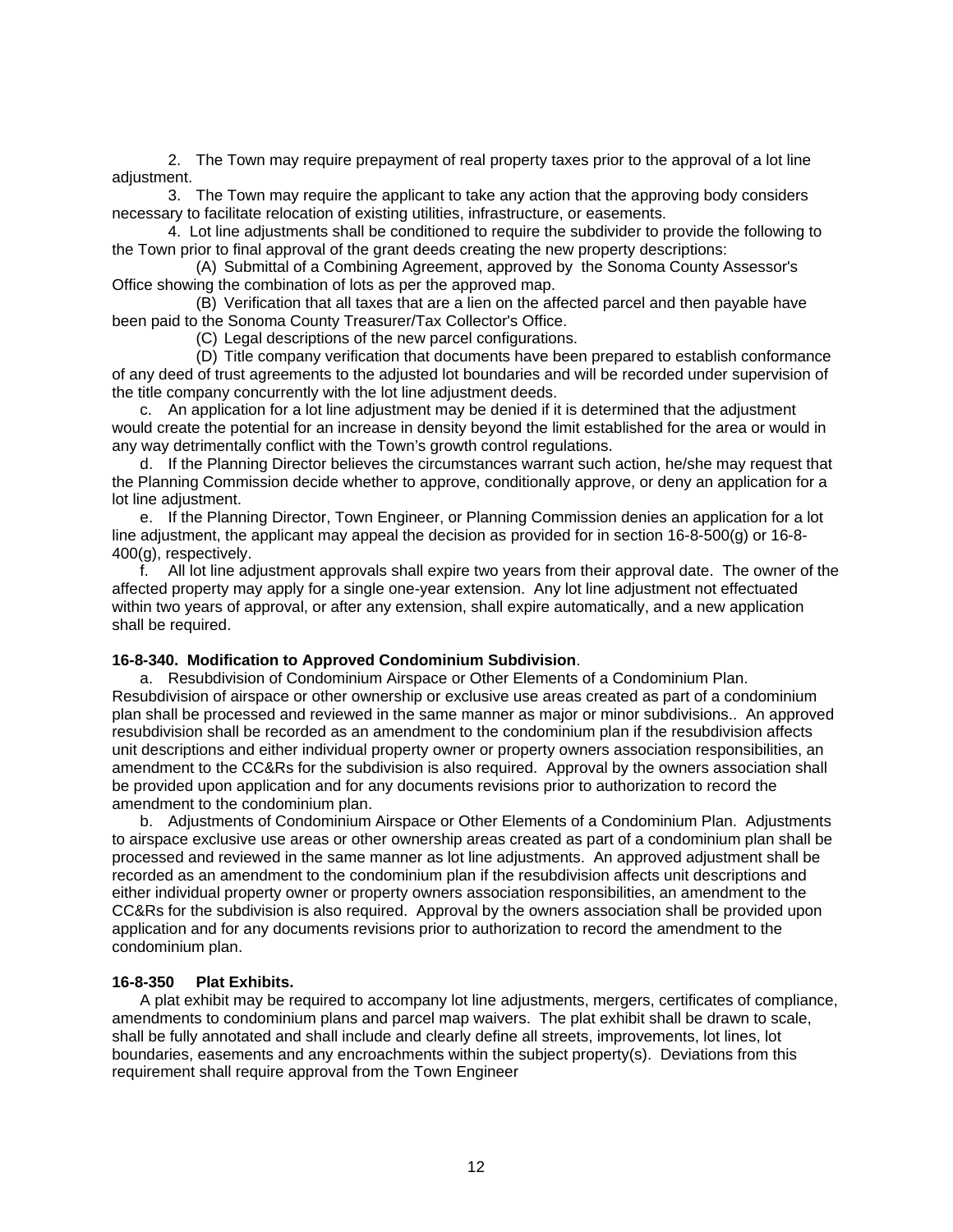## <span id="page-13-0"></span>**16-8-360 Fees and Deposits.**

 All persons submitting maps as required by this Chapter shall pay all fees and/or deposits as provided by the Town's resolution establishing fees and charges.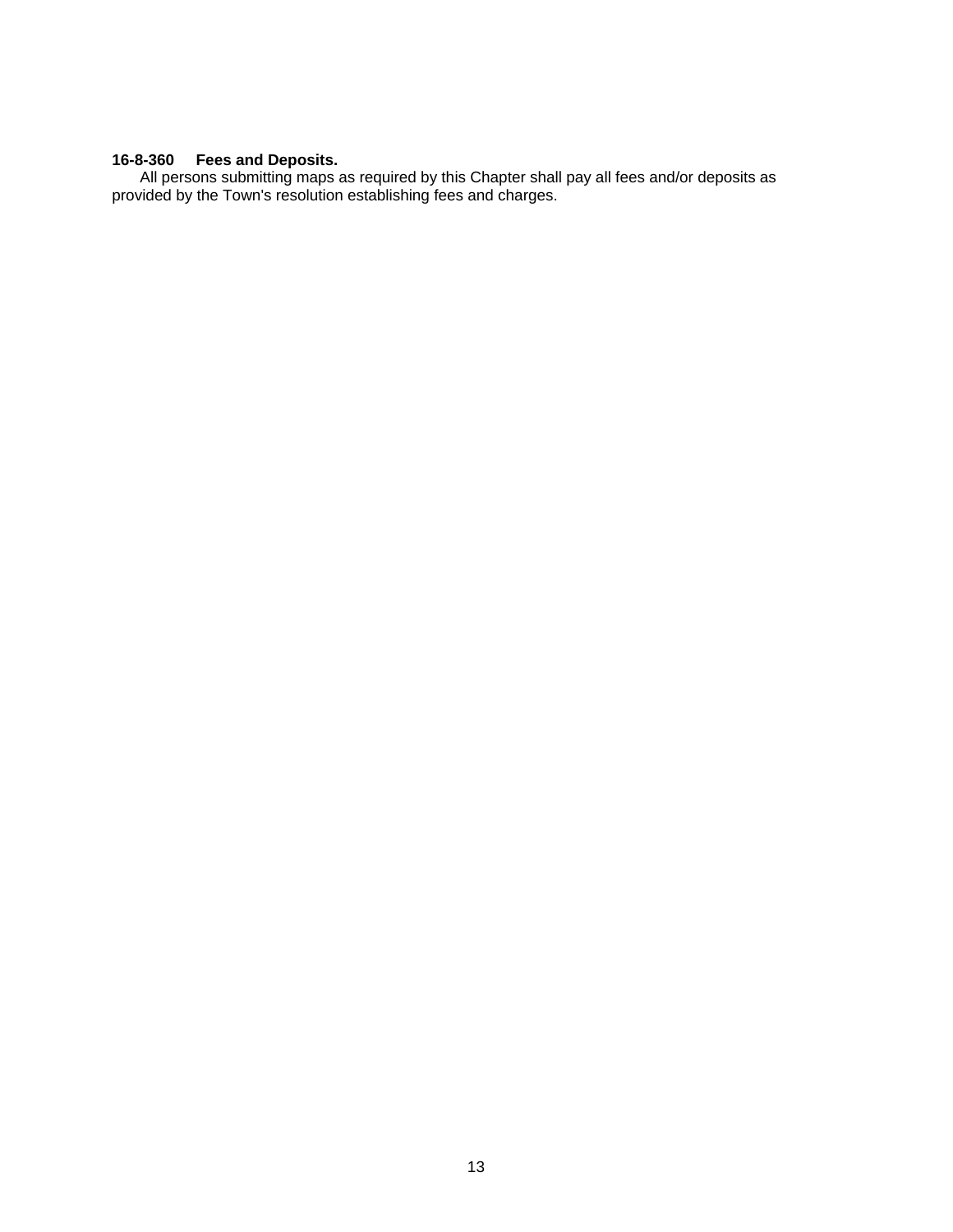## <span id="page-14-0"></span>**Article 4. Subdivision of Five or More Parcels (Major Subdivisions)**

## **16-8-400 Tentative Maps.**

**a. General.** The form and contents, submittal and approval of a tentative map for subdivisions of five (5) or more parcels shall be governed by the provisions of this Section. Any application for a vesting tentative map shall be subject to the provisions of Article 12 in addition to this Article.

**b. Form and Contents.** The tentative map shall be prepared in a manner acceptable to the Planning Department and shall be prepared by a registered civil engineer or licensed land surveyor. The tentative map shall be clearly and legibly drawn on sheets no larger than 24"X36", stapled in sets, and folded to a maximum size of 9" X 12". The tentative map shall contain all of the following information:

- 1. General Information
	- (A) North arrow.

(B) Scale of drawings. Minimum scale is one inch = 100 feet for parcels of more than 20 acres and one inch = 50 feet for parcels of less than 20 acres.

(C) Industry standard symbols, legends and abbreviations (with definitions).

- (D) Name and address of owner(s).
- (E) Name and address of subdivider.
- (F) Name, address and license number of civil engineer and land surveyor.
- (G) Area in acres of subdivision.

(H) Vicinity map that depicts the location of the property from nearest arterial road; no scale is required. The depiction shall include roads, adjoining subdivisions, towns, creeks, railroads, driveways within 100 feet of the subdivided property, and other data sufficient to locate the proposed subdivision and show its relation to the community.

(I) Boundaries of the site.

(J) A title that shall contain the subdivision name, type of subdivision (e.g. "Tentative Map" or "Vesting Tentative Map"), number and type of lots (e.g. commercial, residential, public), address, Assessor's Parcel Number, and date of preparation.

(K) Existing and proposed land uses and zoning districts.

(L) A title that shall contain the subdivision number, subdivision name, and type of subdivision, and the date of preparation.

(M) Town Boundary and local fire and school district boundaries, when abutting or crossing the site.

2. Existing Features

(A) Clear delineation of subdivision boundaries (with distances and bearings). Include the names of adjoining subdivisions and property owners, along with assessor's parcel numbers.

(B) Topographic contours of the site at one-foot intervals, unless otherwise authorized by the Town Engineer, including the adjoining ground for at least 100 feet beyond the project boundaries. Topographic contours may be required to extend beyond 100 feet to illustrate the extent of drainage impacts.

(C) Faults, flood zones, slide areas, and benchmark on such datum as specified by the Town Engineer.

(D) Water courses and open drainage channels: width to the nearest foot, direction of flow, existing improvements, approximate boundaries areas subject to inundation.

(E) Locations and species of all trees 6 inches or greater in trunk diameter, measured 4.5 feet above ground level and an indication of whether they are to be removed or protected. A tree protection plan may be required.

(F) Locations of on-site buildings and structures and an indication of whether they are to be removed or retained. For structures to remain, include their outside dimensions, use(s), and distances between buildings and proposed streets and lot lines.

(G) Locations of wells and septic systems with notations that they are to be removed.

(H) Locations and sizes of existing on-site sewer, water, street lighting, fire hydrants, utility lines, gas lines and storm drain facilities, or nearest off-site connections.

(I) Locations and sizes of existing on-site sewer connections to existing buildings with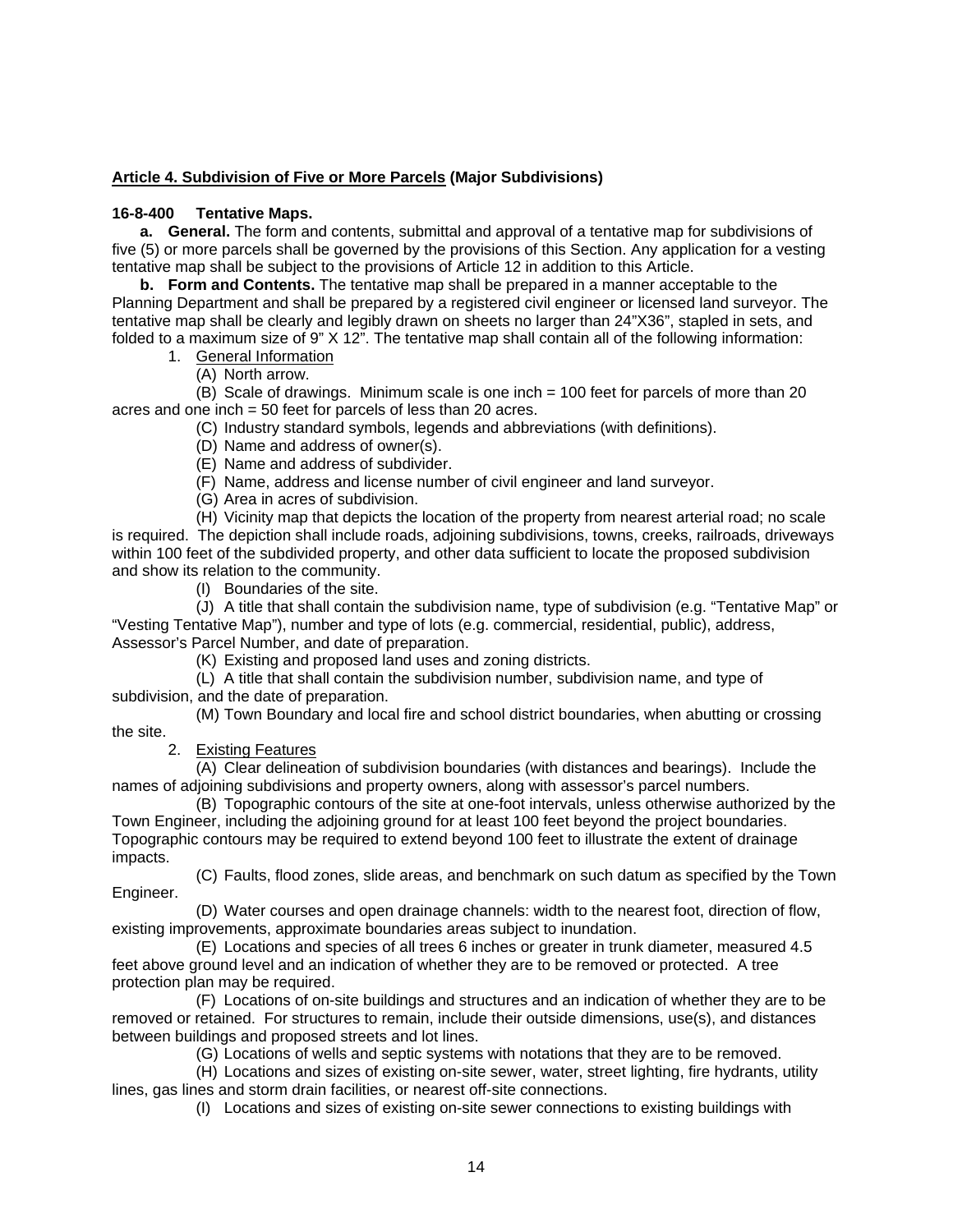notations as to whether the services are to be retained, replaced or removed.

(J) Locations, names and existing widths of all adjoining and contiguous highways, streets, alleys and sidewalks. Notate all private highways, streets, alleys and sidewalks.

(K) Locations and widths of easements, and a statement of purpose (access, storm drainage, etc.) and ownership.

(L) Locations of any public areas.

(M) The approximate location of any identified wetlands.

(N) The following statement shall be included on the tentative map: "The project engineer has reviewed all applicable lists of potential hazardous waste sites in accordance with Section 65962.5 of the Government Code, including those of the Department of Toxic Substances Control, the State Water Resources Control Board, the State Department of Health Services, and the Sonoma County Department of Environmental Health, and finds that (either): 1) no hazardous materials are presently known or identified on the lands included within this subdivision, or 2) any known or identified sites are analyzed in a Phase 1 Environmental Assessment accompanying the tentative map application."

3. Proposed Subdivision and Improvements

(A) Lot layout and dimensions of each lot (to nearest foot).

(B) Lot numbers shall begin with the number one (1) in each subdivision and shall continue consecutively with no omissions or duplications, unless contiguous lands under the same ownership are being subdivided in successive units, in which event, lot numbers may begin with the next consecutive number following the last number in the preceding unit. Parcels to be held in common ownership as well as parcels to be offered for dedication to public ownership shall be shown in letters, beginning with "A" and continuing consecutively with no omissions or duplications.

(C) Lot areas in square feet and acres. The tentative map shall distinctively identify the smallest lot and largest lot within a subdivision, including the size in square feet and lot number of each.

(D) Proposed public and common areas.

(E) Locations, widths, purpose (access, drainage, sewer, utilities, etc.), and ownership (public or private) of all easements.

(F) Provide names, widths (to nearest foot), approximate curve radii, approximate grades, clear identification of proposed ownership (public and private) of all streets and right-of-way dedications.

(G) Provide cross-section details with dimensions for public and private streets, private driveways that are to serve more than two lots, and public access easements.

(H) If applicable, show proposed location and typical dimension of required parking and driveways, pedestrian circulation & emergency vehicle access, and retaining structures required for constructing all streets.

(I) Show areas proposed to be dedicated or reserved for parks, trails, schools, public or quasi-public buildings, and other such uses.

(J) Demonstration of Adequate Legal Interest in New Public Easements, Streets, and Public Use Areas. In the event that the proposed subdivision contemplates or requires the creation of one or more new public easements, streets, or public use areas on property that is not a part of the property to be subdivided, as part of the tentative map application, the subdivider shall provide evidence that it possesses adequate legal interest in the easement, street, or public use area property to permit construction of any improvements to Town standards and dedication of the property to the Town.

(K) Final map phasing boundaries. If any, and a statement that sets forth the manner and phasing of the installation of subdivision improvements.

4. Preliminary Grading and Utility Plan

(A) Show existing and proposed contours carried a minimum of 100 feet beyond the subdivision boundaries.

(B) Provide cross-section details with dimensions for public and private streets, private driveways that are to serve more than two lots, and public access easements. Appropriate cross sections shall be shown to indicate resultant slopes.

(C) Show direction and path of existing proposed drainage channels or facilities. Indicate building pad and finished elevations, retaining walls (with height and materials specified).

(D) List the 100-year flood elevation if the project is within, or in close proximity to the flood plain as defined by FEMA.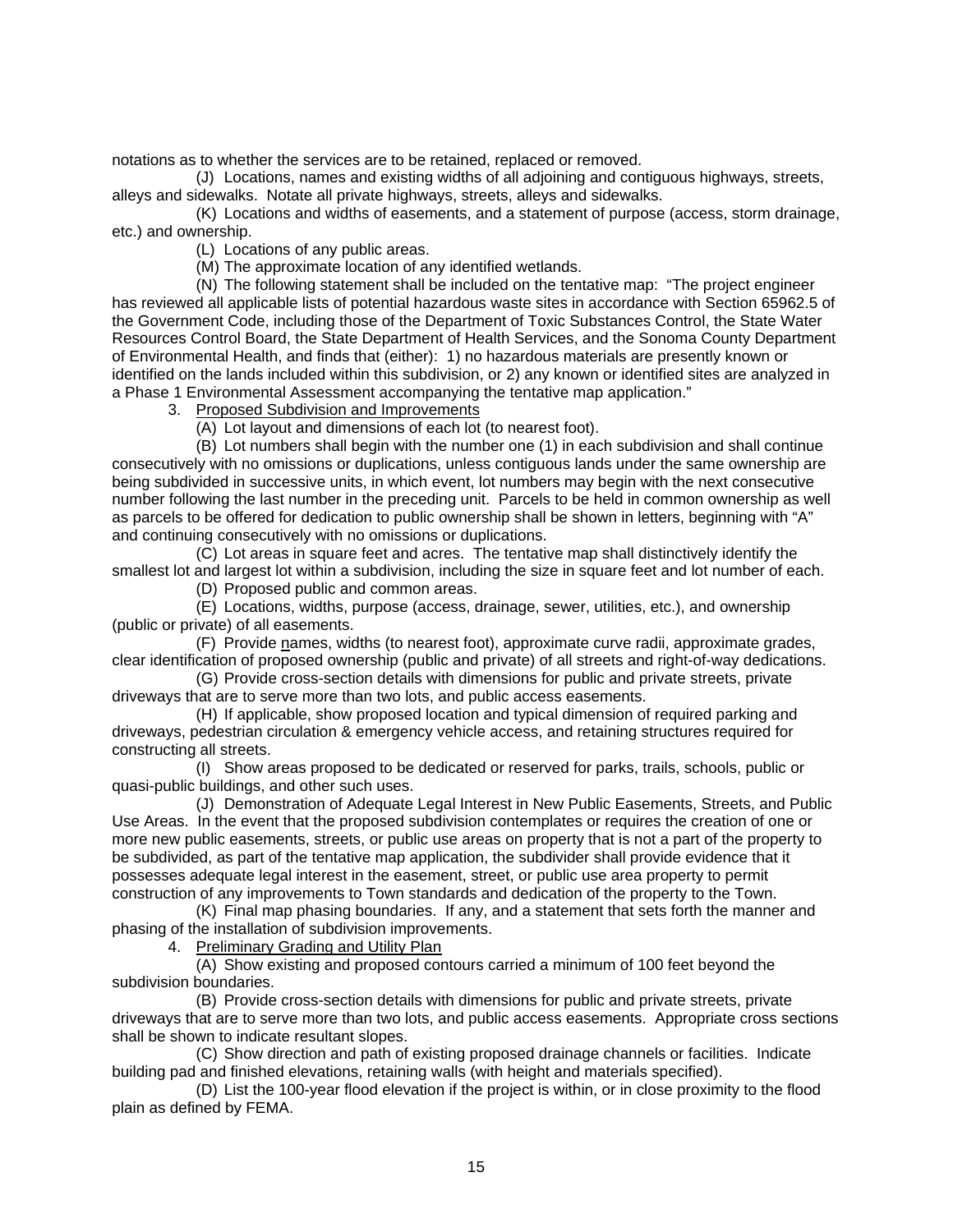(E) Storm drainage: Indicate any proposed culverts and underground storm drainage, showing their location, diameter in inches, approximate length, direction of flow and materials. Indicate, by notation, private storm drains. Proposed storm drainage measures should direct flows to the nearest downstream facility.

(F) Sewer lines: Locations, sizes (diameter in inches), material, rough invert elevations and slope, delineation between public and private ownership. Show proposed manhole locations.

(G) Water lines: Locations, sizes (diameter in inches), material, and delineation between public and private ownership. Show any proposed fire hydrants.

(H) Driplines and Tree Protection Zones, trunk diameter and elevation, identification numbering, status (to be saved or removed), and preservation measures for all Protected Trees as required by Chapter 27.36 of the Zoning Ordinance.

#### **c. Accompanying Data and Reports.**

The tentative map shall be accompanied by the following data or reports:

 1. Soils Report. A preliminary soils report prepared in accordance with the Town's Grading Ordinance shall be submitted. If the preliminary soils report indicates the presence of critically expansive soils or other soil problems that, if not corrected, could lead to structural defects, the soils report accompanying the final map shall contain an investigation of each lot within the subdivision. The Town Engineer may require additional information or reject the report if it is found to be incomplete, inaccurate, or unsatisfactory. The preliminary soils report may be waived if the Town Engineer determines that, due to knowledge of the soil qualities in the subdivision, no preliminary analysis is necessary. A soils report shall not be required for a condominium conversion.

 2. Title Report. A preliminary title report, showing the legal owners at the time of filing the tentative map, prepared no more than three months before the date of the tentative map application.

 3. Engineering Geology and/or Seismic Safety Report. If the subdivision lies within a geologic hazard area, as determined by the Building Official, a preliminary engineering geology and/or seismic safety report, shall be prepared to the satisfaction of the Building Official.

 4. School Site. The subdivider shall obtain from the school districts involved their intention, in writing, concerning the necessity for a school site and/or facilities, if any, within the subdivision and shall present this information to the Planning Department prior to the consideration of the tentative map by the Planning Commission.

 5. Environmental Assessment. The subdivider shall provide additional data and information, to the satisfaction of the Town, to make a determination pursuant Section 21080.1 of the Public Resources Code regarding the appropriate environmental document to be prepared for the subdivision. As provided for in Government Code Section 65941(b), a subdivision application shall be considered incomplete until the additional environmental data and documents have been submitted. The determination that the additional data and information are satisfactory and that the application is complete shall be based upon a separately prepared list of criteria. Typical data and documents required under this section include, but is not limited to, the following:

(A) An Arborist Report per Chapter 27.36 (Zoning Ordinance).

(B) A Biological Assessment.

(C) A Cultural Resources Survey.

- (D) A Traffic Impact Analysis.
- (E) An Acoustic Analysis.

 6. Vesting Tentative Maps. If applicable, the subdivider shall submit any information required under Section 16-8-1225(b).

7. Other Reports. Any other data or reports deemed necessary by the Planning Department.

**d. Submittal to Planning Department.** The tentative map application shall be considered complete for filing only when the map conforms to Section 16-8-400(b) and when all accompanying data or reports, as required by Section 16-8-400(c), have been submitted and accepted by the Planning Department (unless specifically waived by the Planning Director in consultation with the Town Engineer). The subdivider shall file with the Planning Department the number of tentative maps the director may deem necessary. The requirements of this section may be reduced by the Planning Department, upon consultation with other agencies and departments, if the Planning Director and Town Engineer agree that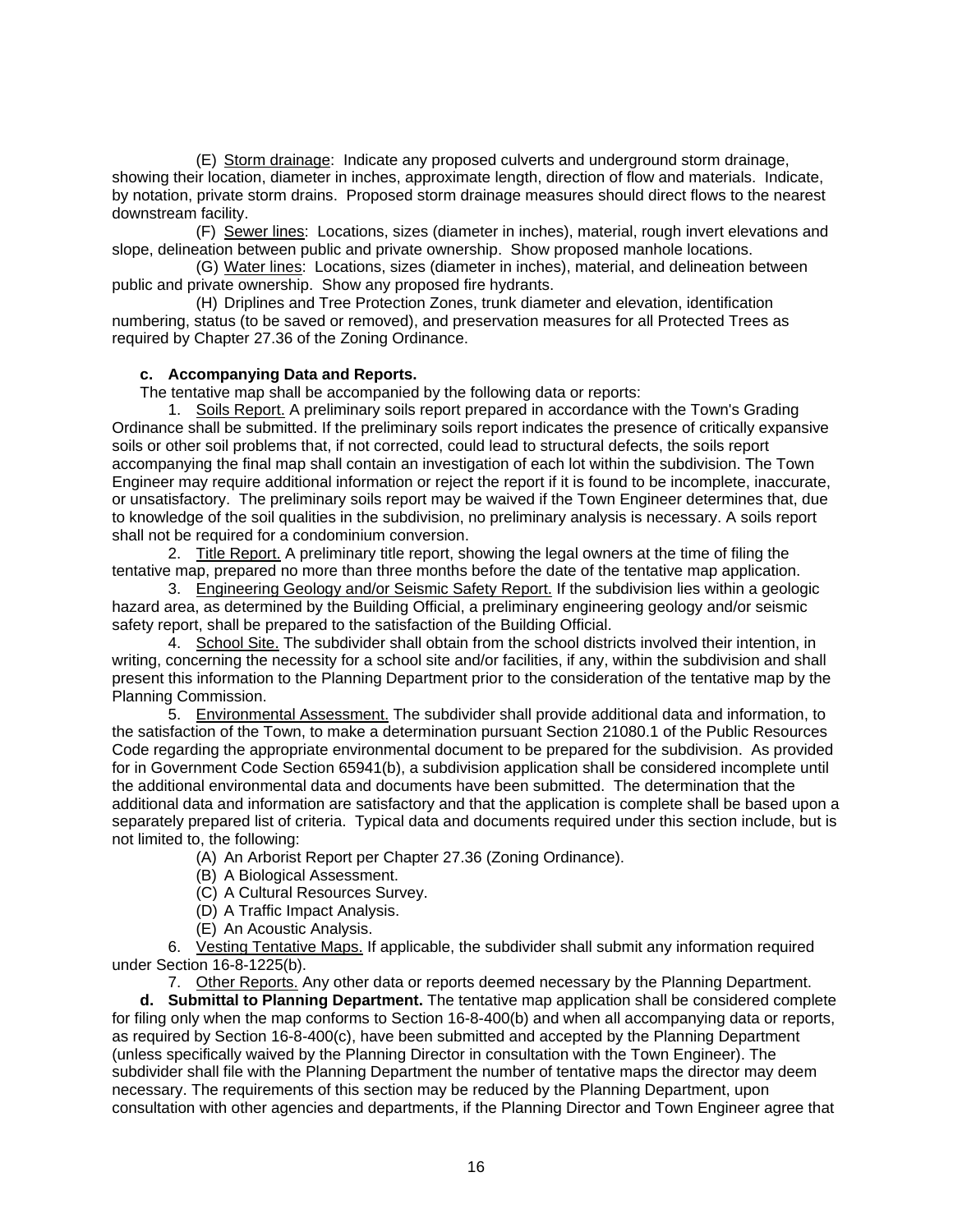the specific requirements are not warranted or necessary based upon the scope, size, and attributes of the proposed subdivision.

1. Determination of Complete Application. The Planning Department shall determine whether the application is complete within thirty (30) days after receipt of the application and shall notify the applicant of its determination in writing. The application shall be determined as complete on the date a written "Determination of Application Status," showing a complete application, is prepared by the Planning Department and mailed to the developer.

2. Preliminary Review by Other Departments. The Planning Department may refer a subdivision application to interested departments and agencies when the Planning Department determines that the level of application information and data submitted are sufficient for meaningful preliminary evaluation, even if the application is not yet formally determined to be complete. The purpose of such initial review is to assist in early identification of issues and clarification of items needed to determine the completeness of the application.

 3. Determination of Parcel Validity. As part of the Department's determination of application completeness, it may review the title report and other relevant information to determine, in addition, whether the property proposed to be subdivided constitutes a legally valid parcel. The Department may require the subdivider to submit additional information to prove that the property proposed to be subdivided is a legally valid parcel. If the Department questions the validity of a parcel, the burden shall be on the subdivider to demonstrate its legal validity.

#### **e. Application Review.**

 1. The Planning Department shall forward copies of the tentative map to the affected public agencies, which may, in turn, forward to the Planning Department their findings and recommendations. Public agencies and utilities shall state that the subdivision can be adequately served.

 2. The Planning Department shall also send a notice of the filing of the tentative map to the governing board of any elementary, high school, or unified school district within the boundaries of which the subdivision is proposed to be located. The notice shall also contain information about the location of the proposed subdivision, the number of units, density, and any other information that would be relevant to the affected school district. The governing board may review the notice and may send a written report to the Planning Commission. The report shall indicate the impact of the proposed subdivision on the affected school district and shall make recommendations as the governing board of the district deems appropriate. In the event the school district fails to respond within a twenty (20) day period from receipt of notice of the tentative map, the failure shall be deemed approval of the proposed subdivision by the school district. The Planning Commission shall consider the report from the school district in approving, conditionally approving, or denying the tentative map.

 3. The Town's Staff Review Committee (SRC), a committee appointed by the Town Manager and comprised of representatives of development related Town departments as well as the local fire districts, may review and offer comments regarding the subdivision application. Review by the SRC typically includes application completeness, identification of issues to be resolved prior to approval, and forwarding of recommended conditions to the decisionmaking bodies.

**f. Action by Town Council, Planning Commission, or Planning Director.** The decisionmaker with primary responsibility to decide whether to approve a tentative map shall be as set forth in Section 16-8-210. Any decisionmaker may, however, opt to transfer the matter to the decisionmaker that would review its decision on appeal. Regardless of the decisionmaker, the following provisions shall apply to Town action on a tentative map.

 1. Notice of Public Hearings. Upon the determination of a complete application, receipt of any recommendations from the Staff Review Committee, and satisfaction of the requirements of Section 21080.1 of the Public Resources Code, the application shall be set for public hearing. At least ten (10) calendar days before the public hearing, a notice shall be given of the time, date, and place of the hearing, including a general explanation of the matter to be considered, a general description of the area affected, and the street address, if any, of the property involved.

 (A) Notice shall be given in the manner required by Government Code Sections 65090 and 65091, as follows:

- (1) Publication once in a newspaper of general circulation;
- (2) Mailing or delivery to the property owner and project applicant;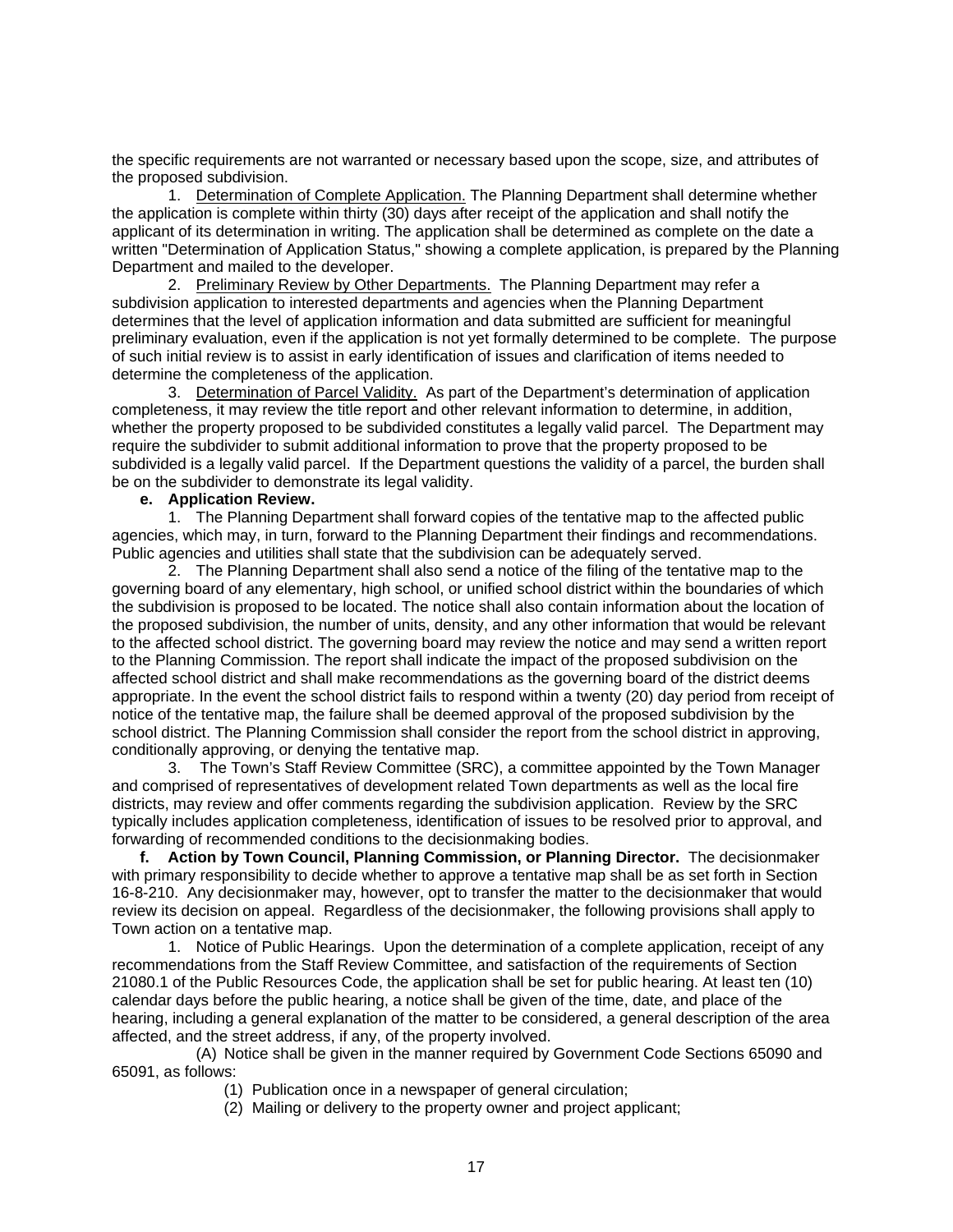(3) Mailing or delivery to each local agency expected to provide water, sewage, streets, roads, schools or other essential facilities or services to the project; and

 (4) Mailing or delivery to all owners of real property within three hundred feet of the property. If the number of owners exceeds one thousand, theTown may instead publish notice of at least one-eighth page in a newspaper of general circulation.

 (B) In addition, the Town may give notice in any other manner it deems necessary or desirable.

 (C) If the proposed project is a conversion of residential real property to a condominium, community apartment, or stock cooperative, notice shall be given to each tenant of the property consistent with this section and Government Code Sections 66451.3 and 66452.5(e).

 2. Timing of Decision on Tentative Map. The decisionmaker shall approve, conditionally approve, or deny the tentative map and shall report its decision to (A) the Town Council, if the decisionmaker is the Planning Commission, or (B) the Planning Commission, if the decisionmaker is the Planning Director, and (C) the subdivider within fifty (50) days after certification of an environmental impact report, adoption of a negative declaration, or a determination by the Town that the project is exempt from the requirements of the California Environmental Quality Act. Timelines may be extended if the subdivision application also includes an application for rezoning or an amendment to the General Plan, or if it requires discretionary legislative action under the Growth Control Ordinance.

3. Approval of Tentative Map

 (A) The decisionmaker may approve or conditionally approve the tentative map, if it finds that the proposed subdivision, together with the provisions for its design and improvement, is consistent with the General Plan and any applicable specific plans and area plans, the Town's Design Standards, the zoning ordinance, and all applicable provisions of this Code, including but not limited to the Growth Control Ordinance.

 (B) The decisionmaker may modify or delete any of the conditions of approval recommended in the Planning Department's report, except conditions required by Town ordinance or by the Town Engineer, related to public health and safety or to standards approved by the Town Engineer. The decisionmaker may add additional requirements as a condition of its approval.

 (C) Whether or not such a condition is explicitly listed as a condition of approval, every approved tentative map shall be deemed to include a condition requiring the subdivider to defend, indemnify, and hold harmless the Town and its agents, officers, and employees from any claim, action, or proceeding against the Town or its agents, officers, or employees to attach, set aside, void, or annul an approval of the Town Council, Planning Commission, Staff Review Committee, or Town Staff concerning a subdivision. The Town shall promptly notify the subdivider of any claim, action, or proceeding and shall cooperate fully in the defense.

 4. Denial. The tentative map may be denied by the decisionmaker on any of the grounds provided by this Ordinance or the Subdivision Map Act. The decisionmaker shall deny approval of the tentative map if it makes any of the following findings:

 (A) That the proposed map is not consistent with the General Plan, any applicable specific or area plans, the Town's Design Standards, the zoning ordinance, or any applicable provision of this Code. Additionally, the tentative map shall be denied if there are insufficient growth control allocations available under the Growth Control Ordinance;

 (B) That the design or improvement of the proposed subdivision is not consistent with the General Plan or any applicable specific or area plans, the zoning ordinance, or any applicable provision of this Code;

(C) That the site is not physically suitable for the type of development;

(D) That the site is not physically suitable for the proposed density of development;

 (E) That the design of the subdivision or the proposed improvements are likely to cause substantial environmental damage or substantially and avoidably injure fish or wildlife or their habitat. Notwithstanding the foregoing, the decisionmaker may approve such a tentative map if an environmental impact report was prepared with respect to the project and a finding is made pursuant to Section 21081(c) of the Public Resources Code that specific economic, social, or other considerations make infeasible the mitigation measures and project alternatives identified in the environmental impact report.

(F) That the design of the subdivision or the type of improvements are likely to cause serious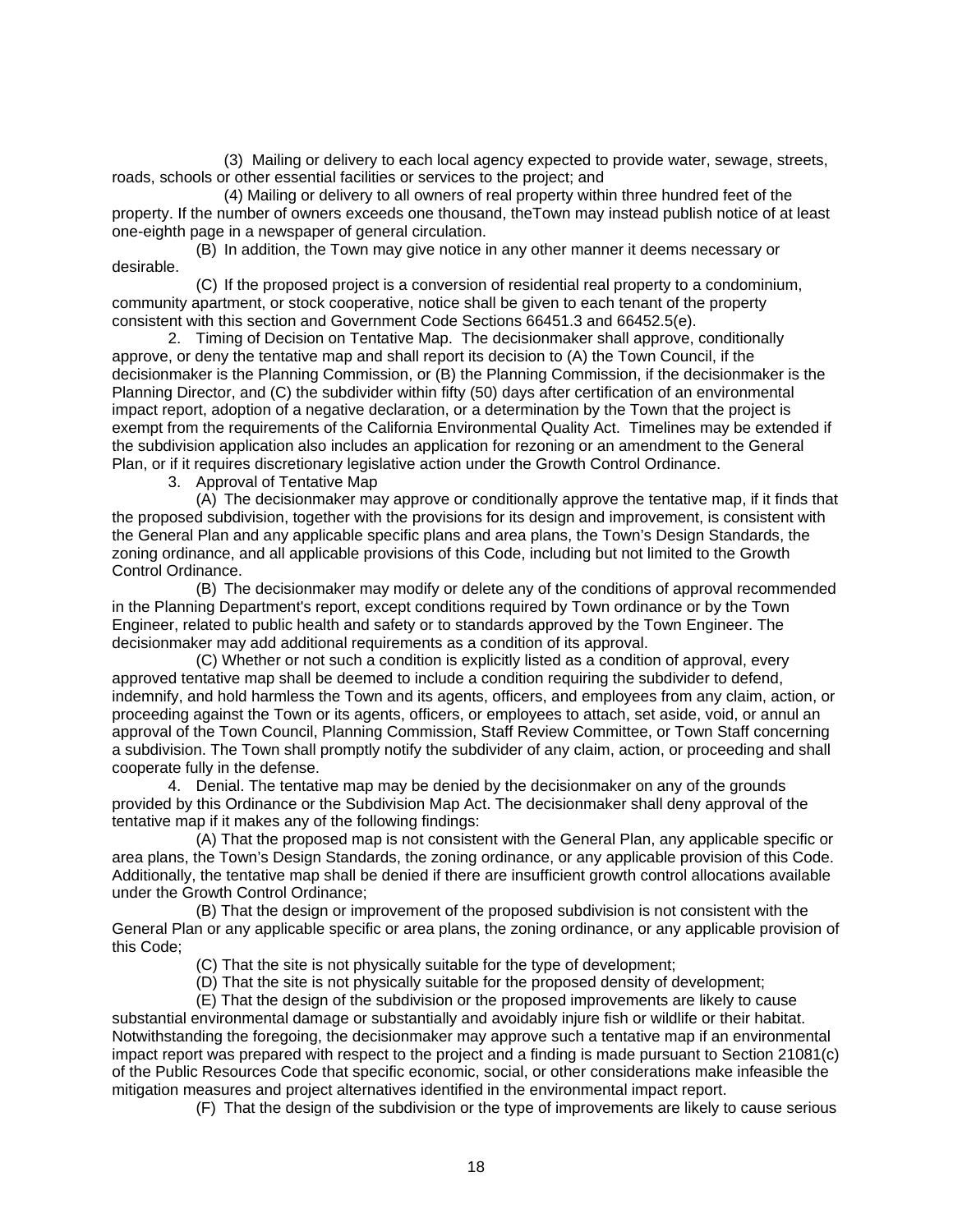public health problems;

 (G) That the design of the subdivision or the type of improvements will conflict with easements, acquired by the public at large, for access through or use of property within the proposed subdivision. In this connection, the decisionmaker may approve a map if it finds that alternate easements for access or for use will be provided, and that they will be substantially equivalent to ones previously acquired by the public. This subsection shall apply only to easements of record or to easements established by judgment of a court of competent jurisdiction, and no authority is hereby granted to the decisionmaker to determine that the public at large has acquired easements for access through or use of property within the proposed subdivision.

 (H) That the land is subject to a contract under the Williamson Act, and that the resulting parcels following the subdivision would be too small to sustain their agricultural use, subject to the exceptions listed in Section 66474(b) of the Subdivision Map Act.

5. Town Council Review.

 (A) Any member of the Town Council may request that the Town Council review the decision of the Planning Commission or Planning Director concerning the tentative map application. If a regular meeting of the Council occurs during the period in which an appeal of the Planning Commission or Planning Director decision may be filed, then a member of the Council may make a request for review orally during that meeting. Otherwise, a member of the Council may request review of the Planning Commission or Planning Director decision by filing a written request with the Town Clerk prior to the expiration of the time during which an appeal can be made. When such review is requested by any member of the Town Council, the request shall be deemed an appeal subject to the provisions of Section  $16-8-400(g)(7)$ . However, the member of the Council shall not be required to state a ground of the appeal, and there shall be a presumption applied that the appealed action has significant and material effects on the quality of life in the Town of Windsor. Additionally, no inference of bias shall be made because of such an appeal.

 (B) If the Council does not act within the time limits set forth in this Article, the tentative map shall be deemed to have been approved or conditionally approved as set forth in the Planning Commission's report, if it complies with all other applicable provisions of the Subdivision Map Act, this Code, and the General Plan.

 6. Extension of Time for Planning Director, Planning Commission or Town Council Action. The time limits set forth above for acting on the tentative map may be extended by mutual consent of the subdivider and the Planning Director, the Planning Commission, or the Town Council.

7. Appeals of Tentative Map Decisions.

 (A) Tentative map decisions of the Planning Director may be appealed to the Planning Commission, and decisions of the Planning Commission may be appealed to the Town Council, by the subdivider, any tenant of the subject property, or any other interested person adversely affected by the action, including a member of the Town Council, as provided for in subsection (5).

 (B) Any appeal must be filed in writing and accompanied by the required fee. Appeals of a decision of the Planning Commission shall be filed with the Town Clerk; appeals of a decision of the Planning Director shall be filed with the Planning Department. All appeals must be filed within ten (10) days after the action being appealed. The appellant shall state the basis for the appeal. The Council or Commission shall consider the appeal within thirty (30) days, unless the subdivider consents to a continuance. The appeal shall be a public hearing after notice has been given pursuant to Section 16-8-  $400(g)(1)$ . In addition, notice shall be given to the subdivider and the appellant.

 (C) Upon conclusion of the public hearing, the Council or Commission shall, within seven (7) days, render its decision. The review on appeal shall not be limited to the issues stated in the appeal. The reviewing authority may sustain, modify, reject, or overrule any recommendations or rulings in the decision being appealed and may make such findings as are consistent with the provisions of this Chapter or the Subdivision Map Act.

 (D) At the hearing, the appellate body may consider any issue involving the matter that is the subject of the appeal, in addition to the specific grounds of the appeal. The reviewing authority may:

 (i) Affirm, affirm in part, or reverse the action, the determination, or the decision that is the subject of the appeal;

(ii) Adopt additional conditions of approval that may address issues or concerns other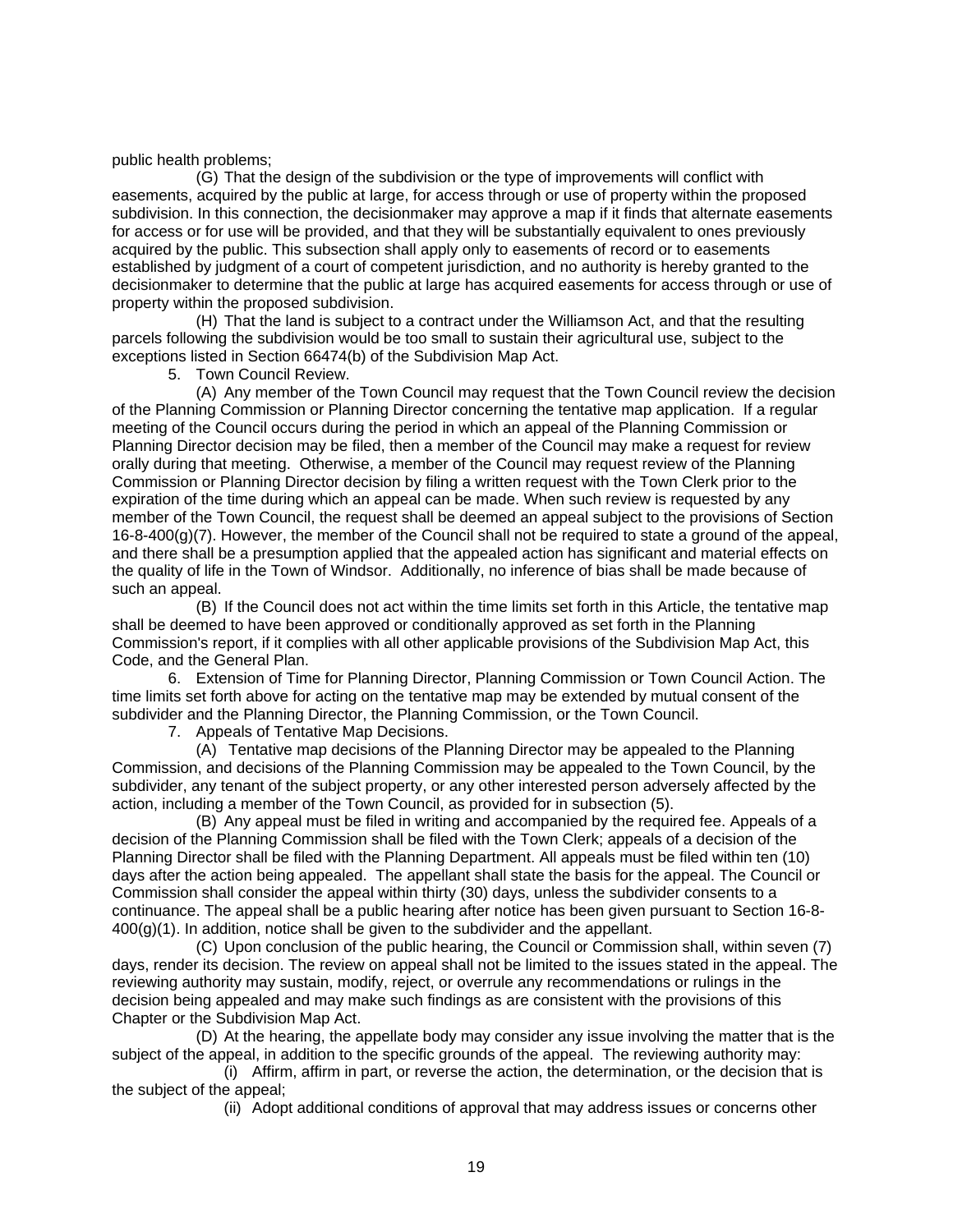than the subject of the appeal. New conditions of approval shall be based upon substantial evidence in the record of the appeal, which may include information not presented during the hearing on the decision that is the subject of the appeal; or

 (iii) Disapprove the tentative map, even though the appellant only requested a modification or elimination of one or more conditions of approval.

 (E) If new or different evidence is presented on appeal, the Commission or Council may refer the matter to the prior decisionmaker for further consideration.

## **g. Expirations and Extensions.**

1. Expiration.

 (A) The approval or conditional approval of a tentative map shall expire twenty-four (24) months after the date of approval by the Planning Commission or, if applicable, the Town Council. However, the expiration date shall be extended in accordance with Section 66452.6(a) of the Subdivision Map Act, if the filing of multiple final maps is authorized by Section 16-8-410(b), and if the subdivider is required to provide off-site improvements in the amounts specified in Section 66452.6(a) of the Subdivision Map Act. An extension to the expiration date may be approved as provided in Section 16-8- 400(h)(2).

 (B) The period specified above shall not include any period of time during which a development moratorium is in effect according to Section 66452.6(b) of the Subdivision Map Act.

 (C) Unless the Town Council approves a stay of the specified time period, the time period shall include any period of time during which a law suit has been filed and is pending in a court of competent jurisdiction involving the approval or conditional approval of a tentative map. Within ten (10) days of the service of the initial petition or complaint upon the Town, the subdivider shall, in writing, to the Planning Director, request a stay in the time period of the tentative map. Within forty (40) days after receiving the request, the Town Council shall either stay the time period for up to five years or deny the requested stay. The request for the stay shall be a hearing with notice to the subdivider and to the appellant, and upon conclusion of the hearing, the Town Council shall, within ten (10) days, declare its findings.

 (D) Expiration of an approved or conditionally approved tentative or vesting tentative map shall terminate all proceedings and no final or parcel map of all or any portion of the real property included within the tentative map shall be filed without first processing a new tentative map.

 (E) Pursuant to Government Code section 66452.6(d), if the following documents have been delivered to the Town Engineer prior to the expiration of the tentative map, processing, approval, and recording may occur after the expiration date of the tentative map.

 (i) A final map, signed by the subdivider of the property, that has previously been determined by the Town Engineer to comply with all requirements of the approved or conditionally approved tentative or vesting tentative map and all other applicable Town requirements and conditions of approval. The filing shall include the original mylars and prints of the map, as required by the Town, and all applicable certificates or statements signed by the subdivider.

 (ii) An executed copy of an improvement agreement, based upon the improvement plans signed by the Town Engineer, complete with all required attachments, including bonds.

 (iii) An executed copy of any other agreements or instruments to be recorded with the final map in fulfillment of conditions of approval, and in the form previously reviewed and approved (where required) by the Town Attorney.

 (iv) An application form to be prepared by the Town Engineer, which at a minimum, shall require the subdivider to certify that all required materials have been submitted and that, to the best of his/her knowledge, all information contained therein is correct.

 (v) If no improvement agreement is required for the project, timely filing of all other materials described above before the expiration of the tentative map shall constitute a "timely filing" within the meaning of Government Code section 66452.6(d).

 (F) If the Town Engineer determines that the aforementioned materials delivered to the Town Engineer do not comply with the requirements of this subsection, and the Town Engineer returns them to the subdivider, the previously established expiration date of the tentative or vesting tentative map shall remain in effect. If the subdivider subsequently fails to deliver a version of the materials required herein that complies with the requirements of this subsection before the expiration of the tentative or vesting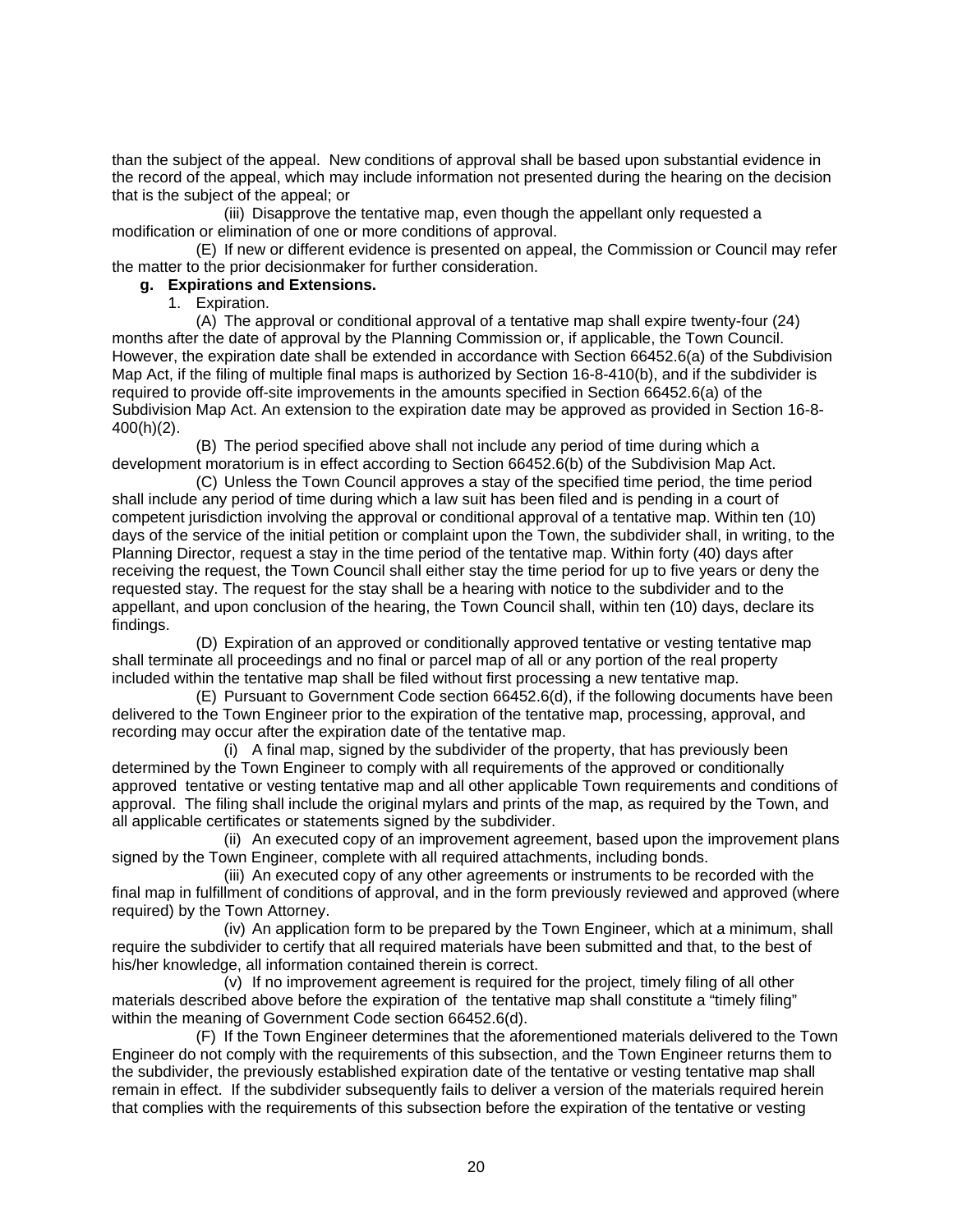tentative map, pursuant to subsection (D), all proceedings related to the map shall cease, and a new tentative or vesting tentative map shall be required.

2. Extensions.

 (A) Request by Subdivider. The subdivider or the engineer may request an extension of the expiration date of the approved or conditionally approved tentative map by written application to the Planning Department and payment of required fees prior to expiration of the map. The map shall automatically be extended for sixty (60) days or until the application for the extension is approved, conditionally approved, or denied, whichever occurs first.

 (B) Planning Director Action. The Planning Department shall review the extension request and submit the application for the extension, together with a report, to the Planning Director at a noticed public hearing. A copy of the Department's report shall be forwarded to the subdivider prior to the hearing on the extension application. The Director may approve or deny an application. The record of the Planning Director's approval of an extension shall specify the new expiration date of the tentative map. The Planning Director may refer the decision on an extension application to the Planning Commission. The Planning Director shall refer the decision on an extension application to the Planning Commission if conditions of approval are recommended for the extension, as provided for in Section  $16-8-400(g)(2)(E)$ .

 (C) Planning Commission Action. If the Planning Director refers a tentative map extension application to the Planning Commission, he or she shall submit the application and a report to the Commission at a noticed public hearing. A copy of the Planning Director's report shall be forwarded to the subdivider prior to the hearing on the extension. The Commission may approve, conditionally approve, or deny an application. The resolution adopted by the Commission approving or conditionally approving an extension shall specify the new expiration date of the tentative map.

 (D) Denial of Extension. An application for an extension of a tentative map may be denied for the following reasons:

(i) Based on evidence in the record for the hearing on the extension application, circumstances surrounding the original approval have changed substantially so that the subdivision would result in one or more potentially significant and adverse environmental impacts that either

(a) were not previously identified and reduced to a less than significant level, or

 (b) were previously identified but for which the adopted mitigation measures are no longer adequate to reduce an adverse environmental impact to a less than significant level.

(ii) The Town's infrastructure capacity, including any contributions from the subdivider in the form of fees or improvements, is no longer adequate to accommodate the subdivision.

(iii) Growth control allocations under the Town's Growth Control Ordinance are not available for the subdivision.

(iv) The subdivision conflicts with new policies approved by the Town Council by a resolution or ordinance adopted subsequent to the original approval or a previous extension of the tentative map.

 (E) Conditions of Approval. As a condition of the extension of a tentative map, the Planning Commission, or the Town Council on appeal, may impose new conditions or revise existing conditions on the approved tentative map as recommended by the Planning Department in its report or as it may find necessary. Absent an agreement with the subdivider regarding new conditions, if at the time of an application for an extension of an expiration date, circumstances exist that would justify the denial of a map, as provided for in the Map Act and section 16-8-400(f)(4), the Council or Commission may impose additional conditions on the approval of an extension. In addition, the Council or Commission may impose new conditions on a map extension to the extent allowed by law. Tentative map extension applications that result in new or modified conditions of approval shall be approved by the Town Council or Planning Commission, and not by the Town staff.

 (F) Time Limit of Extension. The expiration date may be extended pursuant to this Section for a period or periods totaling no more than five (5) years. If it chooses, the may require annual renewal for a total of five (5) years.

 (G) Appeal. The subdivider or any interested person adversely affected by a decision on a tentative map extension application may appeal the decision within ten (10) days of it becoming final, in conformance with Section 16-8-400(f)(7) of this Chapter. The Town Council may seek review of a tentative map extension decision, in conformance with Section 16-8-400(f)(5).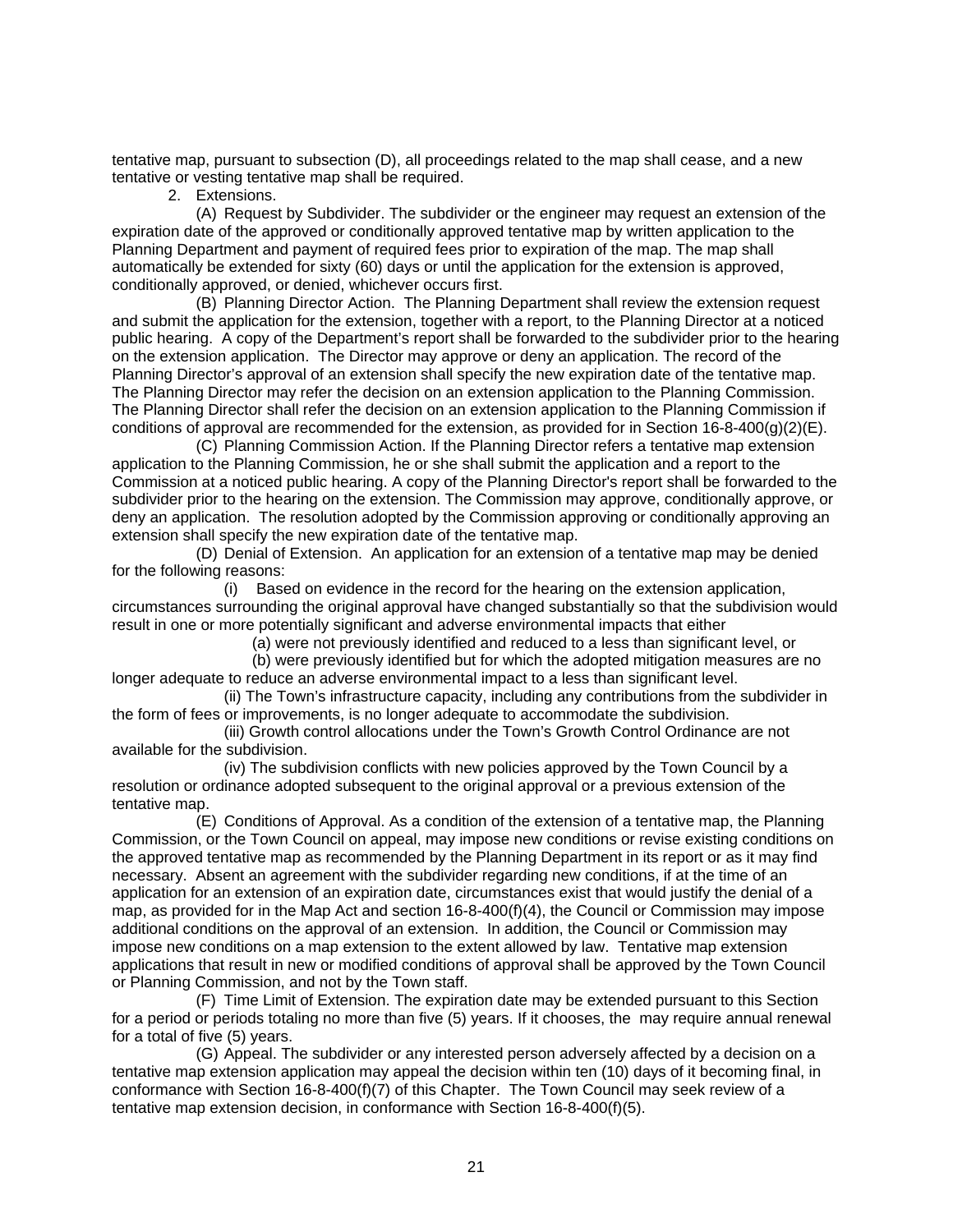## **i. Amendments to Approved Tentative Map.**

<span id="page-22-0"></span> 1. Minor changes in the tentative map may be approved by the Planning Department upon application by the subdivider or on its own initiative, provided:

(A) No lots, units, or building sites are added;

 (B) Such changes are consistent with the intent and spirit of the original tentative map approval; and

(C) There are no resulting violations of the Windsor Municipal Code.

 2. Any such minor amendment shall be approved by the Planning Director and the Town Engineer and appropriately documented to their satisfaction.

 3. Amendments of the tentative map that the Planning Department determines are not minor, including but not limited to amendment of conditions of approval, shall be properly noticed for public hearing and presented to the decisionmaking body for approval. In the event that (a) Town Council approval is required as part of the acceptance of a final map or related agreements, and (b) the Planning Director and Town Engineer both support the requested amendment, the hearing on the amendment may be conducted by the Town Council concurrently as part of the final map acceptance.

 4. Processing of tentative map amendment applications shall be the same as for new tentative map applications, as set forth in this chapter.

 5. Any approved amendment to a tentative map, including but not limited to a condition of approval, shall not alter the expiration date of the tentative map, unless the amendment application includes a request for an extension.

 6. If an application to amend a tentative map includes a request to amend a condition of approval that was also a mitigation measure identified during the CEQA review process for the subdivision, then additional CEQA review may be required as part of the application.

## **16-8-410 Final Maps.**

**a. General.** The form, contents, accompanying data, and filing of the final map shall conform to the provisions of this Chapter. The final map shall be prepared by or under the direction of a registered civil engineer or licensed land surveyor.

#### **b. Phased Final Maps.**

1. Multiple final maps relating to an approved or conditionally approved tentative map may be filed prior to the expiration of the tentative map under the following conditions:

A. At the time the tentative map was filed, the subdivider informed the Planning Director of the subdivider's intention to file multiple final maps on the tentative map.

B. After filing of the tentative map, the decisionmaker and the subdivider concur in the filing of multiple final maps.

2. Although the subdivider shall not be required to define the number or configuration of the proposed multiple final maps, he or she shall provide a phasing plan for project-related public improvements at the time of providing notice of intent to file multiple final maps The public improvement phasing plan shall demonstrate to the satisfaction of the Planning Commission, Town Engineer, and Planning Director that the subdivider will provide adequate infrastructure for each phase of the subdivision, as well as the subdivision as a whole. In general, completion of infrastructure necessary to serve the entire subdivision and neighboring properties, as well as infrastructure of area-wide benefit, shall be priorities of the Town in considering phasing of public improvements. Satisfaction of the public improvement phasing plan shall be made a condition of approval of the tentative map

3. The filing of a final map on a portion of an approved or conditionally approved tentative map shall not invalidate any part of the tentative map. Each final map that constitutes a part or unit of the approved or conditionally approved tentative map shall be designated as a "Phase" or "Unit" of the subdivision and numbered consecutively, starting with the number one, without duplication or omission (e.g. "Phase 1", "Phase 2", etc.).

4. Requests for approval of multiple final maps that are received following approval of the tentative map shall be considered by the Planning Commission and treated and processed in the same manner as an amendment to the tentative map.

5. When a subdivider intends to file multiple final maps, the subdivision improvement agreement(s) executed by the subdivider shall provide for the construction of improvements in a manner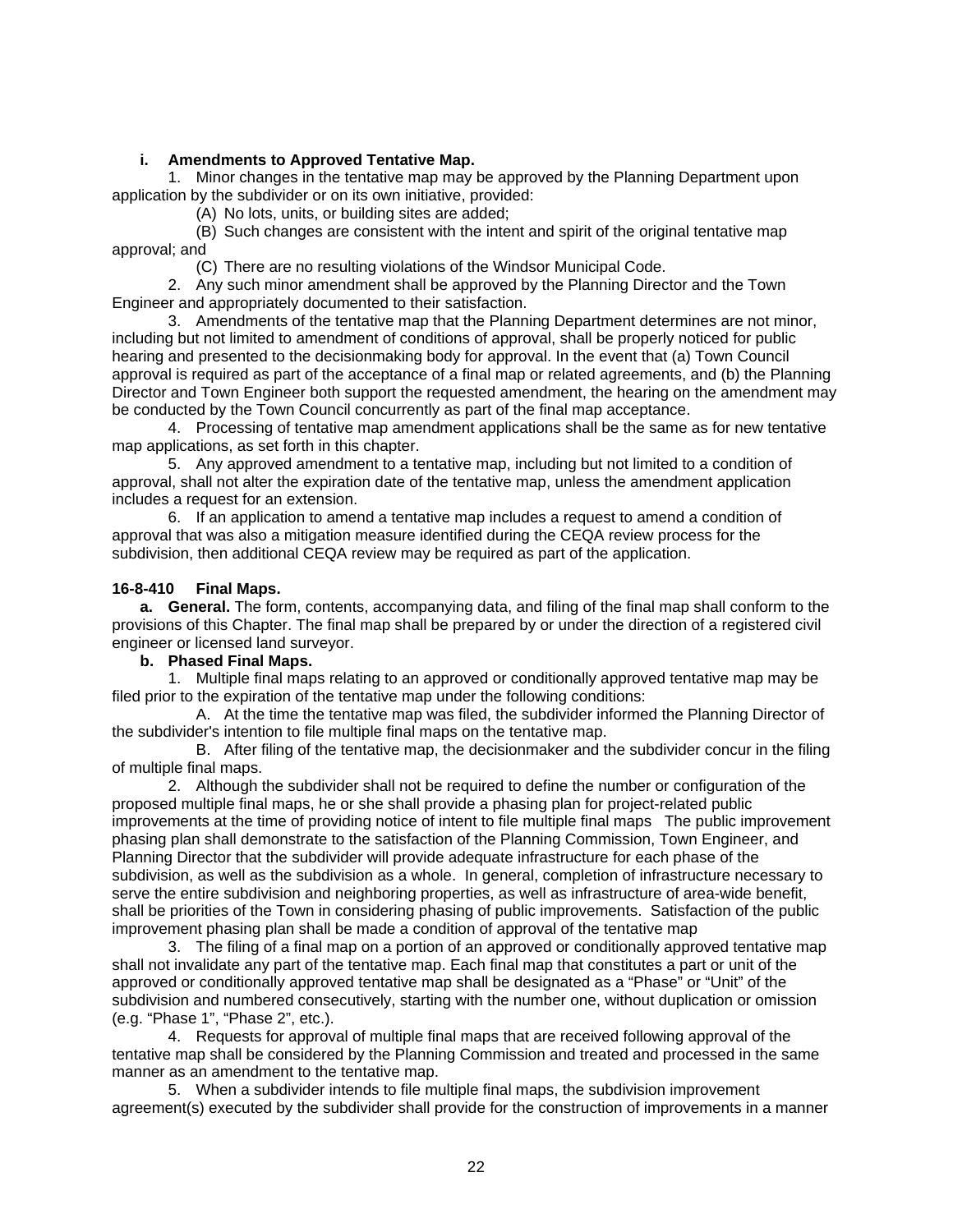that constitutes a logical and orderly development of the whole subdivision. The Town Engineer shall determine whether the phasing of improvements proposed in the subdivision improvement agreement(s) satisfies the requirements of this section, based upon the characteristics of the subdivision and surrounding development, the General Plan, any applicable specific plans or area plans, the Growth Control Ordinance, the Town's design guidelines, and any other relevant planning documents

6. Subsection 16-8-410(b) shall also govern the filing of multiple parcel maps relating to an approved tentative map.

#### **c. Survey Required.**

1. An accurate and complete survey of the land to be subdivided shall be made by a registered civil engineer or licensed land surveyor. All monuments, property lines, centerlines of streets, alleys, and easements adjoining or within the subdivision shall be tied into the survey. The allowable error of closure on any portion of the final map shall not exceed 1/10,000 for field closures and 1/20,000 for calculated closures.

2. At the time of making the survey for the final map, the engineer or surveyor shall set sufficient durable monuments to conform with the standards described in Section 8771 of the Business and Professions Code so that another engineer or surveyor may readily retrace the survey. At a minimum, the following shall be monumented before recording a final map: at least one exterior boundary line, front and rear property corners, and property line angle points. Other monuments shall be set as required by the Town Engineer.

**d. Form.** The form of the final map shall conform to the Subdivision Map Act and as follows:

1. The final map shall be legibly drawn, printed, or reproduced by a process guaranteeing a permanent record in black on tracing cloth or polyester-base film. Statements, affidavits, and acknowledgments may be legibly stamped or printed upon the map with opaque ink. If ink is used on polyester-base film, the ink surface shall be coated with a suitable substance to assure permanent legibility.

2. The size of each sheet shall be eighteen (18) inches by twenty-six (26) inches. A marginal line shall be drawn completely around each sheet, leaving an entirely blank margin of one inch. The scale of the map shall be not less than 1" = 100' or as may be necessary to show all details clearly, and enough sheets shall be used to accomplish this end. The particular number of the sheet and the total number of sheets comprising the map shall be stated on each of the sheets, and its relation to each adjoining sheet shall be clearly shown. When four or more sheets including the certificated sheet are used, a key map shall be included.

3. All printing or lettering on the map shall be of one-eighth inch minimum height and of such shape and weight as to be readily legible on prints and other reproductions made from the original drawings.

4. The final form of the final map shall be as approved by the Town Engineer.

**e. Contents.** The contents of the final map shall conform to the Subdivision Map Act and as follows:

 1. Title Sheet. The title sheet shall include all of the following information and all listed certificates shall be approved by Town Engineer:

(A) The subdivision number conspicuously placed at the top of the sheet;

(B) Affidavits, certificates, acknowledgments, endorsements, acceptances of dedication and notarial seals required by law;

(C) Where the size of a subdivision permits, in lieu of a title sheet, required information may be shown on the same sheet as the final map;

(D) The date of preparation and the signed certificate of the subdivider's engineer or surveyor who prepared the map;

(E) A certificate of dedication signed by those persons having any record title interest in the land subdivided, if any land is to be dedicated for public use;

(F) A certificate enacted by all parties having any record title interest in the land subdivided, consenting to the preparation and recordation of the map; and

(G) Certificates for execution by the Town Engineer and the Town Clerk.

2. Boundary. The boundary of the subdivision shall be designated by a visually distinctive border in such a manner as not to obliterate figures or other data.

3. Title. Each sheet shall have a title showing the subdivision number and name and the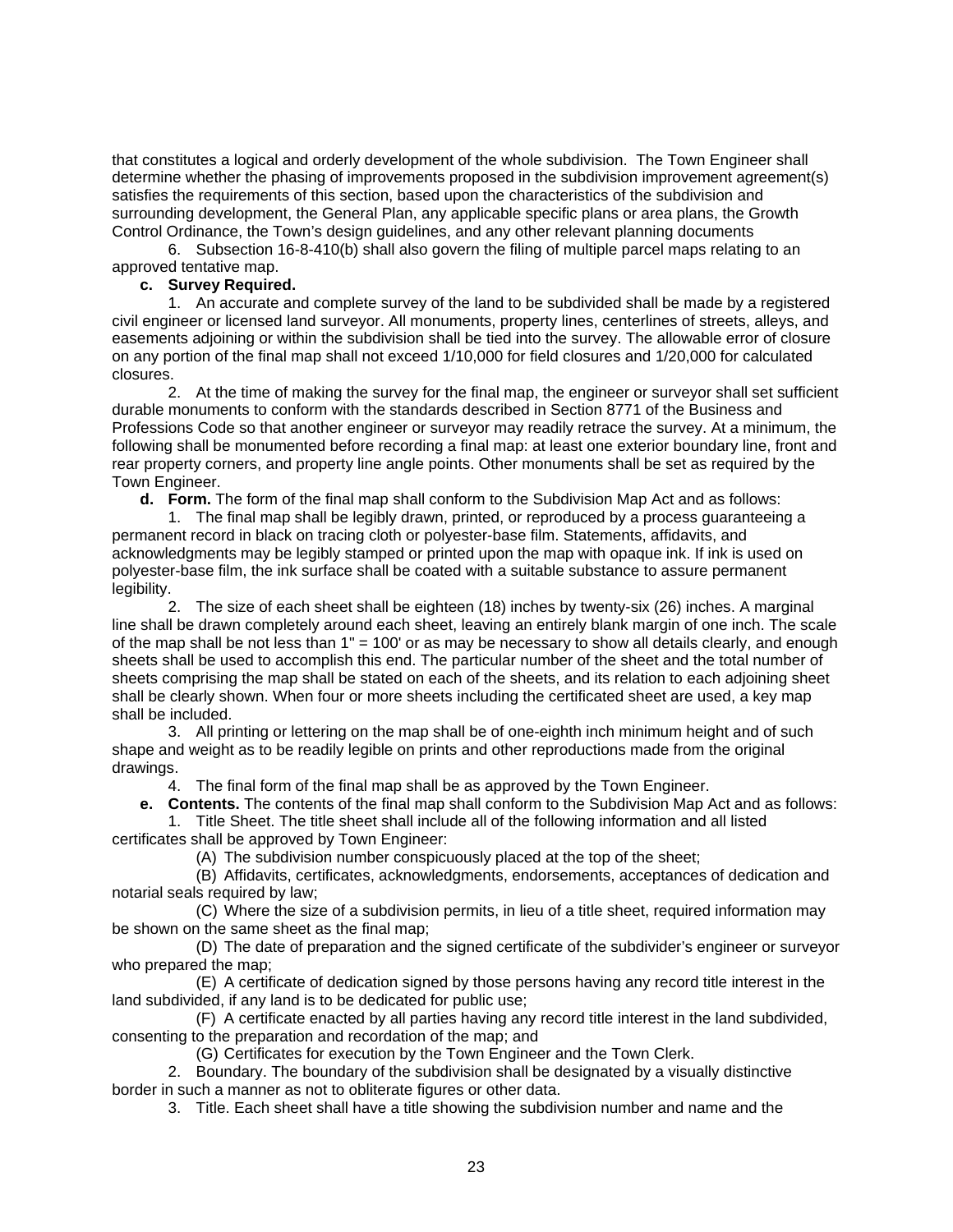location of the property being subdivided with reference to maps that have been previously recorded, or by reference to the plat of a United States Survey. The following words shall appear in the title, "Town of Windsor, Sonoma County."

 4. Statements. The following statements shall appear on the certificate sheet. The approved form of all required statements shall be kept on file in the office of the Town Engineer.

 (A) Owner's Statement. A statement, signed and acknowledged by all parties having record title interest in the land subdivided, consenting to the preparation and recordation of the map and offering for dedication to the public certain specific parcels of land or easements. Exceptions are those parties having rights of way, easements, or interests that cannot ripen into a fee, or as provided in Section 66436 of the Subdivision Map Act.

 (B) Trustee's or Beneficiary's Statement. A statement, signed and acknowledged by any trustees or beneficiaries of record at the time of Town Council approval of the final map, consenting to the recording of the map and any offers of dedications.

 (C) Engineer's Statement. A statement by the engineer or surveyor responsible for the survey and final map shall appear on the map, including the following:

(i) The date of the survey, that the survey and final map were made by or under the direction of the engineer or surveyor, for whom the survey was completed, and that the survey is true and complete as shown.

(ii) That all the monuments are of the character and occupy the positions indicated, or that they will be set in such positions on or before a specified later date. The statement shall also state that the monuments are, or will be, sufficient to enable the survey to be retraced.

(iii) That the map complies with the Subdivision Map Act and the provisions of this Chapter.

 (D) Statement of Soils and Geologic Report. When a soils report, a geologic report, or soils and geologic reports have been prepared specifically for the subdivision, such fact shall be noted as part of the final map, together with the date of such report or reports, and the name of the engineer making the soils report and geologist making the geologic report.

 (E) Town Engineer's Statement. A statement by the Town Engineer stating that the map has been examined, that it conforms with the tentative map and any approved alterations thereof, including conditions of approval, that it complies with the Subdivision Map Act of the State and the provisions of this Chapter, and that it is technically correct.

 (F) Town Clerk's Statement. A statement for execution by the Town Clerk stating the date and number of the resolution adopted by the Town Council approving the final map and stating that the Town Council accepted subject to improvement or rejected on behalf of the public any real property offered for dedication for public use in conformity with the terms of the offer of dedication

 (G) County Clerk's Statement. A statement to be executed by the County Clerk stating that all taxes due have been paid, or that a tax bond, assuring the payment of all taxes that are a lien but not yet payable, has been filed with the County.

 (H) County Recorder's Statement. A statement to be executed by the County Recorder stating that the map has been accepted for recording, that the map has been examined ,and that it complies with the provisions of State laws and local ordinances governing the recording of final maps. The statement shall show who requested the recording of the map, the time and date the map was recorded, and the book and page where the map was recorded.

 4. Scale, North Point, and Basis of Bearings. There must appear on each map sheet the scale, the north point, the basis of bearings based on Zone III of the California Coordinates, and the equation of the bearing to true north. The basis of bearings shall be approved by the Town Engineer.

 5. Linear, Angular, and Radial Data. Sufficient linear, angular, and radial data shall be shown to determine the bearings and lengths of monument lines, street centerlines, the boundary lines of the subdivision, the boundary lines on every lot and parcel that is a part of the subdivision, and ties to existing monuments used to establish the boundary. Arc length, radius, and total central angle and radial bearings of all curves shall be shown. Ditto marks shall not be used in the dimensions and data shown on the map.

 6. Monuments. The location and description of all existing and proposed monuments shall be shown. Standard Town monuments shall be set at or on Town Engineer approved offsets from the following locations.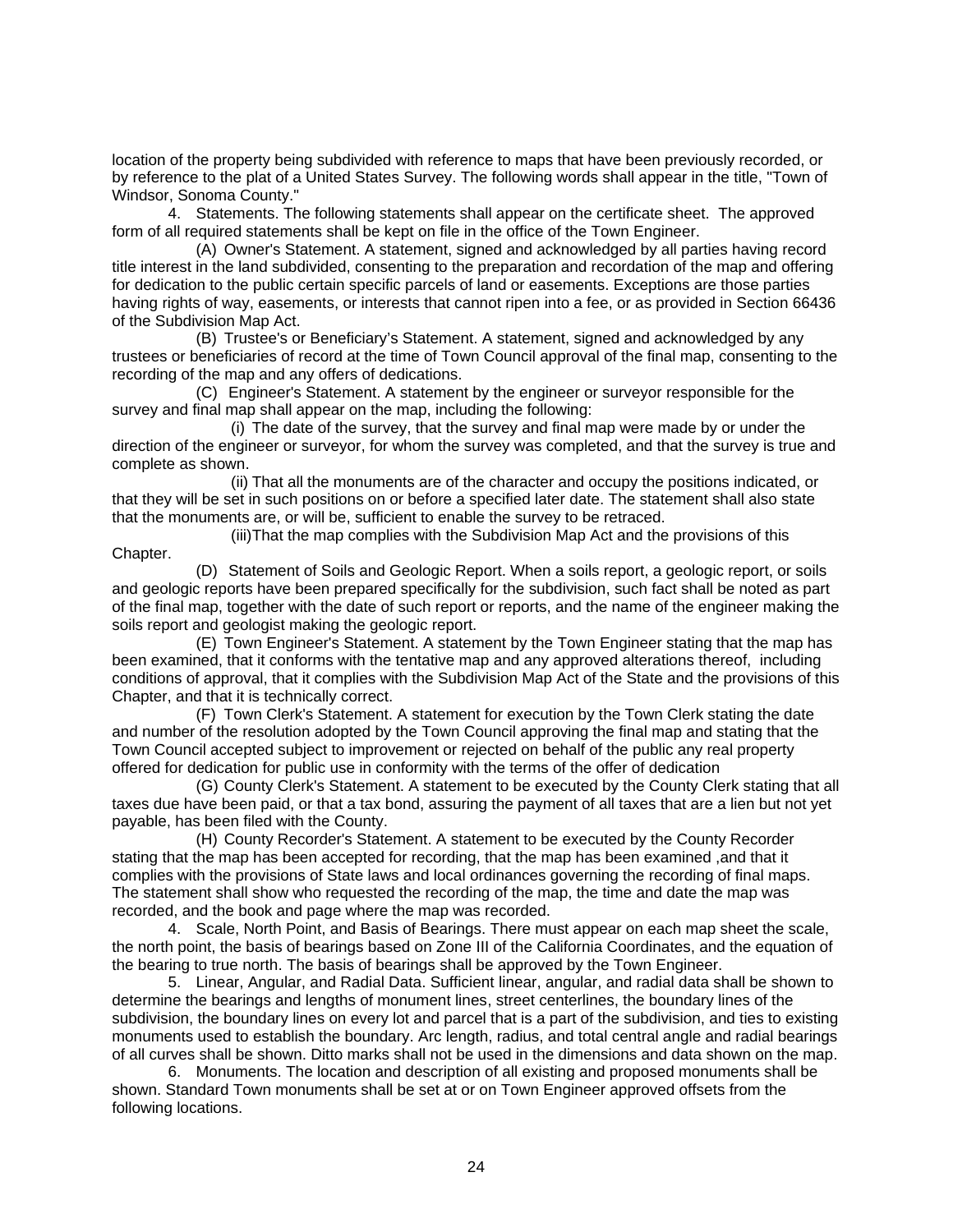- (A) The intersection of street centerlines;
- (B) Beginning and end of curves or intersection of tangents on centerlines.
- (C) At the locations set forth in Section 16-8-410(c).
- (D) At other locations as may be required by the Town Engineer.

 7. Lot Numbers. Lot numbers shall begin with the number one (1) in each subdivision and shall continue consecutively with no omissions or duplications, unless contiguous lands under the same ownership are being subdivided in successive units, in which event, lot numbers may begin with the next consecutive number following the last number in the preceding unit. Each lot shall be shown entirely on one sheet of the final map, unless approved by the Town Engineer. Parcels to be held in common ownership as well as parcels to be offered for dedication to public ownership shall be shown in letters, beginning with "A" and continuing consecutively with no omissions or duplications.

 8. Adjoining Properties. The adjoining corners of all adjoining subdivisions shall be identified by subdivision number, or by name when not identified by official number, and by reference to the book and page of the filed map showing such subdivision; if no such subdivision is adjacent, then identification shall be by the name of the owner and reference to the recorded deed by book page number for the last recorded owner of such adjacent property.

 9. Town Boundaries. Town boundaries that cross or join the subdivision shall be clearly designated.

 10. Street Names. The names of all streets, alleys, or highways within or adjoining the subdivision shall be shown. The determination of street names and addresses shall be in accordance with procedures established by the Planning Department.

11. Easements.

 (A) Easements for roads or streets, paths, storm water drainage, sanitary sewers, or other public use, as may be required, shall be dedicated to the public for acceptance by the Town or other public agency, and the use shall be specified on the map. All easements of record shall be shown on the map, together with the name of the grantee and sufficient recording data to identify the conveyance, such as the recorder's serial number and date or the book and page of official records.

 (B) Easements not disclosed by the records in the office of the County Recorder and found by the surveyor or engineer to be existing shall be specifically designated on the map, identifying the apparent dominant tenements for which the easement was created.

 (C) The sidelines of all easements of record shall be shown by dashed lines on the final map with the widths, lengths, and bearings of record. The width and location of all easements shall be approved by the Town Engineer.

 12. Additional Information. The Town may require additional information to be recorded simultaneously with the final map. The additional information shall be in the form of a separate document or an additional map sheet that shall indicate its relationship to the final map, and that shall contain a statement that the additional information is for informational purposes, describing conditions as of the date of the recording, and is not intended to affect record title interest. The document or additional map sheet may also contain a notation that the additional information is derived from public records or reports and does not imply the correctness or sufficiency of those records or reports by the preparer of the document or additional map sheet. Whenever additional information is made by separate document, there shall appear on the final map a reference to the separately recorded document. This reference shall be completed by the County Recorder according to Section 66468.1 of the Subdivision Map Act.

## **f. Submittal for Town Approval.**

 1. Preliminary Submittal. The subdivider shall submit prints of the final map to the Town Engineer for checking. The preliminary prints shall be accompanied by the following data, plans, reports, and documents in a form as approved by the Town Engineer.

(A) Improvement Plans. Improvement plans as required by Section 16-8-825 of this Chapter;

 (B) Soils Report. A soils report prepared in accordance with Chapter 7 of the Windsor Municipal Code and Sections 66490 and 66491 of the Subdivision Map Act, as determined to be necessary by the Town Engineer and Building Official;

 (C) Title Report. A title report showing the legal owners at the time of submittal of the final map. The report must have been prepared within 60 days of the first submittal. If any change in ownership occurs during the Town's review of the final map, the subdivider shall submit an updated title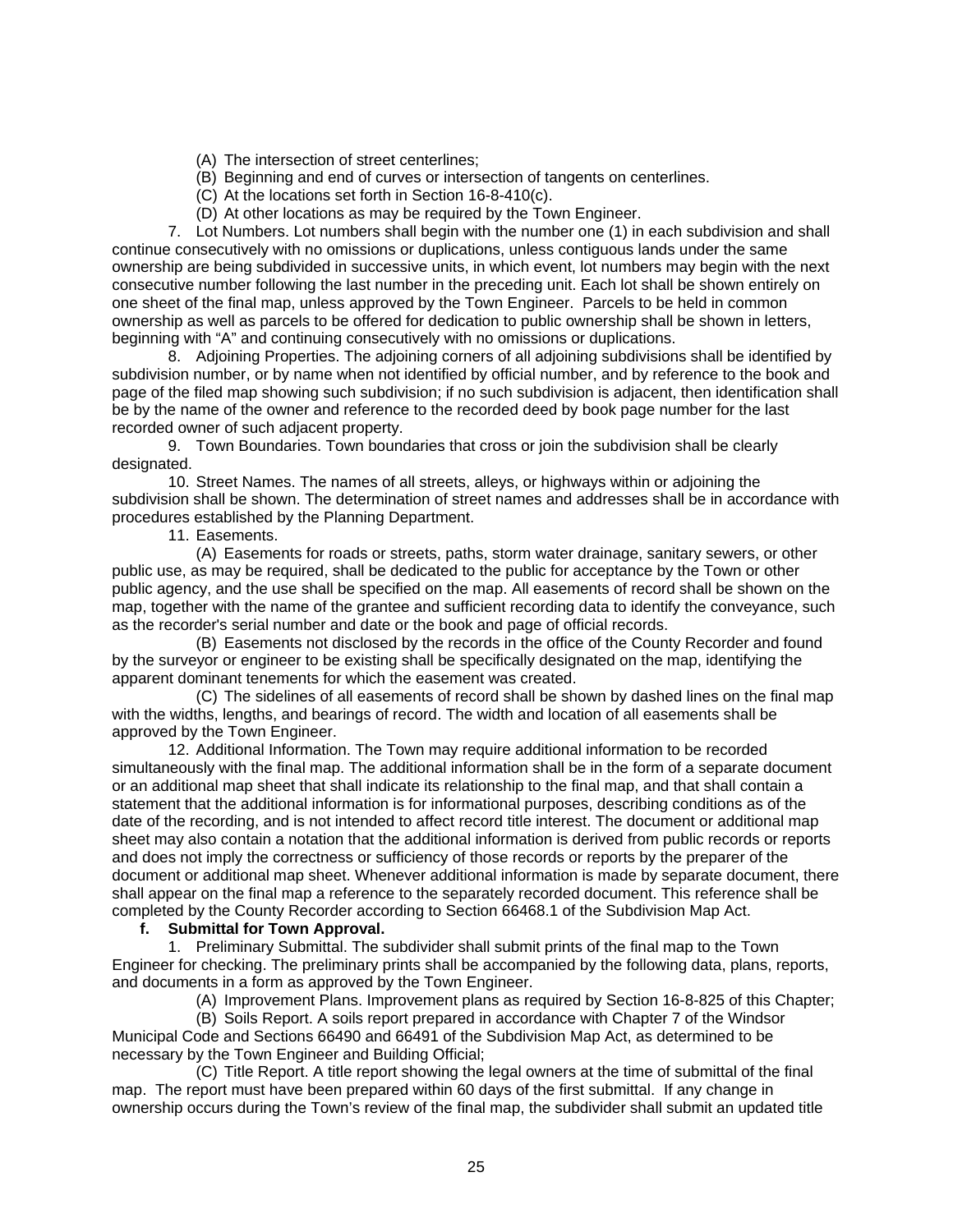report;

 (D) Improvement Agreement. In the event sewer, water, recycled water, drainage, grading, paving, or other improvements required pursuant to Sections 16-8-800 *et seq.* have not been completed prior to the presentation of the final map, an agreement in accordance with the requirements of Section 16-8-807 shall be filed for the improvement thereof. The subdivider shall secure the performance of the agreement in accordance with the requirements of Section 16-8-835.

 (E) Deeds for Easements or Rights-of-way. Deeds for easements or rights-of-way required for road or drainage purposes that have not been dedicated on the final map. Written evidence acceptable to the Town in the form of rights of entry or permanent easements across private property outside of the subdivision permitting or granting access to perform necessary construction work and permitting the maintenance of the facility.

 (F) Traverse Closures. Traverse closures for the boundary blocks, lots, easements, street centerlines, and monument lines.

 (G) Hydrology and Hydraulic Calculations. Complete hydrology and hydraulic calculations of all storm drains;

 (H) Governing Documents. If required by the Town, the submittal of the final map or parcel map for a common interest development, as defined by Section 1350 *et seq.* of the California Civil Code, shall include all governing documents for the subdivision and the proposed Declaration of Covenants, Conditions, and Restrictions described in Section 1353 of the Civil Code. The submittal of the final map or parcel map for all subdivisions other than a common interest development shall include any Declaration of Covenants, Conditions, and Restrictions proposed in connection therewith. All documents shall be subject to review and approval by the Planning Director and Town Attorney, as well as the Town Engineer, if applicable.

 (I) Guarantee of Title. A guarantee of title, in a form acceptable to the Town Engineer and Town Attorney, shall be issued by a competent title company to and for the benefit and protection of the Town and shall be continued complete up to the instant of recording of the final map, guaranteeing that the names of all persons whose consent is necessary to pass a clear title to the land being subdivided, all public easements being offered for dedication, and all acknowledgments thereto appear on the proper certificates and are correctly shown on the map, both as to consents to the making thereof and affidavits of dedication where necessary.

 (J) Flood Plain Information. Flood plain information, including the amount of flooding that may occur during a storm with a frequency of once in 100 years and mitigation measures necessary to protect the subdivision from flooding during a storm with a frequency of once in 100 years.

(K) Any additional data, reports, or information as required by the Town Engineer.

 2. Review and Approval by Town Engineer. The Town Engineer, in consultation with the Planning Department, shall review the final map to determine if it conforms to the approved tentative map, including conditions of approval, the Subdivision Map Act, and this title. The subdivider shall make corrections and additions until the map is acceptable to the Town Engineer. The subdivider shall submit to the Town Engineer the original tracing of the map, corrected to its final form and signed by all parties required to execute the certificates on the map. Original signatures shall appear on the original drawing and on any duplicates. Upon receipt of all required certificates and submittals and the subdivider's payment of required fees, the Town Engineer shall sign the Town Engineer's Statement and present the corrected final map with accompanying documents to the Town Council for its consideration and approval.

3. Approval by Town Council.

(A) The Town Council shall approve or disapprove the final map at the meeting at which it receives the map or at its next regular meeting after the meeting at which it receives the map. The Town Council shall approve or disapprove the subdivision improvement agreement prior to approving or disapproving the final map. The Town Council shall approve the subdivision improvement agreement and the final map, if they conform with the approved or conditionally approved tentative map, the provisions of this Code that were applicable at the time of approval or conditional approval of the tentative map, and the provisions of the Subdivision Map Act.

(B) If the Town Council approves the final map, it shall at the same time accept, accept subject to improvement, or reject any offer of dedication. The Town Clerk shall certify on the final map the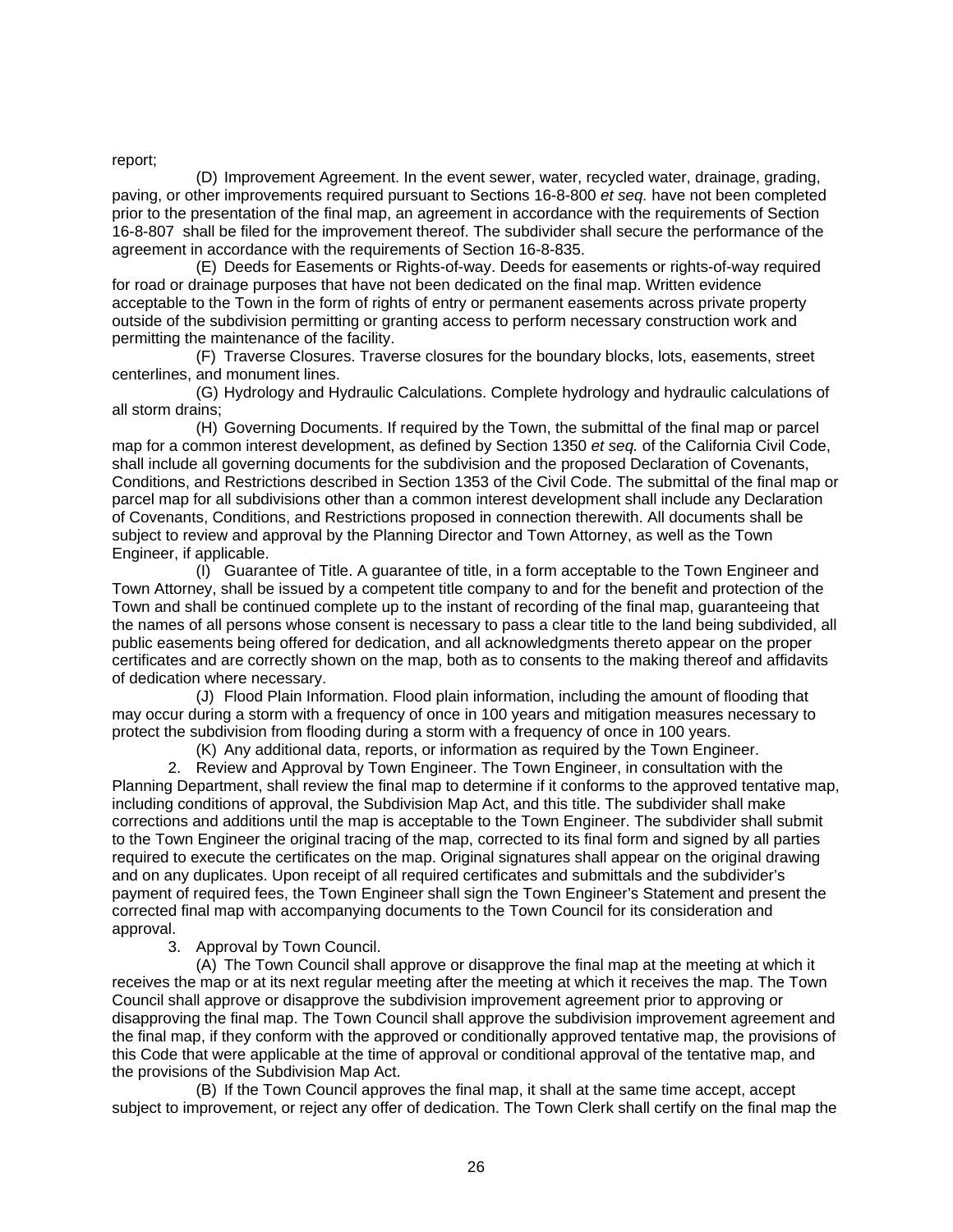action by the Town Council. If at the time the final map is approved, any streets, paths, alleys, public utility easements, rights-of-way for local transit facilities, or storm drainage easements are not accepted by the Town Council, the offer of dedication shall remain open, and the Town Council may, by resolution at any later date and without further action by the subdivider, rescind its action and accept and open the streets, paths, alleys, rights-of-way for local transit facilities, or storm drainage easements, which acceptance shall be recorded in the office of the County Recorder.

(C)The Town Council may accept any dedications lying outside the subdivision boundary that require a separate grant deed. The acceptance shall be recorded in the office of the County Recorder.

(D) If the Town Council approves the subdivision improvement agreement and final map, it shall instruct the Mayor to execute the agreement on behalf of the Town. If the subdivision improvement agreement and/or final map are unacceptable, the Council shall make its recommended corrections, instruct the Town Engineer to draft a new agreement and/or revise the final map, and defer approval until an acceptable agreement and/or final map has been resubmitted.

(E) The Town Council shall not postpone or refuse approval of a final map because the subdivider has failed to meet a tentative map condition requiring construction of off-site improvements on land that neither the subdivider nor the Town has sufficient title or interest to permit the improvements to be made. In such case the Town shall follow procedure according to Section 16-8-805(g).

 5. Denial by Town Council. The Town Council shall deny the final map, if it finds that the final map is not in substantial compliance with the previously approved tentative map.

 6. Filing with the County Recorder. Upon approval of the final map by the Town Council, the Town Clerk shall execute the appropriate statement on the map and forward the map, or have an authorized agent forward the map, to the County Recorder. If the subdivider dedicates property to the Town, the Town Clerk shall also prepare and forward for recording a certificate concerning the dedication as provided in Section 66477.5 of the Subdivision Map Act.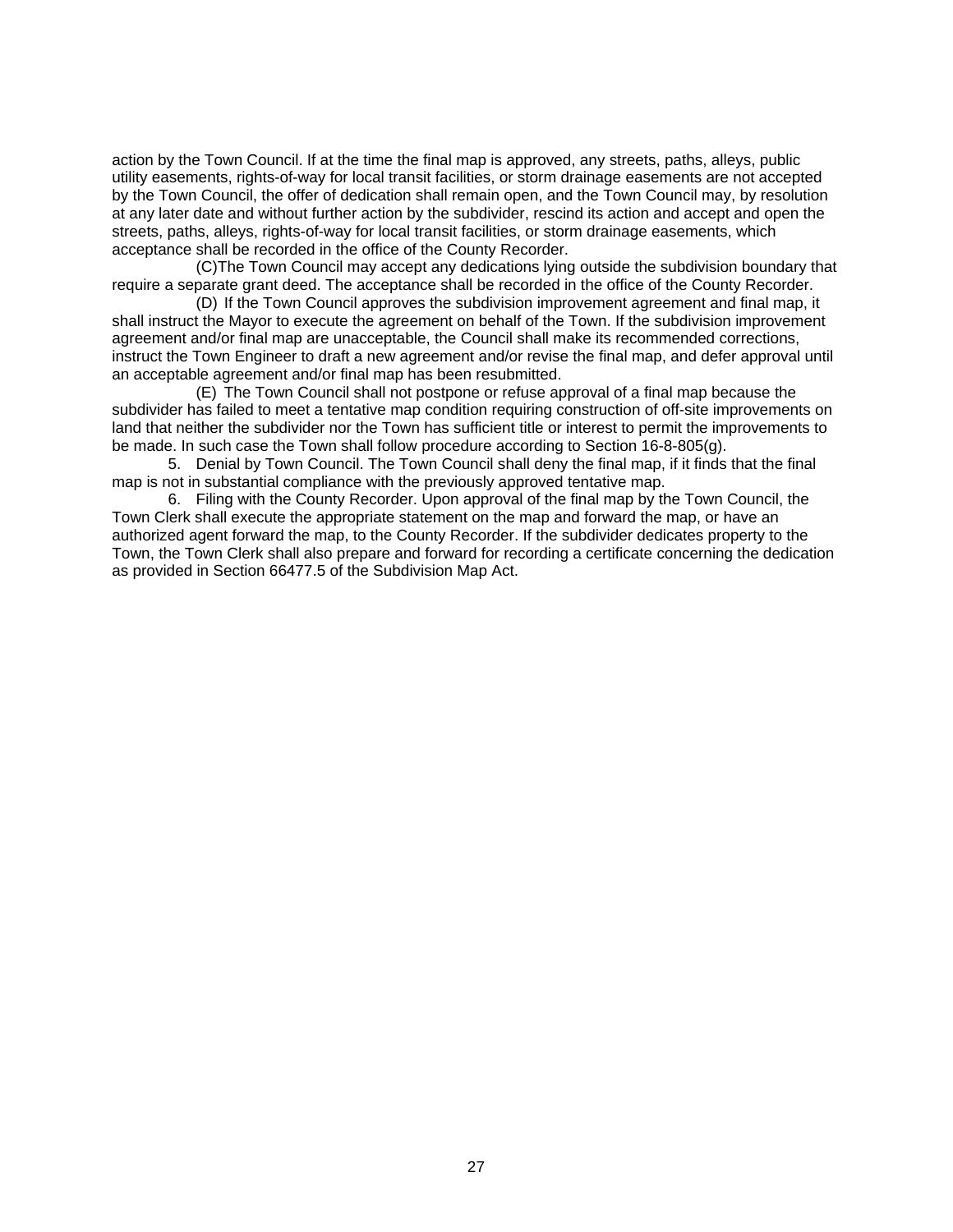## <span id="page-28-0"></span>**Article 5. Subdivision of Four or Fewer Parcels (Minor Subdivisions)**

## **16-8-500 Tentative Parcel Map.**

**a. General.** The form and contents, submittal requirements, and procedure for approval, amendment, extension, and expiration of tentative parcel maps shall be the same as provided for major subdivisions in Section [1](#page-28-1)6-8-400<sup>1</sup>, except as otherwise set forth in this section.

**b. Conditions of Approval Generally.** In conditionally approving the tentative parcel map, the conditions shall be limited to the following:

1. Dedications or rights-of-way, easements, and the construction of reasonable offsite and onsite improvements for the parcels being created.

2. Mitigation measures identified in the CEQA review process as necessary to reduce potential impacts of the proposed subdivision.

3. Other conditions necessary to achieve conformity between the proposed subdivision and the General Plan, applicable specific plans and area plans, the Zoning Ordinance, the Growth Control Ordinance, and building ordinances.

4. Payment of applicable fees.

5. Execution of an improvement agreement, prior to approval of the parcel map, securing construction of onsite and offsite improvements.

**c**. **Conditions of Approval Related to Offsite Improvements.** Conditions of approval for a tentative parcel map requiring construction of onsite or offsite improvements shall not require completion of construction until approval of a permit to develop the parcels created by the subdivision or until the time specified in the required improvement agreement, whichever is earlier. Notwithstanding the foregoing, if an improvement agreement is not made a condition of tentative parcel map approval, construction of onsite and offsite improvements within a reasonable time following approval of the parcel map and prior to the issuance of a permit or other grant of approval for the development of a parcel may be made a condition of approval of the tentative parcel map, upon a finding that fulfillment of the construction requirements is necessary for either of the following reasons:

1. The public health and safety.

2. The required construction is a necessary prerequisite to the orderly development of the surrounding area.

**d. Extensions**. The approved life of a tentative parcel map may be extended by the filing of multiple parcel maps for the subdivision, under the same conditions and subject to the same terms as for tentative maps, as provided for in Section 16-8-400(g)(1) and 16-8-410(b) of this Chapter, if and only if all offsite improvements for the subdivision have been secured as part of the approval of the first parcel map.

**e. Approving Authority.** In contrast to tentative maps, the Planning Director is typically the decision maker for tentative parcel maps, unless the Director elects to transfer the matter to the Planning Commission.

# **16-8-510 Parcel Maps.**

1

**a. General.** The form and contents, submittal, approval, and filing of parcel maps shall conform to the provisions of this Section and the Subdivision Map Act.

**b. Survey Required.** An accurate and complete survey of the land to be subdivided shall be made by a registered civil engineer or licensed land surveyor. All monuments, property lines, centerlines of streets, alleys, and easements adjoining or within the subdivision shall be tied into the survey. The allowable error of closure on any portion of the parcel map shall not exceed 1/10,000 for field closures and 1/20,000 for calculated closures.

**c. Form.** The form of the parcel map shall conform to final map form requirements as specified by Section 16-8-410(d).

**d. Contents.** The contents of the parcel map shall conform to final map content requirements as

<span id="page-28-1"></span><sup>&</sup>lt;sup>1</sup> When the provisions of Section 16-3-500 regarding extensions is applied to a tentative parcel map, references to the Subdivision Map Act shall be to Government Code section 66463.5, and not to section 66452.6.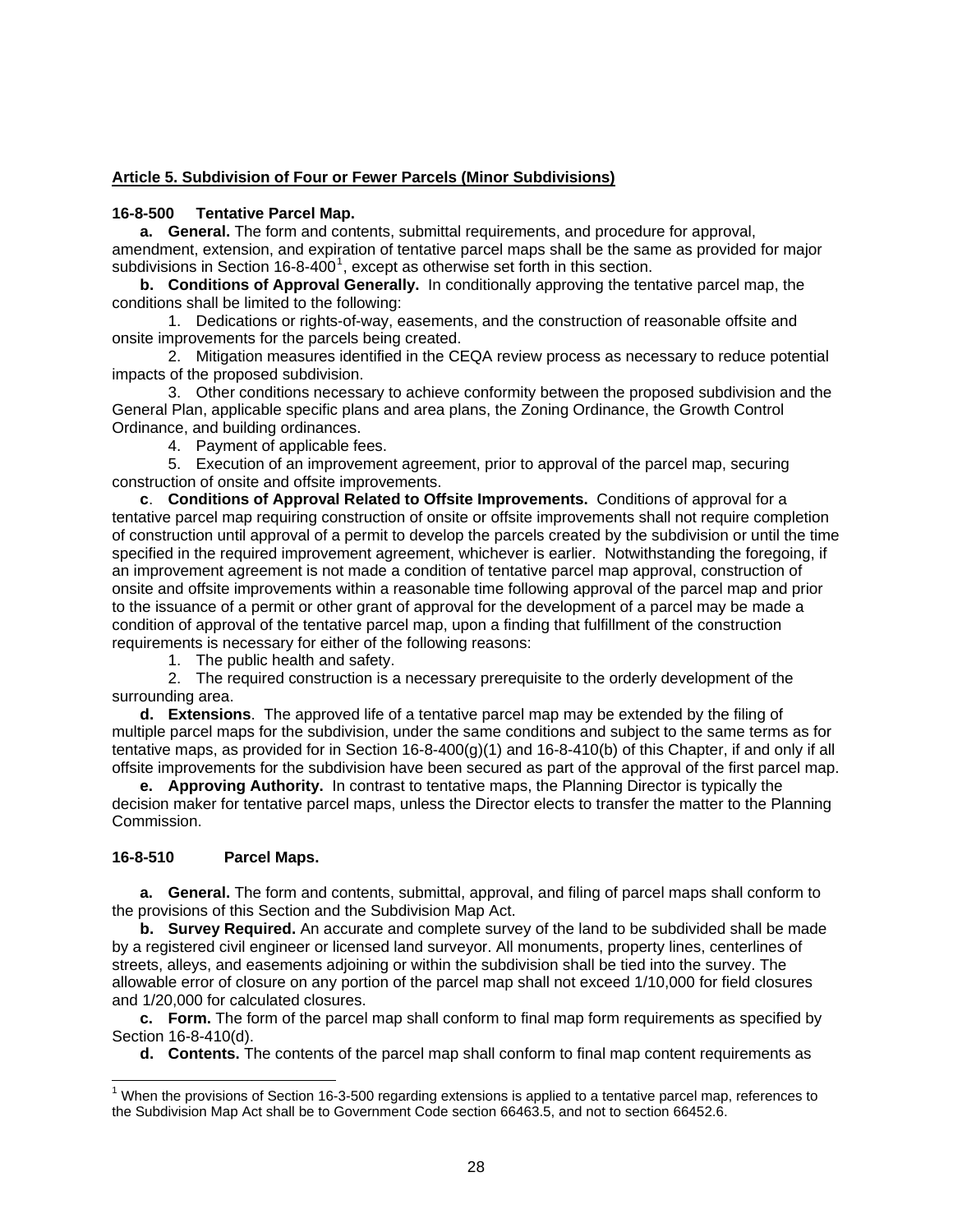<span id="page-29-0"></span>specified by Section 16-8-410(e); however, a Town Clerk Statement shall not be required unless the final approval of a parcel map is by the Town Council. It shall additionally include an executed improvement agreement securing construction of offsite and onsite improvements required as a condition of approving the tentative map.

**e. Preliminary Submittal.** The subdivider shall submit prints of the parcel map to the Town Engineer for checking. The preliminary prints shall be accompanied by copies of the data, plans, reports, and documents as required for final maps by Section 16-8-410(f)(1), including a required improvement agreement. The Town Engineer may waive any of the requirements, if the location and nature of the proposed subdivision or existing documentation demonstrates that compliance with the requirements of Section 16-8-410(f)(1) is not necessary.

**f. Review and Approval by Town Engineer.** The Town Engineer, in consultation with the Planning Department, shall review the parcel map to determine if it conforms to the approved tentative parcel map, including conditions of approval, the Subdivision Map Act, and this title. The subdivider shall make corrections and additions until the map is acceptable to the Town Engineer. The subdivider shall submit to the Town Engineer the original tracing of the map, corrected to its final form and signed by all parties required to execute the certificates on the map. Original signatures shall appear on the original drawing and on any duplicates. Upon receipt of all required certificates and submittals and the subdivider's payment of required fees, the Town Engineer shall approve the parcel map, if it complies with the requirements of the Subdivision Map Act, this Chapter, and the tentative map and all conditions thereof. The Town Manager or, pursuant to his or her designation, the Town Engineer may execute the required improvement agreement prior to the Town Engineer's approval of the parcel map.

**g. Timing of Construction of Offsite Improvements.** In the event that an improvement agreement was not required or that, pursuant to Section 16-8-500(c), the timing of construction of offsite improvements was not otherwise established as a condition of approving a tentative parcel map, the Town Engineer may, in approving a parcel map, require fulfillment of the construction requirements within a reasonable time following approval of the parcel map and prior to the issuance of a permit or other grant of approval for the development of a parcel upon a finding that fulfillment of the construction requirements is necessary for either of the following reasons:

1. The public health and safety.

2. The required construction is a necessary prerequisite to the orderly development of the surrounding area.

**h. Filing with the County Recorder.** The Town Engineer or authorized agent shall file the approved parcel map directly with the County Recorder.

## **16-8-520 Waiver of Parcel Map Requirements.**

**a.** A subdivider may file an application for a waiver of the requirements for a parcel map in a form acceptable to the Planning Director.

1. A parcel map shall not be required for the following:

(A) Subdivisions of a portion of the operating right-of-way of a railroad corporation, as defined by Section 230 of the Public Utilities Code, that are created by short-term leases (terminable by either party on not more than 30 days' notice in writing).

(B) Land conveyed to or from a governmental agency, public entity, public utility, or for land conveyed to a subsidiary of a public utility for conveyance to that public utility for rights-of-way, unless a showing is made in individual cases, upon substantial evidence, that public policy necessitates a parcel map. For purposes of this subsection, land conveyed to or from a governmental agency shall include a fee interest, a leasehold interest, an easement, or a license.

2. The Planning Director may waive the parcel map for any other division of real property that would otherwise require a parcel map, if the division of real property otherwise satisfies the requirements of this section.

**b.** A complete application for a parcel map waiver shall include a complete tentative parcel map application, providing the Town with the information necessary to determine whether it can make the findings required by subsection (c) below while also providing an opportunity for continued processing of the tentative parcel map in the event that the waiver is denied. The Planning Director may, however, waive the requirement of a tentative parcel map application, if unnecessary to make the findings in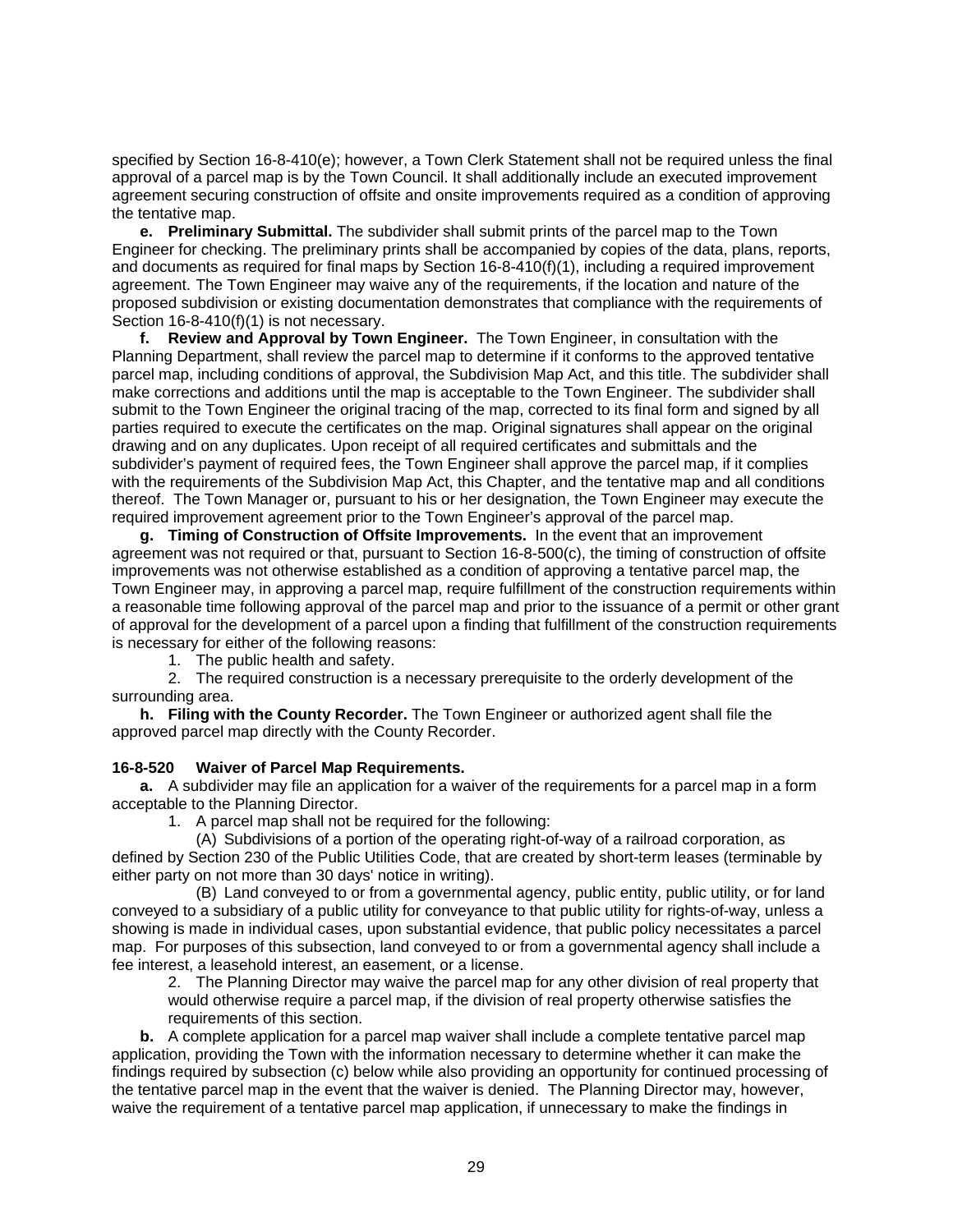subsection (c) below. Upon receipt of a complete application for a parcel map waiver, the application shall be processed in the same manner as a tentative parcel map application. The Planning Director or other decisionmaker shall make a decision within 60 days of receiving the complete application. In the event that the Planning Director denies a request for parcel map waiver, the request may be reconsidered by the appropriate decisionmaker as part of a concurrently processed tentative map or tentative parcel map application.

**c.** A parcel map may be waived, as provided in this Section, only upon the following findings by the decisionmaker:

1. The proposed division of land complies with requirements as to area, improvement and design, floodwater drainage control, appropriate improved public roads, sanitary disposal facilities, water supply availability, environmental protection, and other requirements of this Chapter, local ordinance, the Subdivision Map Act, and the General Plan; and

2. The public purposes served by recordation of a parcel map (e.g. providing an instrument for disclosure of title restrictions, easements, agreements, and other limitations of use which are either preexisting or are resulting from the creation of the new parcel) do not apply.

**d.** Upon waiving the parcel map requirement, the Town Engineer shall cause to be filed with the County Recorder a "Certificate of Compliance" for the land to be divided and a plat map showing the division. The certificate shall include a statement regarding payment of taxes for signature by the County Clerk according to Section 16-8-410(e)(4)(G).

**e.** A tentative map may be required for all divisions of land for which a parcel map waiver is approved.

**f.** Parcel map waivers shall be subject to the same conditions as those for a tentative parcel map, as set forth in Section 16-8-500(b).

**g.** If the Planning Director, Planning Commission, or on appeal, Town Council denies an application to waive a parcel map, the subdivider may apply for a tentative and parcel map in accordance with this Article.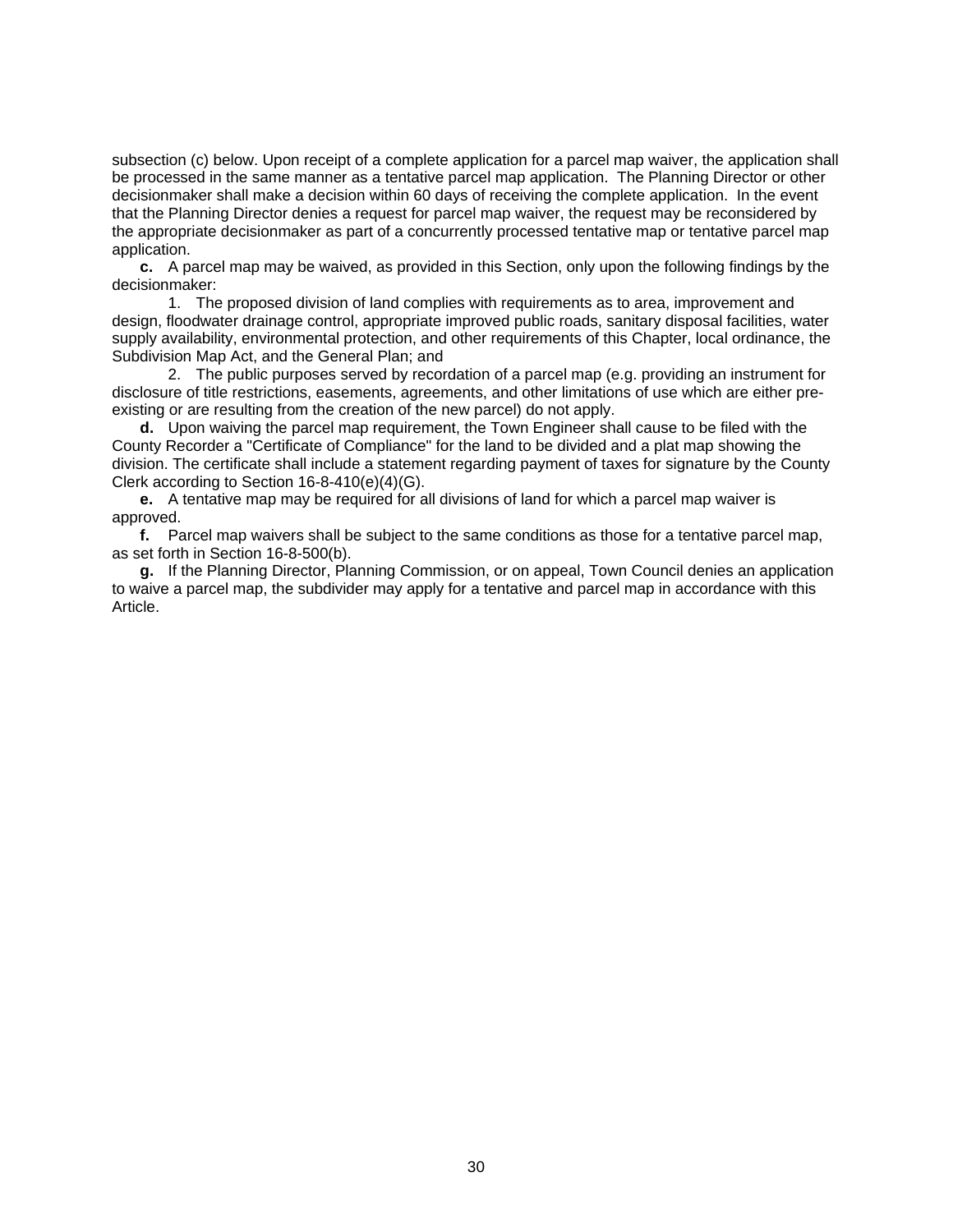## <span id="page-31-0"></span>**Article 6. Dedications and Reservations**

## **16-8-600 Dedication of Streets, Alleys, and Other Public Rights-of-way or Easements.**

 As a condition of approval of a tentative or parcel map, the subdivider shall dedicate or make an irrevocable offer of dedication of all parcels of land within the subdivision that are needed for streets and alleys (including access rights and abutters' rights), drainage and creek setback areas, trails, public greenways, scenic easements, public utility easements, and other public easements. In addition, the subdivider shall improve or agree to improve all streets and alleys (including access rights and abutters' rights), drainage and creek setback areas, trails, public utility easements, and other public easements. Improvements shall be in accordance with Article 8 of this Chapter.

## **16-8-610 Dedication of Land for Park and Recreation Purposes**

Please refer to Chapter 3 of Title 16 of the Municipal Code.

## **16-8-620 School Site Dedication.**

**a. General.** As a condition of approval of a final subdivision map, a subdivider who develops or completes the development of one or more subdivisions within a school district shall dedicate to the school district such lands as the Town shall deem necessary for the purpose of constructing thereon schools necessary to assure the residents of the subdivision adequate elementary school service.

**b. Procedure.** The requirement of dedication shall be imposed at the time of approval of the tentative map. If within thirty (30) days after the requirement of dedication is imposed by the Town, the school district does not offer to enter into a binding commitment with the subdivider to accept the dedication, the requirement shall be automatically terminated. The required dedication may be made any time before, concurrently with, or up to sixty (60) days after the filing of the final map on any portion of the subdivision.

**c. Payments to Subdivider for School Site Dedication.** The school district shall, if it accepts the dedication, repay to the subdivider or his or her successors the original cost to the subdivider of the dedicated land, plus a sum equal to the total of the following amounts:

1. The cost of any improvements to the dedicated land since acquisition by the subdivider;

 2. The taxes assessed against the dedicated land from the date of the school district's offer to enter into the binding commitment to accept the dedication;

 3. Any other costs incurred by the subdivider in maintenance of such dedicated land, including interest costs incurred on any loan covering such land.

**d. Exemptions.** The provisions of this Section shall not be applicable to a subdivider who has owned the land being subdivided for more than ten (10) years prior to the filing of the tentative maps.

# **16-8-630 Reservations.**

**a. General.** As a condition of approval of a tentative map, the subdivider shall reserve sites, appropriate in area and location, for parks, recreational facilities, fire stations, libraries, or other public uses according to the standards and formula contained in this Section.

**b. Standards for Reservation of Land.** If a park, recreational facility, fire station, library, or other public use is shown on an adopted specific plan or the General Plan containing a community facilities element, recreation and parks element, and/or a public building element—including implementation plans such as a Bicycle and Pedestrian Master Plan, Downtown Plan, Redevelopment Plan, and Park and Recreation Master Plan—the subdivider may be required by the Town to reserve sites as so determined by the Town in accordance with the principles and standards contained in the specific plan or General Plan. The reserved area must be of such size and shape as to permit the balance of the property within which the reservation is located to develop in an orderly and efficient manner. The amount of land to be reserved shall not make development of the remaining land held by the subdivider economically unfeasible. The reserved area shall be consistent with the adopted specific plan or the General Plan and shall be in such multiples of streets and parcels as to permit an efficient division of the reserved area in the event that it is not acquired within the prescribed period.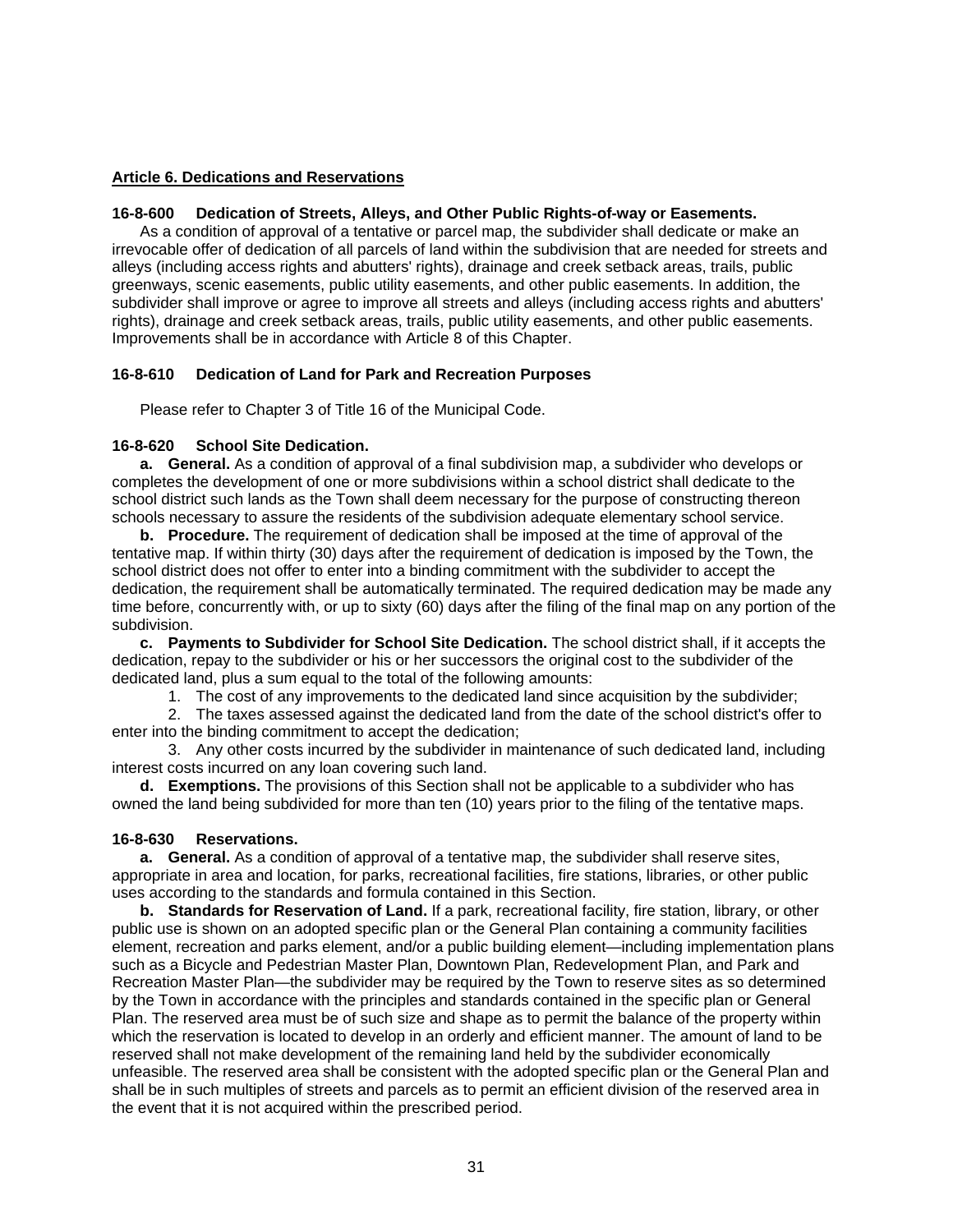<span id="page-32-0"></span>**c. Procedure.** The public agency for benefit of which an area has been reserved shall, at the time of approval of the final map or parcel map, enter into a binding agreement to acquire such reserved area within two years after the completion and acceptance of all improvements, unless the period of time is extended by mutual agreement.

**d. Payment to Subdivider.** The purchase price shall be the fair market value thereof at the time of the filing of the tentative map plus the taxes against such reserved area from the date of the reservation and any other costs incurred by the subdivider in the maintenance of the reserved area, including interest costs incurred on any loan covering the reserved area.

**e. Termination.** If the public agency for the benefit of which an area has been reserved does not enter into a binding agreement, the reservation of such area shall automatically terminate.

#### **16-8-640 Claims of Excessive Dedications.**

 If tentative or vesting tentative map approval contains a condition requiring a dedication that the subdivider claims is excessive, claims shall be processed according to Section 66475.4 of the Subdivision Map Act.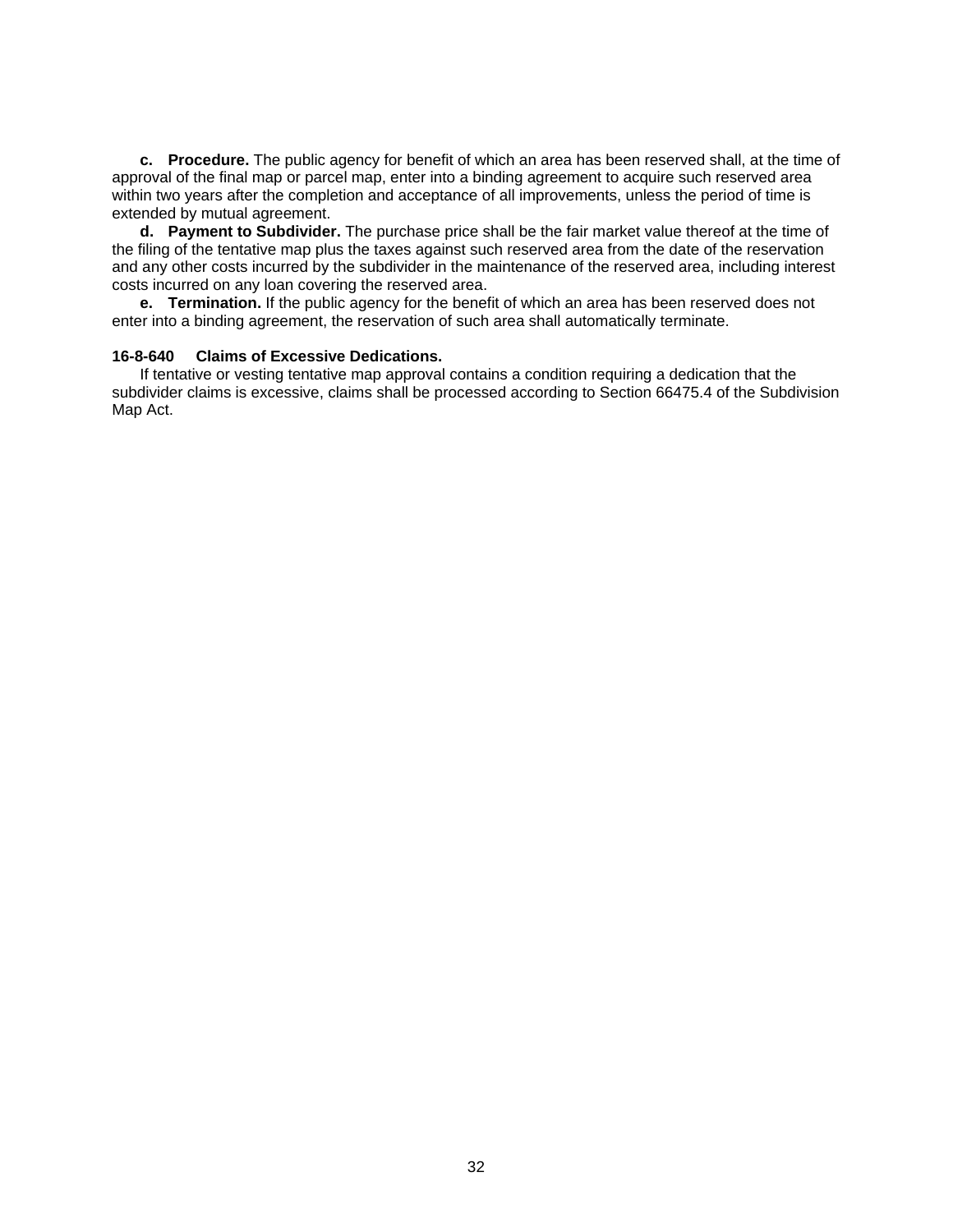# <span id="page-33-0"></span>**Article 7. Common Interest Development (Condominium) Conversion--RESERVED**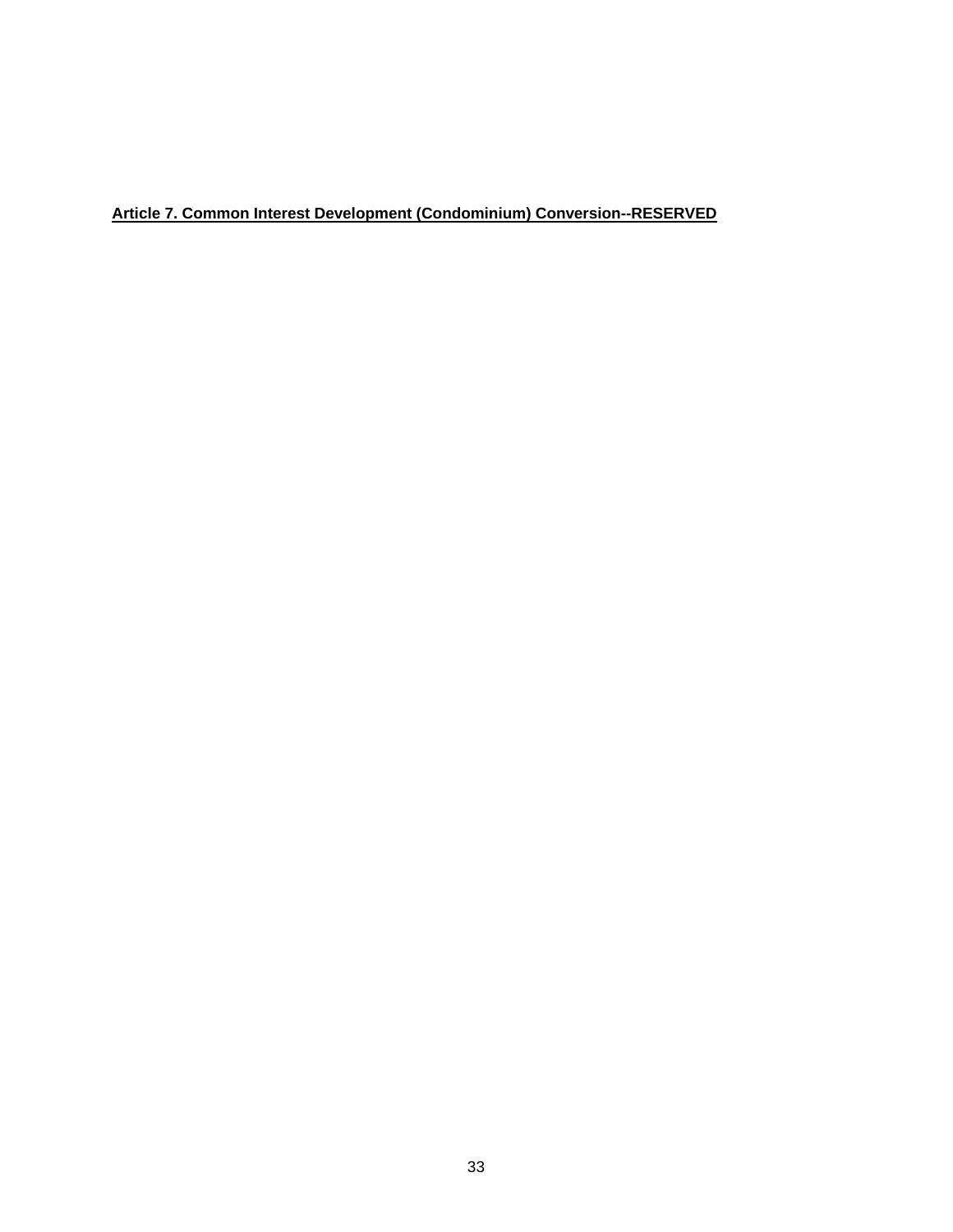## <span id="page-34-0"></span>**Article 8. Subdivision Improvements**

#### **16-8-800 General standards.**

**a.** The subdivider shall design and construct all required improvements on-site and off-site in accordance with Town design standards, detail drawings and construction specifications, as provided by this Chapter and as adopted by the Town. Subject to the Subdivision Map Act, the Town Engineer may authorize an exception to the construction standards in this Chapter

**b.** A decision or interpretation by the Town Engineer regarding the specifications, details or design of improvements is final unless appealed as provided for in this Chapter.

**c.** No parcel map or final map shall be approved until the subdivider either completes the required improvements or enters into an improvement agreement with the Town.

#### **16-8-810 Improvements Required.**

**a. General.** All improvements required as tentative map conditions of approval or by Town ordinance or resolution, together with the required improvements set forth below, are required of all subdivisions.

**b. Frontage Improvements.** The frontage of each lot shall be improved to its ultimate adopted geometric section, including, but not limited to, street structural section, curbs, sidewalks, driveway approaches, and transitions. Transit facilities (bus shelters, bus turnouts and bus pads) shall be provided on a collector street or major street when requested by the local transit authority or in accordance with an applicable plan adopted by the Town.

**c. Storm Drainage.** Stormwater runoff from the subdivision shall be collected and conveyed by an approved storm drain system. The storm drain system shall be designed for ultimate development of the watershed. The storm drain system shall provide for the protection of abutting and off-site properties that would be adversely affected by any increase in run-off attributed to the development. Off-site storm drain improvements may be required in this regard.

**d. Sanitary Sewers.** Each unit or lot within the subdivision shall be served by an approved sanitary sewer system designed for the ultimate development of the area.

**e. Water Supply.** Each unit or lot within the subdivision shall be served by an approved water system designed for ultimate development of the area that includes sufficient fireflow and hydrant spacing for fire protection and access to recycled water.

**f. Utilities.** Each unit or lot within the subdivision shall be served by gas (if required), electric, telephone, and cable television facilities.

**g. Underground Utilities**. All existing and proposed utilities within the subdivision and along street frontages adjacent to the subdivision shall be placed underground. For the purposes of this subsection, "utilities" shall include wires, cables and related facilities, equipment, and structures used in the distribution of electricity or in the transmission of telephone, telecommunications, telegraph, data, radio, or television signals. All existing electrical distribution lines of 21kV (21,000 volts) or less shall be placed underground. The requirement to underground existing and proposed utilities within subdivisions shall otherwise apply unless exempted by an ordinance or resolution adopted by the Town Council. The Town Council may also grant an exception to the undergrounding requirements if topographical soil or other conditions make underground installation of the facilities not feasible or desirable.

#### **h. Streets.**

 1. All streets (public and private) shall be constructed to widths and grades approved by the Town Engineer, and consistent with the Town's street design standards. The subdivider shall improve the extension of all subdivision streets, highways, or public ways to the intercepting centerline of any County road or Town street. The subdivider shall also be responsible for resurfacing existing streets which are substantially disturbed or degraded in the process of providing required underground utilities necessary to provide service to the subdivision.

2. Every lot shall have access to a public or a private street.

 3. All streets are subject to full frontage improvements, unless an alternative design is recommended by the Town Engineer and approved by the Town.

 4. Street design shall include streetlights and street trees in accordance with established design criteria.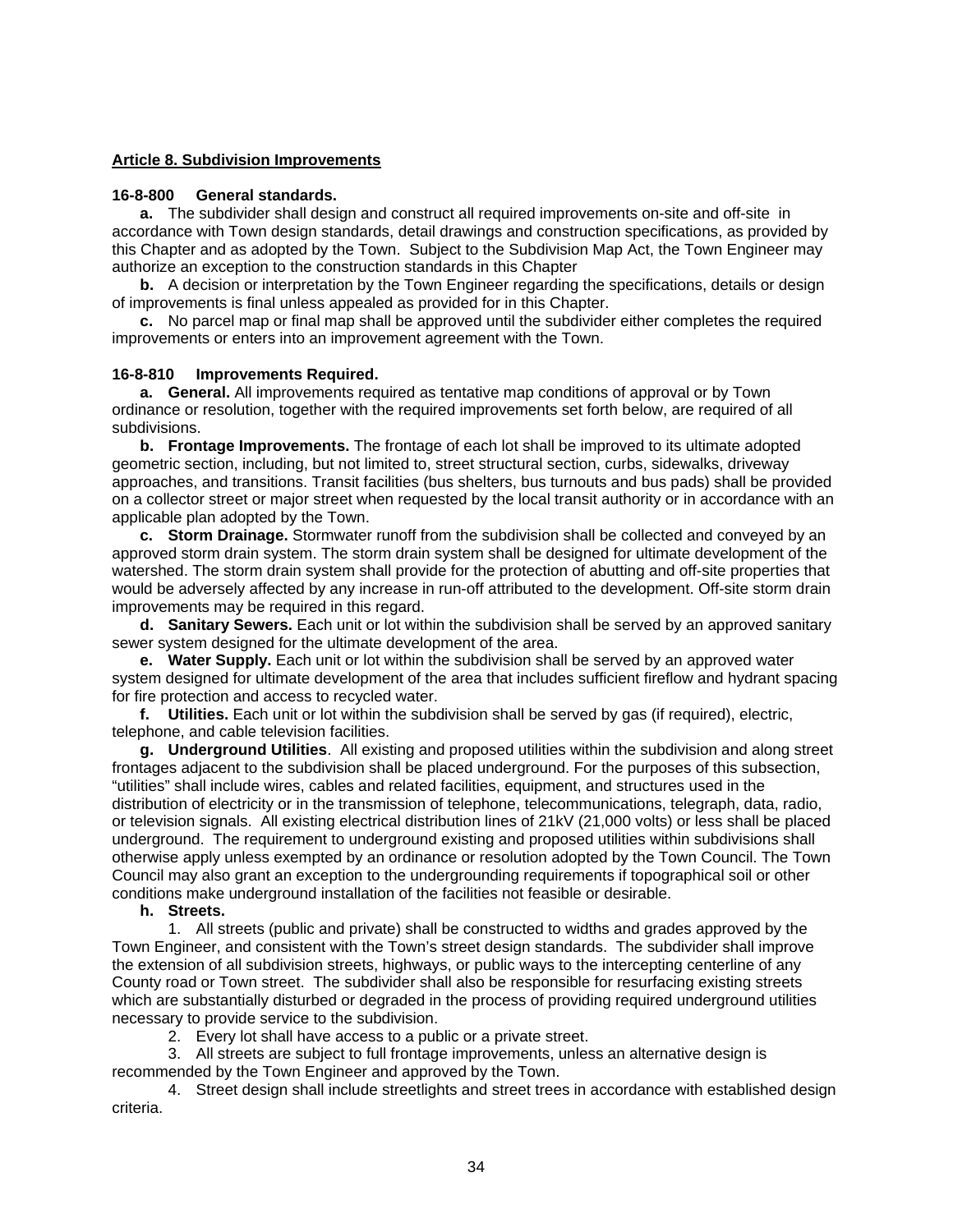#### **i. Monuments.**

<span id="page-35-0"></span> 1. At the time of making the survey for the final or parcel map, the engineer or surveyor shall set sufficient durable monuments to conform to (a) the standards described in Business and Professions Code Section 8771 and (b) the Town standards, so that another engineer or surveyor may easily retrace the survey.

 2. Interior monuments need not be set at the time the map is recorded if the engineer or surveyor certifies on the map that the monuments will be set by a specified date and if the subdivider provides security to guarantee the cost.

 3. Within five days after the final setting of all monuments, the engineer or surveyor shall give written notice of the setting of the monument to the subdivider and to the Town Engineer.

 **j. Other Improvements**. Other improvements such as street lights, fire hydrants, signs, street trees and landscaping, or fees in lieu of any of the foregoing, are required as determined by the Town Engineer in accordance with this title and Town standards and specifications.

## **k. Off-Site Improvements.**

1. If the subdivider is required to construct off-site improvements on land in which neither the Town nor the subdivider has sufficient title or interest to allow construction, the construction of improvements and dedication of land shall be secured by a subdivision improvement agreement and the forms of security required by this Article. The Town shall, before approving the final or parcel map, require the subdivider to enter into the subdivision improvement agreement.

2. If the off-site improvements are identified as necessary for the development as part of the CEQA review process, and the subdivider has not already acquired sufficient title or legal interest in the property to be used for the improvements prior to submitting a complete subdivision application, then the Town shall defer considering approving the CEQA document and tentative map until the subdivider has attempted to acquire the necessary real property interests to construct the off-site improvements. If, after making a good-faith attempt, the subdivider is unable to acquire sufficient title or legal interest in the property necessary to construct the off-site improvements identified as part of the CEQA review process, the subdivider shall either revise the proposed project to eliminate the need for the off-site improvements or identify alternate and equivalent improvements. The Town may require additional CEQA review of the revised project or alternate and equivalent improvements.

## **16-8-820 Design of Subdivision Improvements.**

 In addition to the Design Standards identified in Sections 16-8-120 and 16-30140, the design and layout of all required improvements both onsite and offsite, public and private, shall conform to generally acceptable engineering standards, to the Town's Design and Construction Standards, and to such standards as approved by the Town Engineer.

## **16-8-830 Improvement Plans.**

**a. General.** Improvement plans shall be prepared under the direction of and signed by a registered civil engineer; the form and content shall conform to the conditions of approval and to the Town design standards, detail drawings and construction specifications. Improvement plans shall include those improvements specified in this title. The Town Engineer shall determine that improvement plans comply with the requirements of this Section.

**b. Supplementary Plans and Calculations.** Engineering calculations, bond or other security estimates and any structural calculations as may be required by the Town Engineer shall be submitted with the improvement plans. All calculations shall be legible, systematic, signed and dated by a registered civil engineer and in a form approved by the Town Engineer.

**c. Filing – Review by the Town Engineer.** The subdivider shall submit copies of the preliminary improvement plans and all computations to the Town Engineer for review. Upon completion of the review, one set of the preliminary plans, with any required revisions indicated, will be returned to the subdivider. If any revisions are necessary, the subdivider shall submit the corrected improvement plans and computations to the Town Engineer. The Town Engineer shall act on the improvement plans within sixty working days of its submittal, plus extensions agreed to or necessitated by corrections.

## **d. Approval by the Town Engineer.**

1. After the subdivider has completed all required revisions, the subdivider shall transmit the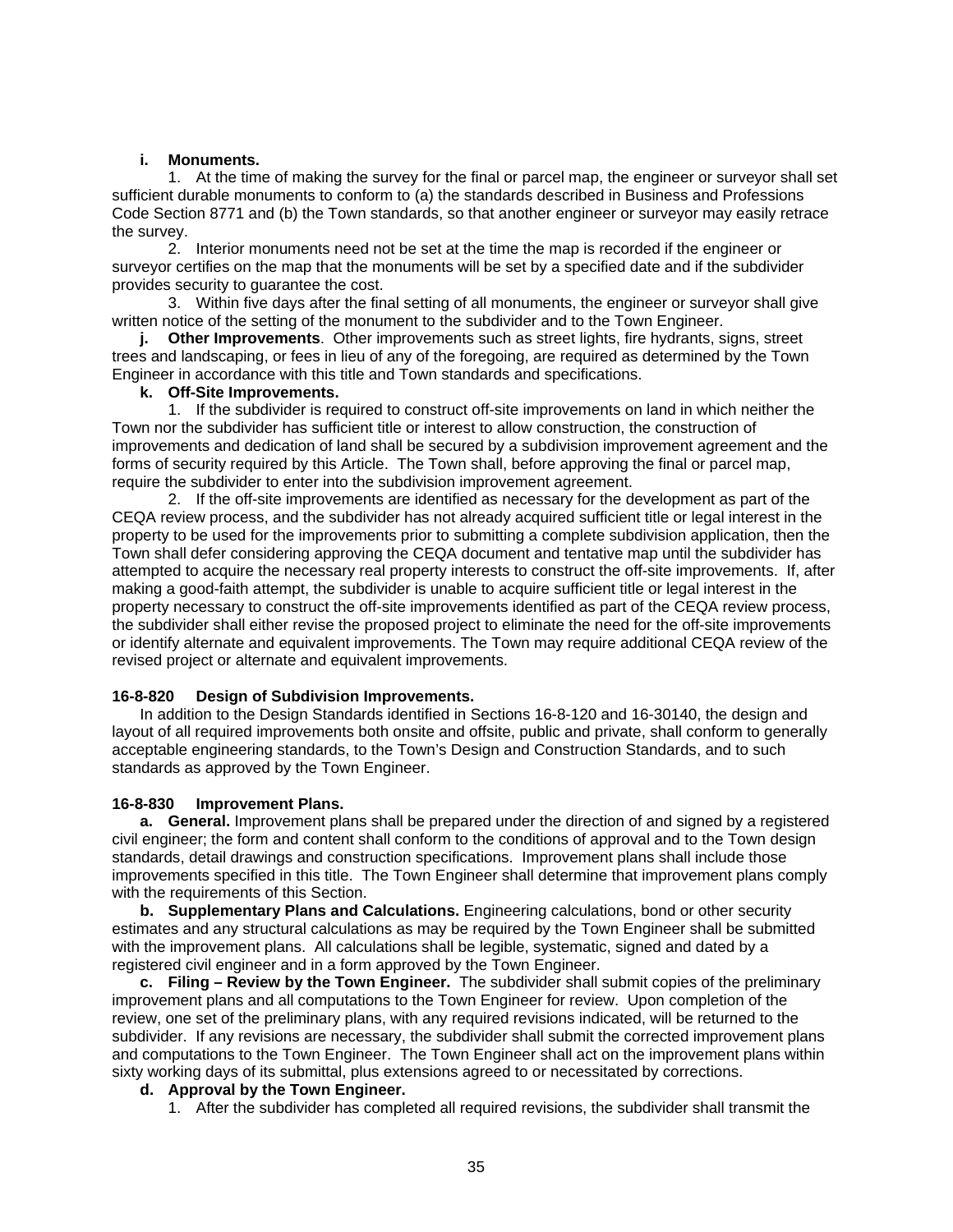<span id="page-36-0"></span>corrected originals of the improvement plans to the Town Engineer for signature.

 2. Upon finding that the required revisions have been made and that the plans conform to all applicable Town ordinances and plans, design requirements and conditions of approval of the tentative map, the Town Engineer shall sign and date the plans. The originals will be returned to the subdivider. Approval of the improvement plans shall not be construed as approval of the gas, electric, telephone, and cable television service construction plans.

 3. Approval by the Town Engineer in no way relieves the subdivider or the subdivider's responsibility for the design of the improvements or for any deficiencies resulting from the design thereof or from any required conditions of approval for the tentative map. The approval of the improvement plans by the Town Engineer, or the Town Engineer's certification that no improvements are required, is a condition precedent to the approval of the final or parcel map of the subdivision.

#### **e. Revisions to Approved Plans.**

 1. By Subdivider. A request by the subdivider for a revision to the approved plans, appearing necessary or desirable during construction ,shall be submitted in writing to the Town Engineer and shall be accompanied by revised drawings showing the proposed revision. If the revision is acceptable to the Town Engineer and is consistent with the tentative map, the original shall be submitted to the Town Engineer's office for initialing. The original shall be returned to the subdivider, and the revised plans shall be immediately transmitted to the Town Engineer. Construction of any proposed revision may not begin until the Town Engineer receives and approves revised plans.

 2. Plan Checking and Inspection Costs for Revisions. Costs incurred by the Town for the checking of plans or calculations or inspection as a result of revisions to the approved plans shall be borne by the subdivider at actual cost. A deposit, when required, shall be submitted with the revised prints and applied toward the actual costs.

#### **16-8-840 Subdivision Improvement Agreement.**

**a**. Before a final map or parcel map is approved by the Town Council, the subdivider shall submit a signed subdivision improvement agreement assuring the completion of improvements within a specified time and adequate funding for their completion. The agreement will be based on the Town's standard form of subdivision improvement agreement and shall include the developer's promise to complete certain improvements within two years; to perform repairs or corrective work on the specified improvements for one year after acceptance by the Town; the time of completion; special conditions; insurance requirements; and improvement security requirements for faithful performance, labor and materials, monumentation, and warranty period.

**b.** The agreement must be approved as to form by the Town attorney. The executed improvement agreement shall be recorded in the office of the county recorder and shall bind the subdivider's successors-in-interest.

#### **16-8-845 Improvement Security.**

**a. General.** An improvement agreement, contract, or act required or authorized by the Subdivision Map Act or this title for which security is required, shall be secured as provided in this section, and subject to Town attorney approval.

#### **b. Amount and Types of Security.**

1. The subdivider shall provide the following security in the amount and forms specified:

 (A) Performance security. A cash deposit, a corporate surety bond issued by an admitted surety insurer, or an instrument of credit, whichever is required by the Town Engineer, equal to one hundred percent of the total estimated construction costs to guarantee the construction or installation of all improvements.

(B) Materials and labor security. A cash deposit, a corporate surety bond issued by an admitted surety insurer, or an instrument of credit, whichever is required by the Town Engineer, equal to one hundred percent of the estimated construction cost to guarantee payment to subdivider's contractor, and to subcontractors and to persons furnishing labor, materials, or equipment for the construction or installation of improvements.

 (C) Monumentation security. A cash deposit or a corporate surety bond issued by an admitted surety insurer, whichever is required by the Town Engineer, equal to one hundred percent of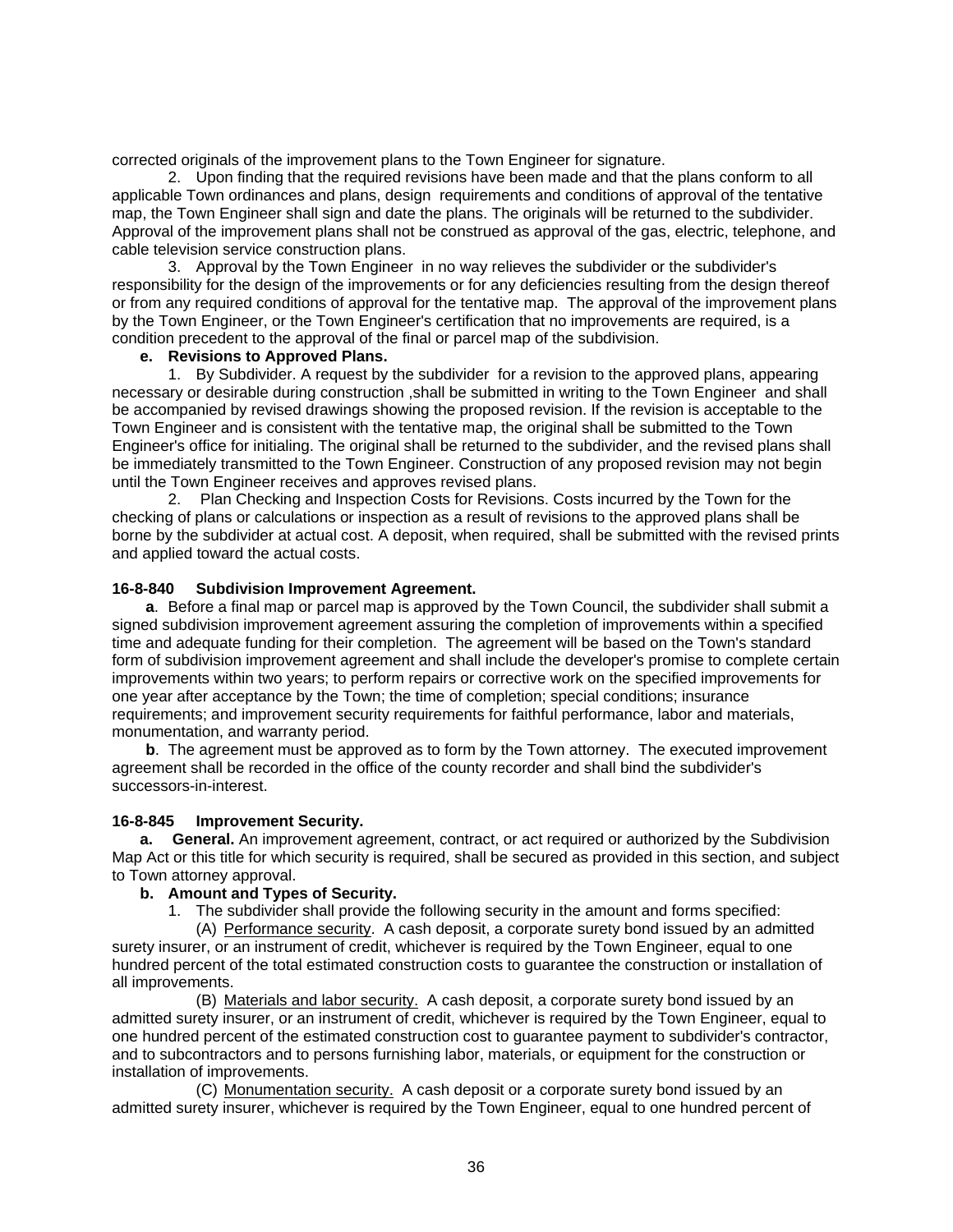<span id="page-37-0"></span>estimated cost of setting all monuments within the subdivision as shown on the final map.

 (D) Warranty security. Upon acceptance of any improvements by the Town, a bond or other security acceptable to the Town Engineer to guarantee the improvements throughout a one-year warranty period. The amount of the warranty security shall not be less than ten percent of the cost of construction; the Town shall retain the security throughout the warranty period.

 2. As a part of the obligation guaranteed by the security, and in addition to the full amount of the security, there shall be included costs and reasonable expenses and fees, including attorneys' fees, incurred by the Town in enforcing the obligations secured.

 3. The estimate of improvement costs shall be as approved by the Town Engineer and shall provide for:

(A) Total construction costs;

 (B) If the security provided is a standby letter of credit, twenty percent of the total construction cost for contingencies;

(C) Increase for projected inflation computed to the estimated end of construction; and

 (D) Enforcement costs calculated as twenty-five thousand dollars or five percent of the estimated construction cost, whichever is greater. These enforcement costs are not added if the security provided includes enforcement costs in addition to the face amount of the security.

## **c**. **Release of Improvement Security.**

 1. Performance security. In the case of public improvements to be dedicated to and accepted by the Town, the Town shall release performance security only upon acceptance of all improvements by the Town. In the case of improvements that will not be dedicated to and accepted by the Town, the Town shall release performance security only upon (1) the subdivider submitting certification by a registered civil engineer that the improvements have been constructed in accordance with the approved plans and specifications and (b) the improvements have passed any final inspections required by the responsible department. In either case, released of performance security shall also be predicated upon receipt of any required maintenance or warranty agreements and security therefor. Release and reduction of performance security shall be consistent with Government Code section 66499.7.

 2. Material and labor security. Release and reduction of material and labor security shall be consistent with Government Code section 66499.7.

 3. Warranty security. The Town shall release the warranty security upon satisfactory completion of the warranty period; provided:

 (A) All deficiencies appearing on the warranty deficiency list for the subdivision have been corrected; and

 (B) Not less than twelve months has elapsed since the acceptance of the improvements by the Town Council.

## **16-8-850 Construction and Inspection.**

**a.** The construction methods and materials for all improvements shall conform to the conditions of approval, Town design standards, current California Code of Regulations, Title 24, detail drawings and construction specifications and are subject to inspection and approval by the Town Engineer.

**b.** Construction shall not begin until all required improvement plans are approved by the Town Engineer. Grading plans must conform to submitted improvement plans and shall provide for drainage. Grading shall not commence until the provisions of the Town grading ordinance have been met and a permit is issued by the Building Official.

**c.** A final report acceptable to the Town Engineer and Building Official shall be prepared for each preliminary geotechnical report. Each final report shall be submitted at the completion of the grading work, prior to the release of grading bonds, and prior to issuance of building permits. Each final report shall contain complete field data to indicate full compliance with the preliminary report and subsequent recommendations based on new information acquired during construction. The geotechnical engineer shall provide written approval as to the adequacy of the site for the intended use and shall include pad certifications and compaction reports

**d.** The subdivider shall notify the Town engineer one full working day before beginning any work. All work done in constructing the improvements and all materials furnished shall be subject to the inspection of the Town engineer. The Town engineer and the flood control district shall have access to the work at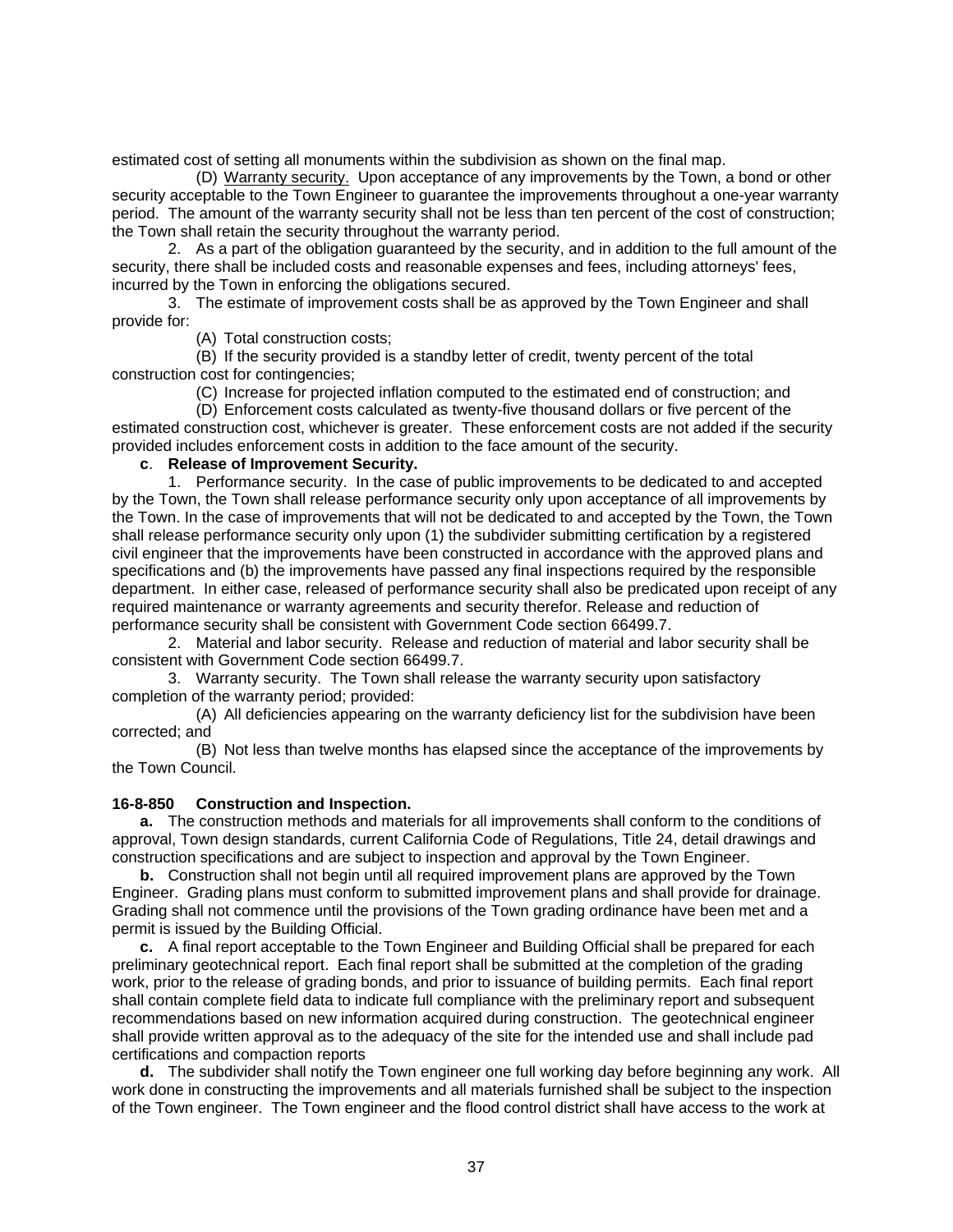<span id="page-38-0"></span>all times during its construction and shall be furnished with every reasonable facility for ascertaining that the materials used and the workmanship are in accordance with the requirements of this title. If any of the work on improvements is done by the subdivider before the inspection of the improvements as required by the Town engineer, the Town engineer may reject that work, and it is deemed to have been done at the risk of the subdivider.

**e.** The subdivider shall prosecute the work to completion without undue delay except for inclement weather or other reasonable cause. If there is a delay in completion of the work beyond the period stated in the subdivision improvement agreement, unless an extension is approved by the Town council and the surety company, the Town council may take appropriate steps to use the security to complete the work.

**f.** The Town Engineer shall also inspect private streets, onsite grading, and utility systems improvements for conformance with this code and the zoning ordinance, and the Town design standards, detail drawings and construction specifications.

## **16-8-860 Time of Completion.**

## **a. Major subdivisions.**

1. The subdivider shall complete the improvements for a subdivision of five or more lots within two years from the effective date of a subdivision improvement agreement between the Town and subdivider, unless an extension is granted by the Town council.

2. If the subdivider fails to complete the improvements within the specified time, the Town may, by resolution of the Town council, cause the uncompleted improvements to be completed, and the parties executing the performance security shall be firmly bound for the payment of all costs.

## **b. Minor subdivisions.**

The completion of improvements for subdivisions of four or fewer parcels is not required until a permit or other grant of approval for the development of a lot within the subdivision is applied for. However, the Town may require completion of the improvements within twenty-four months from the recording of the parcel map when it finds that the completion of the improvements is necessary for public health or safety or for the orderly development of the surrounding area. The decisionmaker may make this finding at the time of tentative map approval. A subdivision improvement agreement shall be required to secure the required improvements.

## **c. Extensions.**

1. The Town council may extend the completion date upon written request by the subdivider and the submittal of adequate evidence to justify the extension. The request shall be made at least thirty days before expiration of the subdivision improvement agreement. No extension shall be granted if any lot within the subdivision has been sold.

2. The subdivider shall enter into a subdivision improvement agreement extension with the Town. The agreement shall be prepared by the Town Engineer, approved as to form by the Town Attorney, executed by the subdivider and surety and transmitted to the Town Manager for his or her consideration. The Town Manager may approve extensions or refer them to the Town Council.

3. In passing upon a request for a subdivision improvement agreement extension, the Town Manager may require the following:

(A) Revision of improvement plans to provide for current design and construction standards when required by the Town Engineer;

(B) Revised improvement construction estimates to reflect current improvement costs as approved by the Town Engineer;

(C) Increase of improvement securities in accordance with revised construction estimates;

(D) Increase of inspection fees to reflect current construction costs; however, inspection fees are not subject to decrease or refund; and

(E) The Town Manager as a condition to approving a time extension for the completion of improvements may impose additional requirements relating to the physical improvements, considered necessary to bring the project into compliance with current ordinances, standards and policies.

4. The subdivider shall pay the costs incurred by the Town in processing the extension request and extension agreement.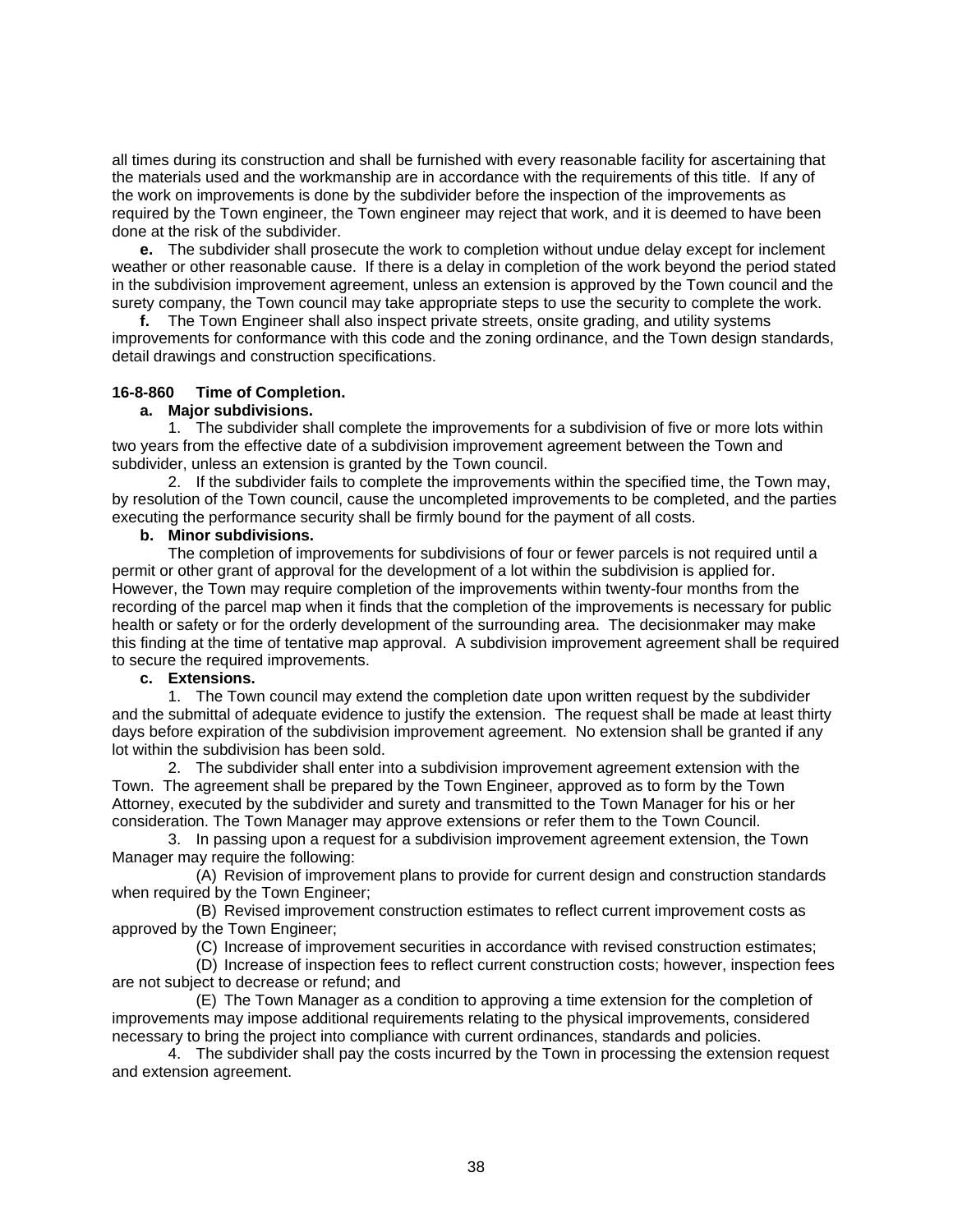## <span id="page-39-0"></span>**16-8-865 Acceptance of Improvements.**

**a.** When the subdivider has completed all improvements, corrected all deficiencies, and submitted record drawings of the improvements, the Town shall consider the subdivision improvements for acceptance. The Town Council shall act by resolution accepting any previously rejected improvements for maintenance and also accepting the public streets and easements for these improvements.

**b.** When dedications of rights-of-way, dedications of easements or improvements are accepted for public purposes, the Town Clerk shall file a notice with the county recorder.

## **16-8-870 Supplemental Improvement Capacity.**

**a.** As a condition of approval of a tentative map, there may be imposed a requirement that improvements installed by the subdivider for the benefit of the subdivision contain supplemental size, capacity, number, or length for the benefit of property not within the subdivision, and that those improvements be dedicated to the public. However, when such supplemental size, capacity, number, or length is solely for the benefit of property not within the subdivision, the Town shall, subject to the provisions of Sections 66486 and 66487 of the Government Code, enter into an agreement with the subdivider to reimburse the subdivider for that portion of the cost of such improvements equal to the difference between the amount it would have cost the subdivider to install such improvements to serve the subdivision only and the actual cost of such improvements.

**b.** The Town Council shall determine the method for payment of the costs required by a reimbursement agreement, which method may include, but shall not be limited to, the following:

 1. The collection from other persons, including public agencies, using such improvements for the benefit of real property not within the subdivision, of a reasonable charge for such use.

 2. The contribution to the subdivider of that part of the cost of the improvements that is attributable to the benefit to real property outside the subdivision and the levy of a charge upon the real property benefited to reimburse the Town for such costs, together with interest thereon, if any, paid to the subdivider.

 3. The establishment and maintenance of local benefit districts for the levy and collection of such charge or costs from the property benefited.

**c.** If the Town Council determines to reimburse the subdivider through the creation of a benefit district, the following procedure shall be followed:

 1. The Town Engineer shall prepare a report calculating the amount of the fee to be imposed on each benefited property. The report shall show that there is a reasonable relationship between the amount of the fee to be imposed on each benefited property and cost of the improvements constructed by the subdivider attributable to each benefited property.

 2. Prior to approving the formation of the district and the fee, the Town Council shall hold a public hearing.

 3. At least 14 days before the public hearing, the Town shall mail written notice of the hearing to the owners of benefited properties. The notice shall identify the improvements to be funded by the fee and the amount of the fee to be imposed on the benefited property. The notice shall additionally inform the owners of benefited properties that the report will be made available to them for review.

 4. At the conclusion of the public hearing, the Town Council may approve by resolution the formation of the benefit district and the imposition of the fee to reimburse the subdivider for the costs of the improvements.

 5. The public hearing may, but is not required to, be held at the same time as Town Council consideration of a subdivision improvement agreement and acceptance of a final map. In that event, the proposed fee shall be based upon the estimated cost to construct the improvements and shall be revised to reflect the actual cost of construction subsequent to acceptance by the Town Council.

## **16-8-880 Deferred Improvement Agreements.**

Although a subdivision improvement agreement is required for all subdivisions to ensure the construction of all improvements necessary to be completed as part of the development, the Town may permit some improvements to deferred until a later date. When the Town allows improvements to be deferred, the owner shall enter into an agreement with the Town in a form acceptable to the Town Engineer and Town Attorney for the installation of all deferred improvements at a time in the future as specified by the Town.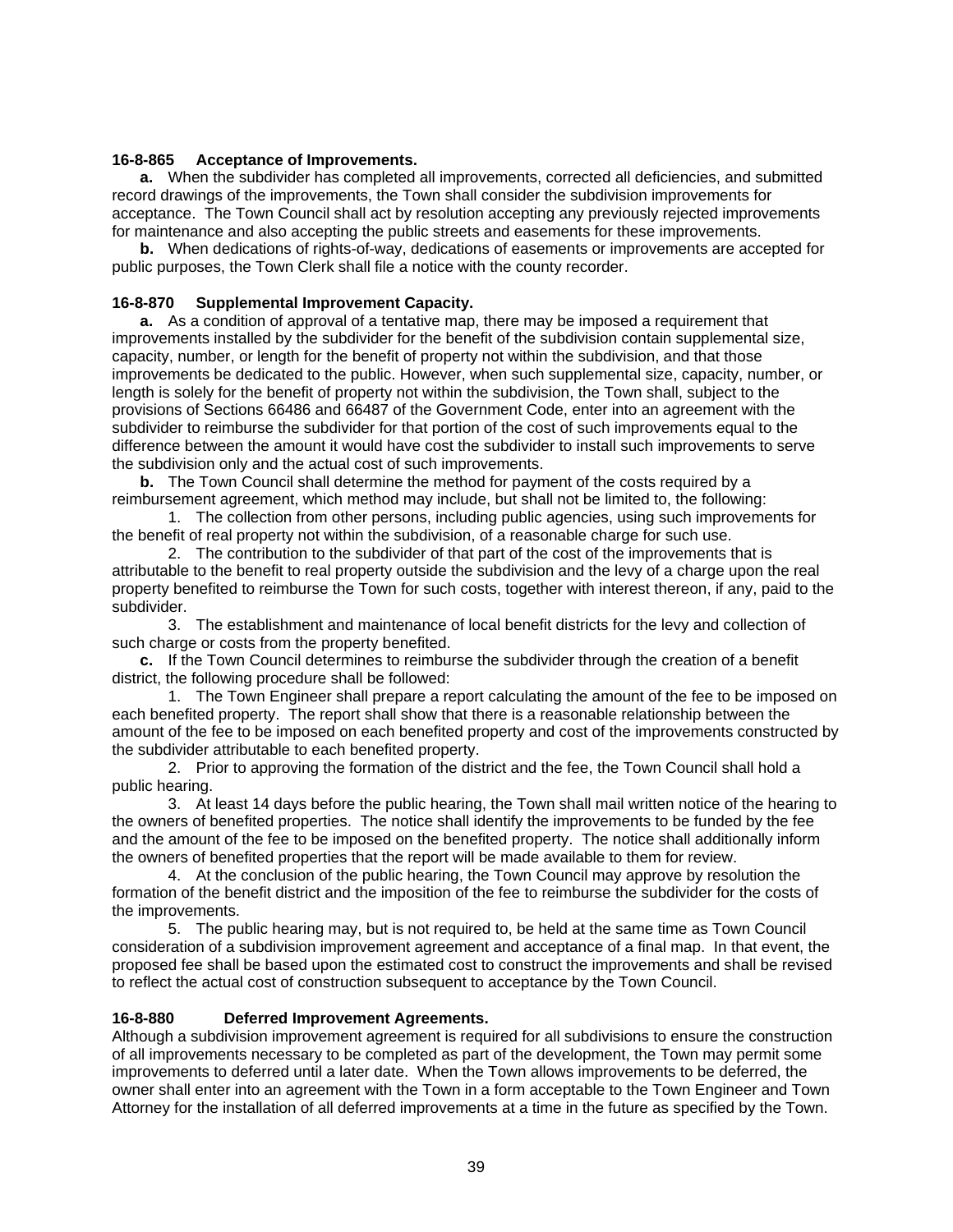The agreement shall provide all of the following:

**a.** The owner shall begin construction of improvements within ninety days of the receipt of the notice to proceed from the Town, or as mutually agreed upon in writing. The agreement may require the owner to deposit 100% of the estimated cost of the improvements with the Town or to provide other security for their construction, consistent with the requirements of this Article.

**b.** In the event of default by the owner, the Town is authorized to cause construction of the improvements to be done and charge the entire cost and expense to the owner, including interest from the date of notice of said cost and expense until paid. The interest rate shall be consistent with the requirements of Article 15, Section 1 of the California State Constitution.

**c.** The agreement shall be recorded with the County Recorder at the expense of the owner, and shall constitute notice to all successors and assigns of the title to the real property of the obligations set forth therein, and shall also constitute a lien in such amount necessary to fully reimburse the Town, including interest as provided above, subject to foreclosure in the event of a default in payment. The obligations under the agreement shall run with the property and constitute a lien against it.

**d.** In the event of litigation occasioned by any default of owner, the owner agrees to pay all costs involved, including reasonable attorney's fees. Those costs shall become a part of the lien against the real property. The construction of deferred improvements shall conform to this title and all applicable provisions of this code in effect at the time of construction.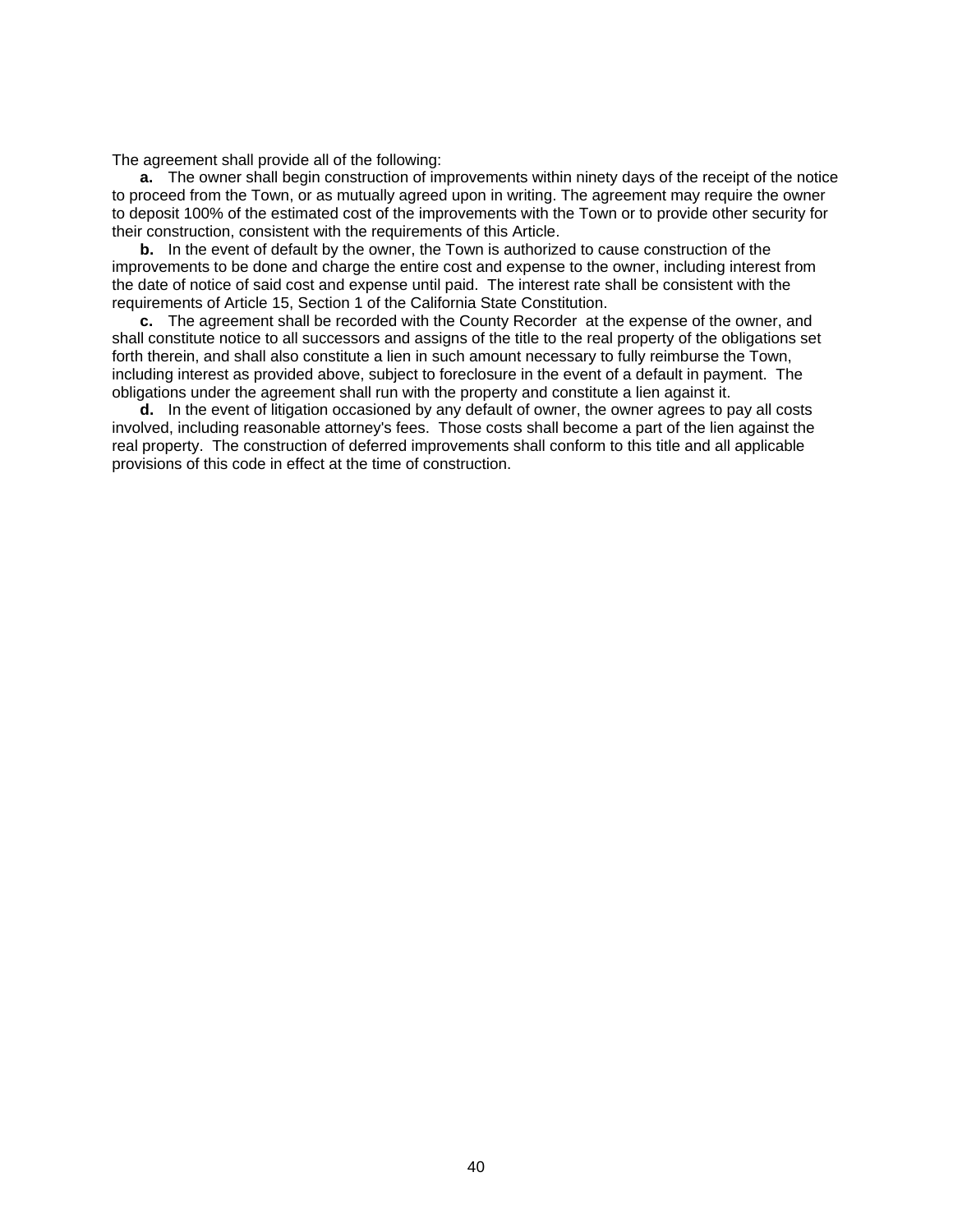## <span id="page-41-0"></span>**Article 9. Reversions to Acreage**

## **16-8-900 General.**

 Subdivided property may be reverted to acreage pursuant to provisions of this Article and the Subdivision Map Act. This Article shall apply to final and parcel maps.

## **16-8-910 Initiation of Proceedings.**

**a. By Owners.** Proceedings to revert subdivided property to acreage may be initiated by petition of all of the owners of record of the property. The petition shall be in a form prescribed by the Town Engineer. The petition shall contain the information required by Section 16-8-920 and such other information as required by the Town Engineer.

**b. By Town Council.** The Town Council, at the request of any person or on its own motion may, by resolution, initiate proceedings to revert property to acreage. The Town Council shall direct the Town Engineer to obtain the necessary information to initiate and conduct the proceedings and to file a Notice of Intent to Revert to acreage with the County Recorder for recording.

## **16-8-920 Contents of Petition.**

The petition shall contain but not be limited to the following:

- **a.** Evidence of title to the real property;
- **b.** Evidence of the consent of all of the owners of an interest in the property;

**c.** Evidence that none of the improvements required to be made have been made within two years from the date the final map was filed for record, or within the time allowed by agreement for completion of the improvements, whichever is later;

**d.** Evidence that no lots shown on the final or parcel map have been sold within five (5) years from the date such final or parcel map was filed for record;

**e.** A tentative map in the form prescribed by Section 16-8-400 or Section 16-8-500 of this Chapter;

**f.** A final or parcel map in the form prescribed by Section 16-8-410 or Section 16-8-510 of this Chapter, which delineates dedications that will not be vacated and dedications required as a condition to reversion. Final or parcel maps shall be conspicuously designated with the title, "The Purpose of this Map is a Reversion to Acreage;"

# **16-8-930 Submittal of Petition to Town Engineer.**

 The final or parcel map for the reversion together with all other data as required by this Article shall be submitted to the Town Engineer for review.

 Upon finding that the petition meets with all the requirements of this Chapter and the Subdivision Map Act, the Town Engineer shall submit the final or parcel map, together with a report and recommendations of approval or conditional approval of the reversion to acreage, to the Town Council for its consideration.

# **16-8-940 Town Council Approval.**

**a.** A public hearing shall be held by the Town Council on all petitions for initiations for reversions to acreage. Notice of the public hearing shall be given as provided in Section 16-8-400(g)(1). The Town Engineer may give other notice that he or she deems necessary or advisable.

**b.** The Town Council may approve a reversion to acreage only if it finds and records by resolution that:

 1. Dedications or offers of dedication to be vacated or abandoned by the reversion to acreage are unnecessary for present or prospective public purposes; and

2. One of the following:

 (A) All owners of an interest in the real property within the subdivision have consented to reversion;

 (B) None of the improvements required to be made have been made within two years from the date the final or parcel map was filed for record or within the time allowed by agreement for completion of the improvements, whichever is later, or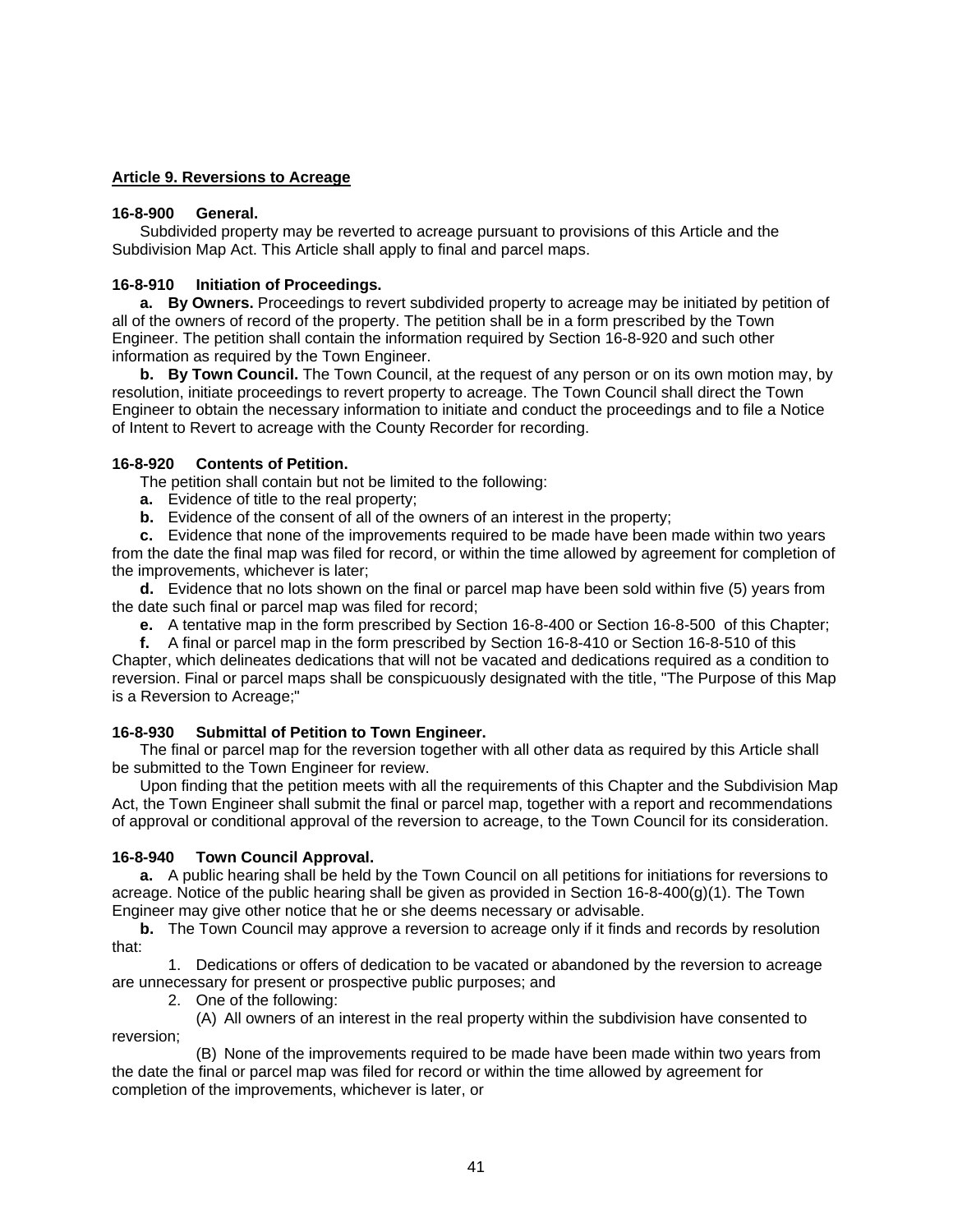<span id="page-42-0"></span> (C) No lots shown on the final or parcel map were sold within five (5) years from the date such map was filed for record.

- **c.** The Town Council may require as conditions of the reversion:
	- 1. That the owners dedicate or offer to dedicate streets, public rights-of-way, or easements;

 2. The retention of all or a portion of previously paid subdivision fees, deposits, or improvement securities, if necessary to accomplish any of the provisions of this Chapter;

 3. Such other conditions as are necessary to accomplish the purposes of this Chapter or necessary to protect the public health, safety, or welfare.

## **16-8-950 Filing with County Recorder.**

 Upon approving the reversion to acreage, the Town Engineer or an authorized representative shall transmit the final or parcel map, together with the Town Council resolution approving the reversion, to the County Recorder for recordation.

 Reversion shall be effective upon the final map being filed for record by the County Recorder. Upon filing, all dedications and offers of dedication not shown on the final or parcel map for reversion shall be of no further force and effect.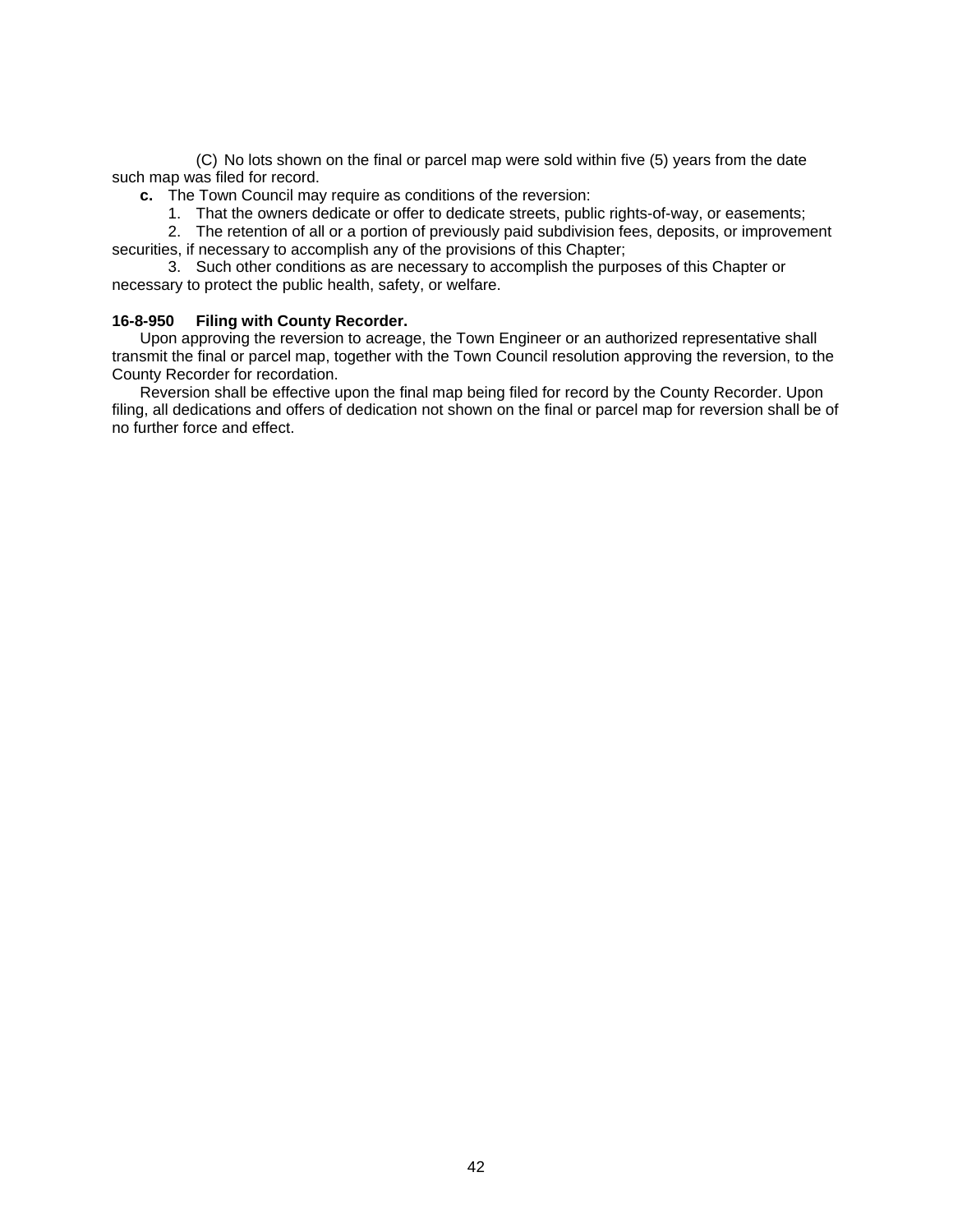## <span id="page-43-0"></span>**Article 10. Parcel Mergers**

## **16-8-1000 Mergers not Required.**

 Except as otherwise provided in this Article, two or more contiguous parcels or units of land that have been created under the provisions of this Chapter or the Subdivision Map Act shall not merge solely by virtue of the fact that the contiguous parcels are held by the same owner. No further proceedings under this Chapter shall be required for the purpose of sale, lease, or financing.

#### **16-8-1010 Mergers Required.**

 Two or more contiguous parcels or units held by the same owner shall be considered as merged, if any one of the contiguous parcels or units held by the same owner does not conform to the standards for minimum parcel size, under the Zoning Ordinance, and if all the following requirements are satisfied:

**a.** At least one of the affected parcels is undeveloped by any structure for which a building permit was issued or for which a building permit was not required at the time of construction; is developed only with an accessory structure or accessory structures; or is developed with a single structure, other than an accessory structure, that is also partially sited on a contiguous parcel or unit.

**b.** With respect to any affected parcel, one or more of the following conditions exists:

1. Comprises less than 5,000 square feet in area at the time of the determination of merger.

 2. Was not created in compliance with applicable laws and ordinances in effect at the time of its creation.

- 3. Does not meet current standards for sewage disposal and domestic water supply.
- 4. Does not meet slope stability standards.

 5. Has no legal access that is adequate for vehicular and safety equipment access and maneuverability.

6. Its development would create health or safety hazards.

 7. Is inconsistent with the General Plan and any applicable specific plan, other than minimum lot size or density standards.

 For purposes of determining whether contiguous parcels are held by the same owner, ownership shall be determined as of the date that notice of intention to determine status is recorded.

 Subsection (b) shall not apply if one or more of the contiguous parcels or units complies with Sections 16-8-1070(b)(1) through (4).

## **16-8-1020 Notice of Intention to Determine Status.**

 Prior to recording a notice of merger, the Town Engineer shall mail, by certified mail, a notice of intention to determine status to the current record owner of the property. The notice shall state that the affected parcels may be merged and the owner may request a hearing before the Town Engineer to present evidence that the property does not meet the criteria for merger. The notice of intention to determine status shall be filed for record at the office of the Sonoma County Recorder on the same day that the notice is mailed to the property owner.

#### **16-8-1030 Hearing on Determination of Status.**

 The owner of the affected property may file a written request for a hearing with the Town Engineer within thirty (30) days after recording of the notice of intention to determine status. Upon receipt of the request, the Town Engineer shall set a time, date, and place for a hearing and notify the owner by certified mail. The hearing shall be conducted within thirty (30) days following the receipt of the owner's request or may be postponed or continued by mutual consent of the Town Engineer and the property owner.

 At the hearing, the property owner shall be given the opportunity to present any evidence that the affected property does not meet the requirements of Section 16-8-1010.

 At the conclusion of the hearing, the Town Engineer shall make a determination that the affected parcels are to be merged or are not to be merged and shall so notify the owner of the determination.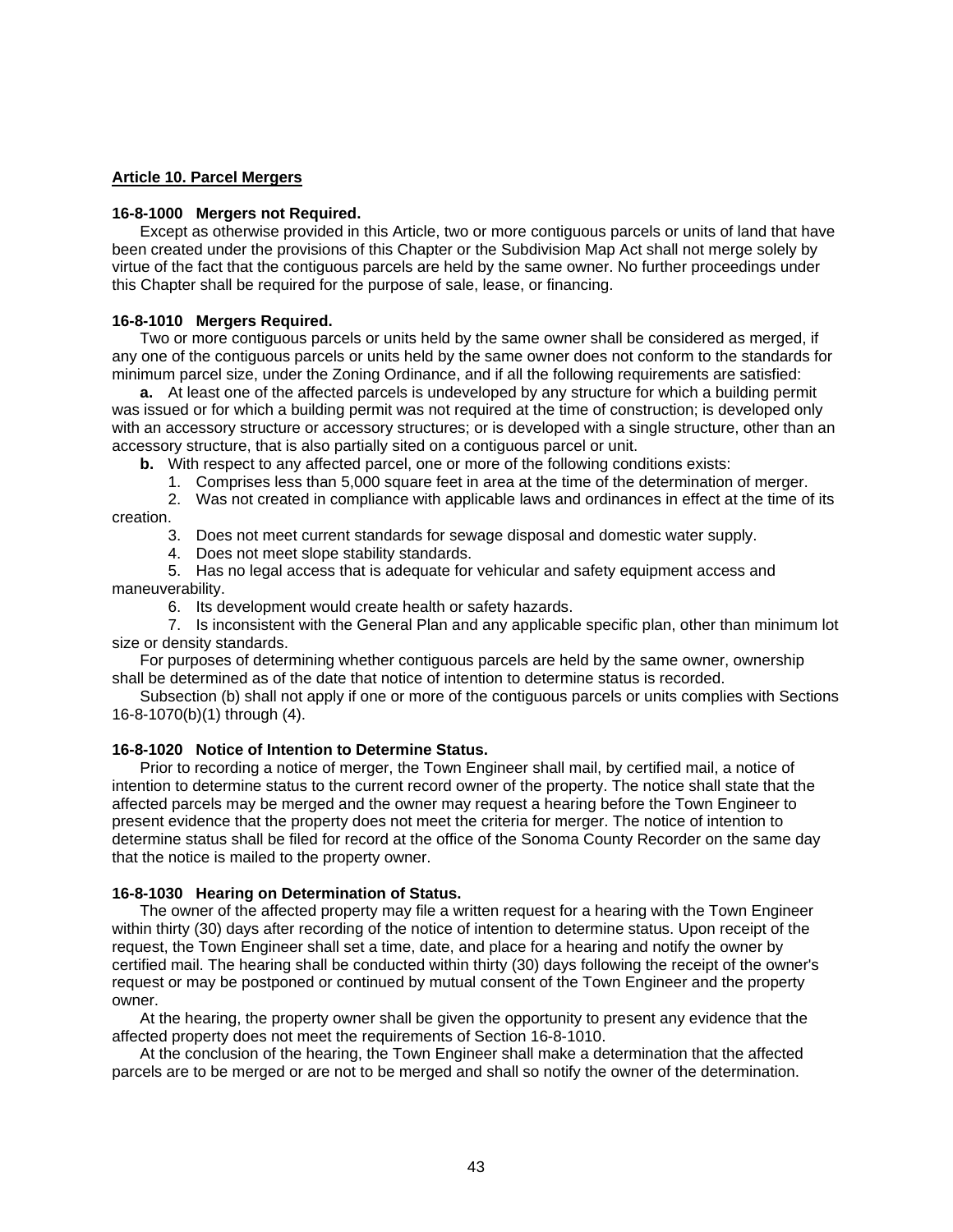## <span id="page-44-0"></span>**16-8-1040 Determination of Merger.**

 If the Town Engineer makes a determination that the parcels are to be merged, a determination of merger shall be recorded within ninety (90) days of the mailing of the notice of the hearing to the owner. The determination of merger shall specify the name of the record owners and a description of the property.

 If the Town Engineer makes a determination that the parcels shall not be merged, a release of the notice of intention to determine status shall be recorded and a clearance letter mailed to the owner.

## **16-8-1050 Determination When No Hearing is Requested.**

 If the owner does not file a request for a hearing within thirty (30) days of the recording of the notice of intention to determine status, the Town Engineer may, at any time, make a determination that the parcels are or are not to be merged. If they are to be merged, a determination of merger shall be recorded within ninety (90) days of the mailing of the notice of intent to determine status.

## **16-8-1060 Request to Merge by Property Owner.**

Upon request of the legal owner of contiguous parcels, the Town Engineer may approve, pursuant to Government Code Section 66499.20 3/4, the merger of the parcels without reverting to acreage. Any such request shall be in writing, signed by all owners, and accompanied by an executed "assessor's combining agreement" and such other data, documents or maps as may be required by the Town Engineer to illustrate or legally describe the proposed configuration. In approving the combination of parcels, the Town Engineer may impose reasonable conditions. Upon approval, a certificate of merger in a form approved by the Town Attorney shall be recorded with the county recorder. The filing of the certificate of merger shall constitute legal merger of the land affected thereby.

## **16-8-1070 Unmerger of Parcels.**

 Any parcel that has merged under the provisions of any law prior to January 1, 1984, and for which a notice of merger has not been recorded prior to January 1, 1984, shall be unmerged if on that date:

**a.** The parcel meets each of the following criteria:

1. Contains at least 5,000 square feet in area.

 2. Was created in compliance with applicable laws and ordinances in effect at the time of its creation.

3. Meets current standards for sewage disposal and domestic water supply.

4. Meets slope density standards.

 5. Has legal access that is adequate for vehicular and safety equipment access and maneuverability.

6. Its unmerger and development would create no health or safety hazards.

 7. The unmerged parcel would be consistent with the General Plan and any applicable specific plan, other than minimum lot size or density standards.

**b.** And, with respect to the parcel, none of the following conditions existed on or before July 1, 1981:

 1. One or more of the contiguous parcels or units of land is enforceably restricted open-space land by a contract, agreement, scenic restriction, or open-space easement.

 2. One or more of the contiguous parcels or units of land is timberland or is land devoted to an agricultural use.

 3. One or more of the contiguous parcels or units of land is located within 2,000 feet of the site on which an existing commercial mineral resource extraction use is being made, whether or not the extraction is being made with a use permit issued by the Town.

 4. One or more of the contiguous parcels or units of land is located within 2,000 feet of a future commercial mineral extraction site as shown on a plan for which a use permit or other permit authorizing commercial mineral extraction has been issued by the Town.

# **16-8-1080 Request for Determination by Owner.**

 Upon written application made by the owner, the Town Engineer shall make a determination that the affected parcels have merged or are to be unmerged. If the Town Engineer determines that the parcels have not merged, a Certificate of Compliance shall be issued and recorded. If the Town Engineer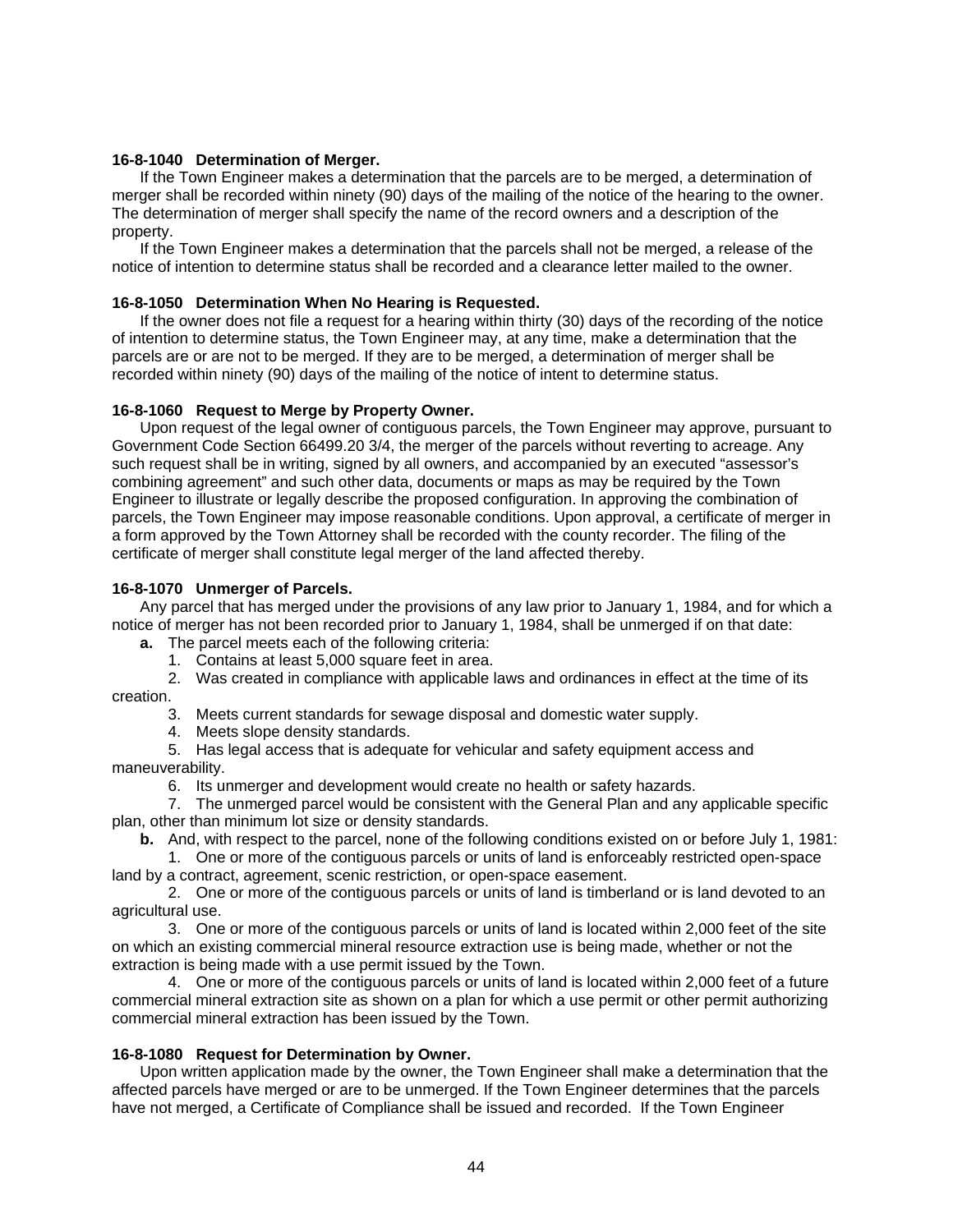determines that the parcels have merged and that they meet the requirements for unmerger in Section 16-8-1070, a Certificate of Compliance shall be issued and recorded. If the Town Engineer determines that the parcels have merged and do not meet the requirements in Section 16-8-1070, a Notice of Merger specifying the record owner and a description of the parcel shall be issued to the owner and recorded.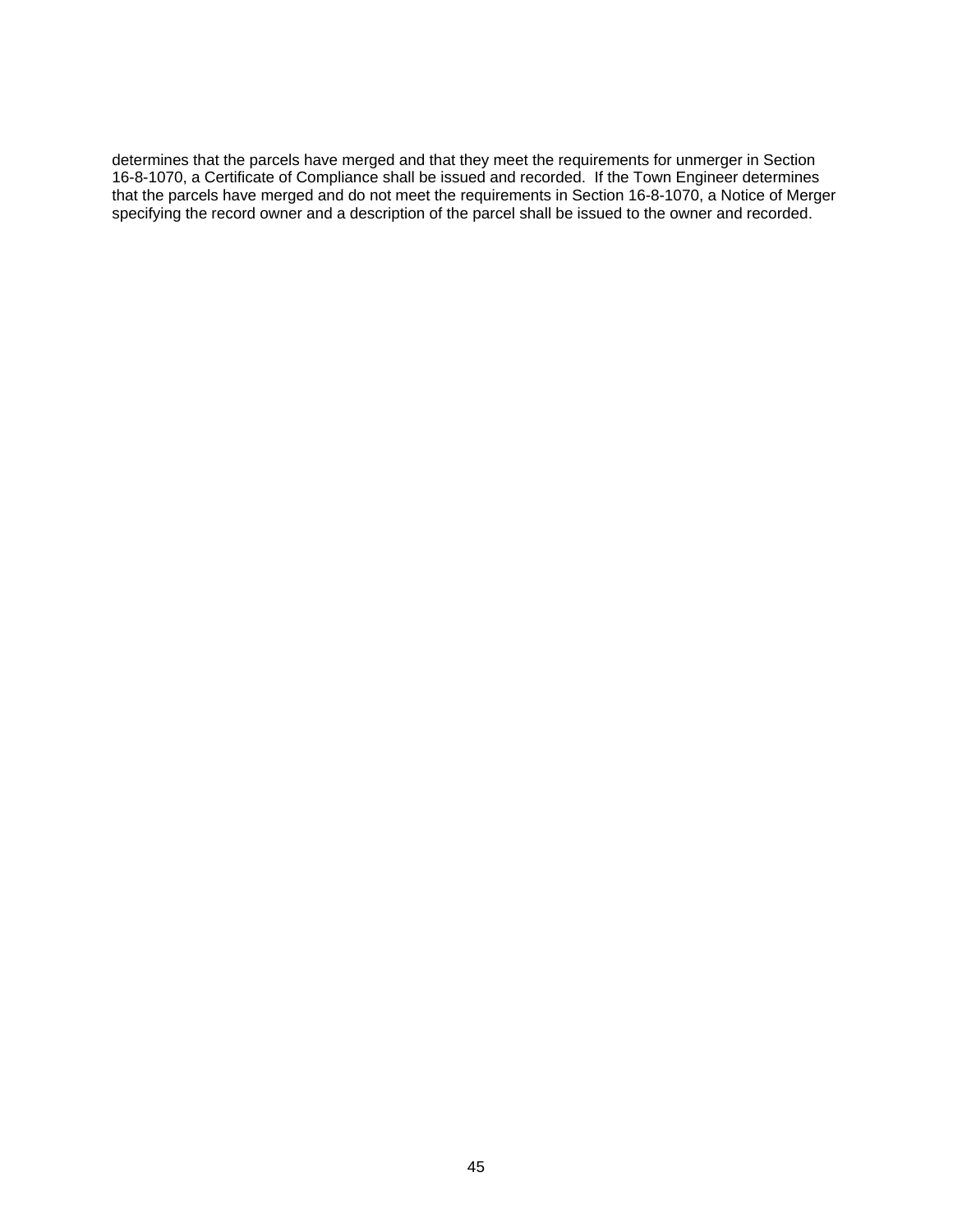## <span id="page-46-0"></span>**Article 11. Correction and Amendments of Maps**

## **16-8-1100 Requirements.**

**a.** After a final parcel map is filed in the office of the County Recorder, it may be amended by a certificate of correction or an amending map as provided for in this Article.

- **b.** Corrections.
	- 1. A certificate of correction may be used to make only the following changes:
		- (A) To correct an error in any course or distance shown on the recorded map.
		- (B) To show any course or distance that was omitted from the recorded map.
		- (C) To correct an error in the description of the real property shown on the recorded map.
		- (D) To indicate monuments set after the death, disability, replacement, or retirement from

practice of the engineer or surveyor charged with responsibility for setting monuments.

 (E) To show the proper location of any monument that has been changed in location or character, or that originally was shown at the wrong location or incorrectly as to its character.

 (F) To correct any other type of map error or omission as approved by the Town Engineer, which does not affect any property right. Errors and omissions may include but not be limited to lots and numbers, acreage, street names, and identification of adjacent record maps. Error does not include changes in courses or distances from which an error is not ascertainable from the data shown on the final or parcel map.

2. The Town Engineer may approve certificates of correction without a public hearing.

**c.** Modifications.

 1. Any modification of a recorded final or parcel map that cannot be made by a certificate of correction, as listed above, shall require the approval and recordation of an amended final or parcel map. Modifications requiring an amended final or parcel include, but are not limited to, changes that make any or all of the conditions of the map no longer appropriate or necessary.

 2. Modifications of recorded final and parcel maps shall be processed and set for public hearing as provided for in Sections 16-8-400 and 16-8-500, respectively. The decisionmaker shall confine the hearing to consideration of and action on the proposed modification.

## **16-8-1110 Form and Contents.**

 The amending map or certificate of correction shall be prepared by a registered civil engineer or licensed land surveyor. The form and contents of the amending map shall conform to the requirements of Section 16-8-410 (10-1.403), if a final map, or Section 16-8-510, if a parcel map. The certificate of correction shall set forth in detail the corrections made and show the names of the present fee owners of the property affected by the correction.

#### **16-8-1120 Submittal and Approval by the Town Engineer.**

 The amending map or certificate of correction, complete as to final form, shall be submitted to the Town Engineer for review and approval.

 The Town Engineer shall examine the amending map or certificate of correction, and if the only changes made are those in Section 16-8-1100, that fact shall be certified on the amending map or certificate of correction.

## **16-8-1130 Filing with the County Recorder.**

 The amending map or certificate of correction certified by the Town Engineer shall be filed in the office of the County Recorder in which the original map was filed. Upon such filing, the County Recorder shall index the names of the fee owners and the appropriate subdivision designation shown on the amending map or certificate of correction in the general index and map index respectively. The original map shall be deemed to have been conclusively so corrected and shall impart constructive notice of all the corrections in the same manner as though upon the original map.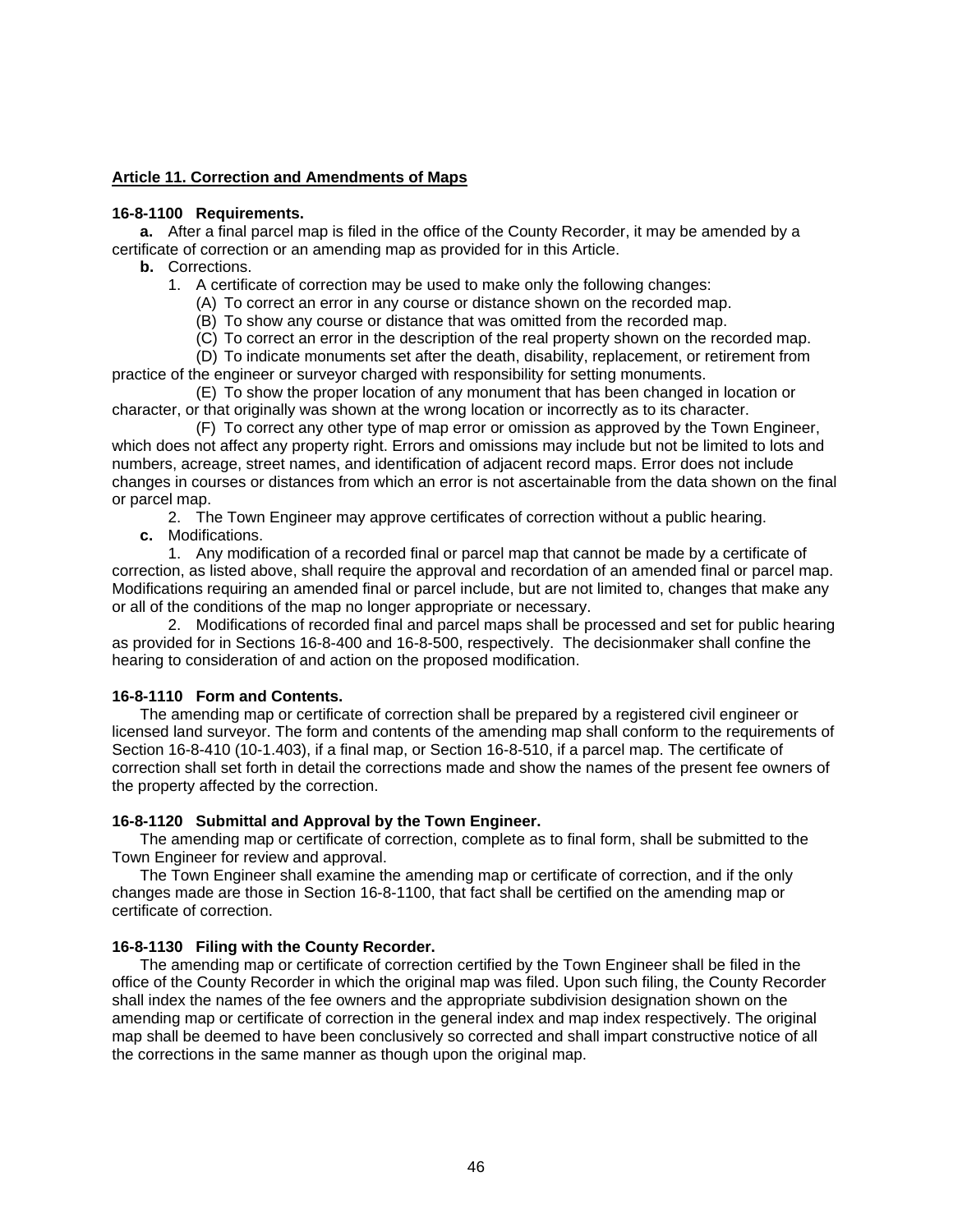# <span id="page-47-0"></span>**Article 12. Vesting Tentative Maps**

#### **16-8-1200 Citation and Authority.**

This Article is enacted pursuant to the authority granted by Chapter 4.5 (commencing with Section 66498.1) of Division 2 of Title 7 of the Government Code of the State of California (hereafter "Vesting Tentative Map Statute").

## **16-8-1205 Purpose and Intent.**

 It is the purpose of this Article to establish procedures necessary for the implementation of the Vesting Tentative Map Statute and to supplement the provisions of the Subdivision Map Act and this Chapter. Except as otherwise set forth in the provisions of this Ordinance, the provisions of this Chapter relating to tentative maps shall also apply to vesting tentative maps.

 To accomplish that purpose, the regulations outlined in this Ordinance are determined to be necessary for the preservation of the public health, safety, and general welfare and for the promotion of orderly growth and development.

#### **16-8-1210 Consistency.**

 No land shall be subdivided and developed pursuant to a vesting tentative map for any purpose that is inconsistent with the General Plan and any applicable specific plan or that is not permitted by this Chapter or other applicable provisions of the Municipal Code.

#### **16-8-1215 Definitions.**

**a.** A "vesting tentative map" shall mean a "tentative map" as defined in this Chapter, that shall have printed conspicuously on its face the words "Vesting Tentative Map" at the time it is filed in accordance with Section 16-8-1225 and that is thereafter processed in accordance with the provisions hereof.

**b.** All other definitions set forth in this Chapter are applicable.

#### **16-8-1220 Application.**

**a.** Whenever a provision of the Subdivision Map Act, as implemented and supplemented by this Chapter, requires the filing of a tentative map or tentative parcel map a vesting tentative map may instead be filed, in accordance with the provisions hereof.

**b.** If a subdivider does not seek the rights conferred by this Article, the filing of a vesting tentative map shall not be a prerequisite to any approval for any proposed subdivision, permit for construction, or work preparatory to construction.

#### **16-8-1225 Filing and Processing.**

 A vesting tentative map shall be filed in the same form and have the same contents, accompanying data, and reports and shall be processed in the same manner as set forth in this Chapter for a tentative map except as hereinafter provided:

**a.** At the time a vesting tentative map is filed, it shall have printed conspicuously on its face the words "Vesting Tentative Map."

**b.** At the time a vesting tentative map is filed, a subdivider shall also file and supply the following information. An application shall not be deemed complete unless accompanied by the following:

1. Boundary survey map prepared by a registered Land Surveyor.

 2. Detailed improvement plans for all roads, streets, highways, and ways in the proposed subdivision including the location , names, exact widths, curve radii and grades, typical section, and an indication as to whether the facility is intended to be public or private. Details of curbs, gutters, sidewalks and other improvements shall be shown and shall be of such scale so as to show clearly all details thereof;.

 3. Precise drainage and flood control plans, including cross-sections for all creeks, streams, channels, and the like. All lot drainage, including easements required for lot-to-lot drainage and off-site drainage shall be addressed. Additionally, all proposed erosion control measures shall be included.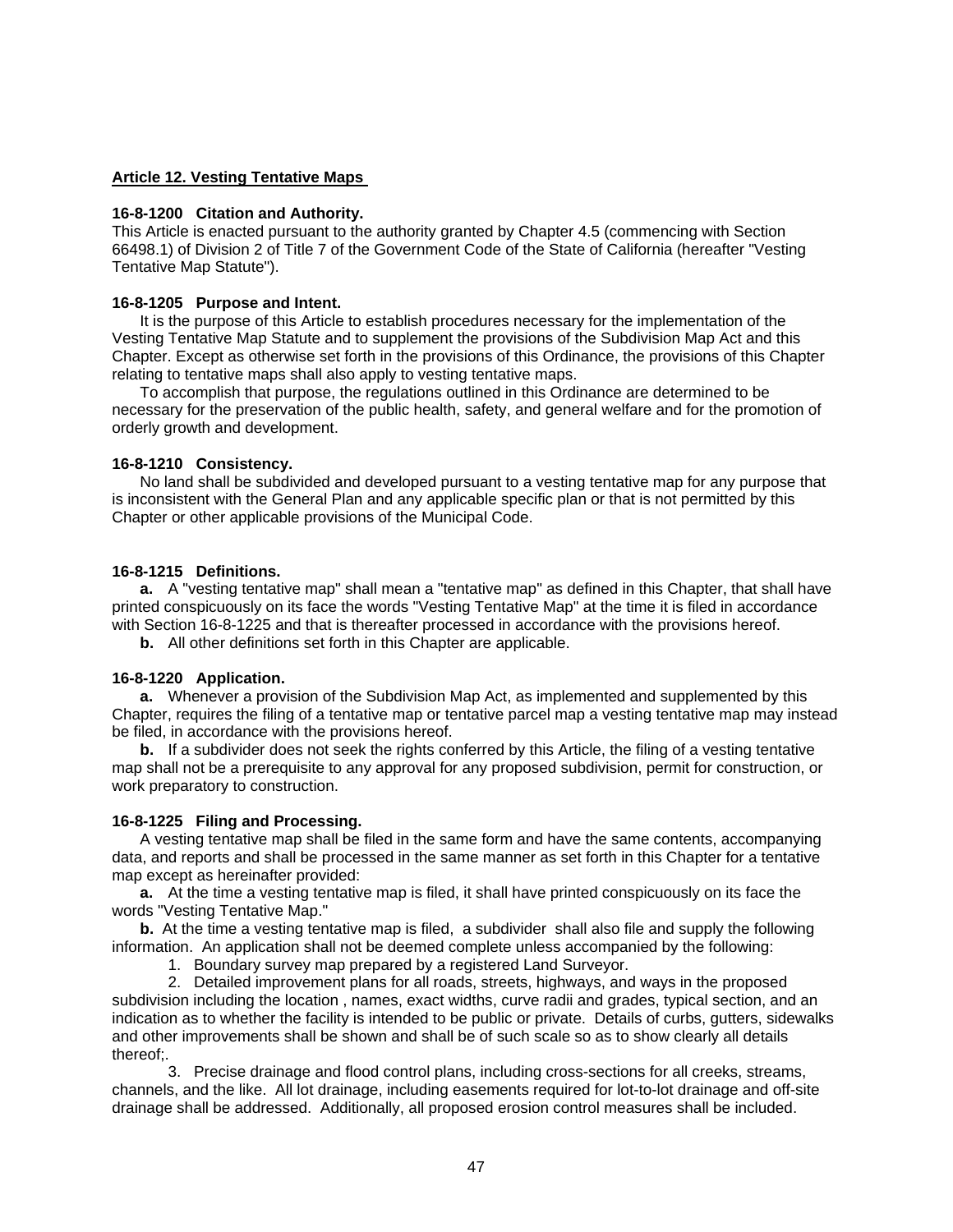- 4. Precise sewerage plans and a capacity study of the downstream collector sewer.
- 5. Precise water supply plans.

<span id="page-48-0"></span> 6. Final grading plans, showing existing and proposed grades, the extent of cut and fill, slope angle of all banks, spot elevations at the top of cuts and toe of fills for all hillside grading, any existing or proposed retaining walls, and sections at lot lines and subdivision boundaries. Contour lines shall have one foot intervals for zero to five percent cross slope, and five-foot (maximum) intervals for over five percent cross slope. All grades and elevation shall bee based on Town datum. The scale shall be sufficiently large to show the details of the plan clearly (preferable one inch equals 100 feet).

 7. Location, delineation and dimensions of parking spaces for each lot, unit or building in compliance with the zoning ordinance.

 8. Precise location of building envelopes for proposed buildings and precise location and setbacks for existing buildings.

9. Location and approximate boundary of all proposed public areas.

10. Landscaping plans including species, can size, and irrigation and maintenance plans.

 11. A soils report based upon adequate tests and prepared by a registered Civil Engineer or registered engineering geologist which addressed and resolves all questions of stability and fault setbacks.

 12. A geological report based upon adequate tests and prepared by a registered Civil Engineer or registered engineering geologist which addressed and resolves all questions of stability and fault setbacks.

 13. A statements from the Sonoma County Water Agency setting forth the nature, type, and extent of public infrastructure and services which will, during the life of the proposed vesting tentative and final maps be needed to serve the area in which the subdivision is to be located.

 14. Unless specifically deemed unnecessary by the Town Engineer, a traffic study prepared by a registered Traffic Engineer in the format requested by the Town.

 15. Where applicable, a written agreement from the Town regarding affordable housing requirements.

 16. All information deemed necessary to complete an initial study of environmental significance. (Among the materials which could be required to satisfy this item are a noise study, a biological resources study, and a historical/cultural resources analysis. Other items will be required as necessary or appropriate based on location and project description).

17. Pedestrian circulation and emergency vehicle access.

 18. In the case of a map creating condominiums, townhouses, multifamily housing, a planned development, or where otherwise determined applicable by the Planning Director, the following additional material shall be required, but need not be shown on the map:

(A) Proposed height, size and footprint of all buildings and precise building locations,

 (B) Architectural plans for all buildings including floor plans, elevations, perspectives as necessary to illustrate design concept, color and materials samples and proposed signs,

 (C) Precise plan of all common areas including location of sidewalks and walkways to serve all units, location of recreational and other common usage facilities, and an exterior lighting plan,

(D) Precise plans of all individual lots including location of patios, fences and walkways,

 (E) Precise plans of all garages, carports, parking spaces and loading spaces as well as plans of any areas of common trash collection facilities and/or gang-type mailboxes,

 (F) Summary statement on net and gross densities, areas of public and private open space, coverage of land by structures, number and type of units, uses to which the building will be put, required and proposed number of parking and loading spaces, and maintenance of all common facilities.

 19. Proposed Conditions, Covenants, and Restrictions (CC&Rs) plus any other agreements or legal instruments required based upon the proposed design of the subdivision.

 20. When required by the Planning Director, an economic analysis, including analysis of the market for the subdivision.

21. Such additional information as may be required by the Planning Director.

# **16-8-1230 Expiration.**

The approval or conditional approval of a vesting tentative map shall expire at the end of the same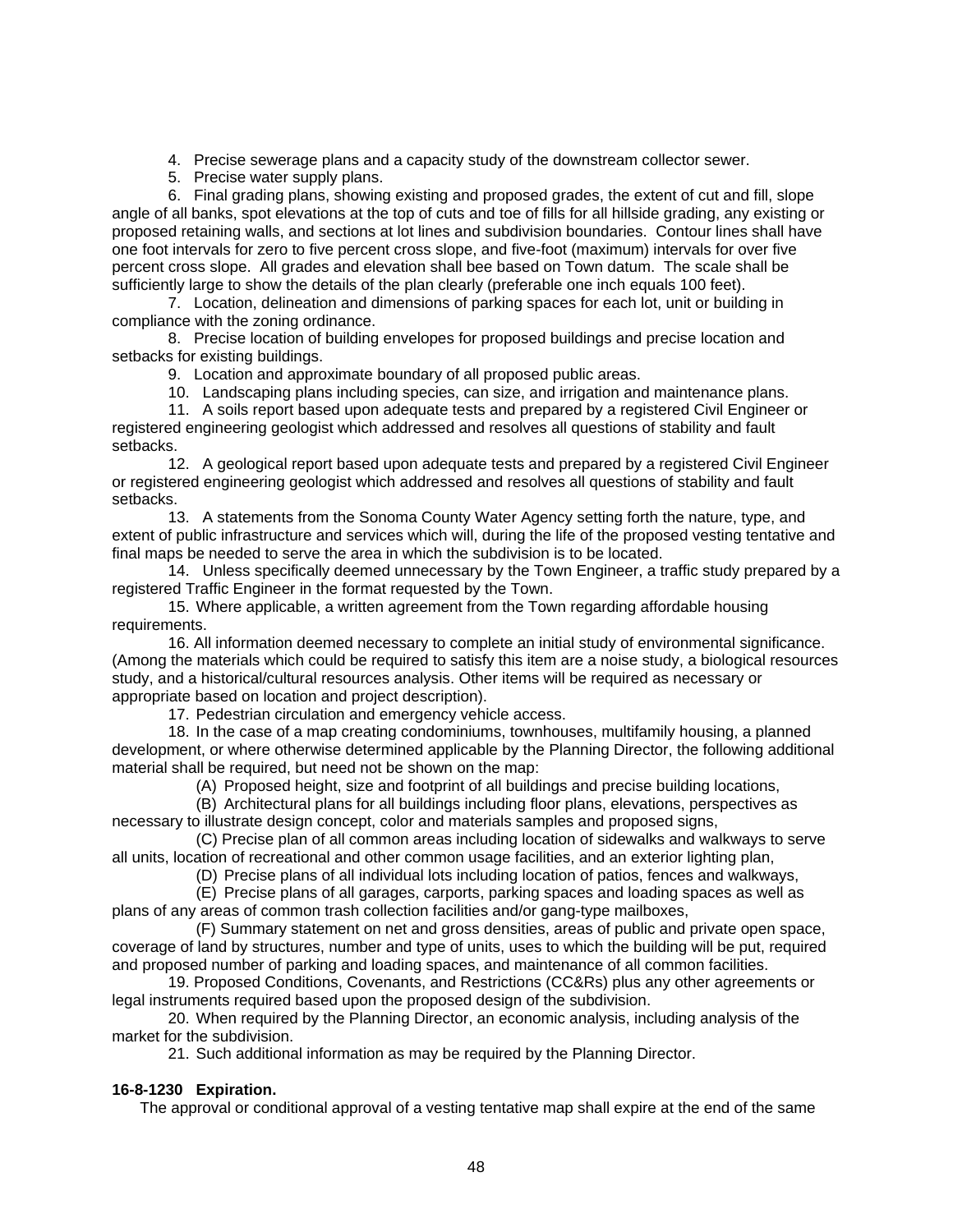<span id="page-49-0"></span>time period, and shall be subject to the same extensions, established by this Chapter for the expiration of the approval or conditional approval of a tentative map.

#### **16-8-1235 Vesting on Approval of Vesting Tentative Map.**

**a.** The approval or conditional approval of a vesting tentative map shall confer a vested right to proceed with development in substantial compliance with the ordinances, policies, and standards described in Government Code Section 66474.2, which generally marks the point of vesting at the time that the Town determines that the vesting tentative map application is complete. The nature of a subdivider's vested rights shall depend on the content of the applicable ordinances, policies, and standards themselves.

 However, if Section 66474.2 of the Government Code is repealed, the approval or conditional approval of a Vesting Tentative Map shall confer a vested right to proceed with development in substantial compliance with the ordinances, policies, and standards in effect at the time the vesting tentative map is approved or conditionally approved.

**b.** Notwithstanding subdivision (a), a permit, approval, extension, or entitlement may be made conditional or denied if any of the following are determined:

 1. A failure to do so would place the residents of the subdivision or the immediate community, or both, in a condition dangerous to their health or safety, or both.

2. The condition or denial is required to comply with state or federal law.

**c.** The rights referred to herein shall expire, if a final map is not approved prior to the expiration of the vesting tentative map as provided in Section 16-8-1230. If the final map is approved, the rights shall last for the following periods of time:

 1. An initial time period of one (1) year after recording. If several final maps are recorded on various phases of a project covered by a single vesting tentative map, the initial period shall begin for each phase when the final map for that phase is recorded. All of said final maps must be recorded within the time period set forth in Section 16-8-1230, or the vesting tentative map approval shall expire for those parcels for which final maps are not timely recorded.

 2. The initial time period set forth above in subsection (c)(1) shall be automatically extended by any time used for processing a complete application for a grading permit, if such processing exceeds thirty (30) days from the date a complete application is filed.

 3. A subdivider may apply for a one-year extension of the rights described herein at any time before the initial time period set forth in subsection (c)(1) expires. The request for extension shall be submitted, in writing, to the Secretary of the Planning Commission. The Planning Commission shall review any request for extension, and an extension may be granted for a maximum period of one year. A Planning Commission denial of an extension request may be appealed to the Town Council within 15 days. The Planning Commission shall deny a request for extension, unless it finds that changes to any Town Ordinances, policies, or standards that were adopted subsequent to the time of filing the vesting tentative map are not necessary to protect the public health, safety, or welfare, or if it finds that the extension is not beneficial to the public health, safety, or welfare.

 4. If the subdivider submits a complete application for a building permit during the periods of time specified in subsections (a) and (c), and the building permit is approved, the rights referred to herein shall continue until the expiration of that permit or any extension of that permit.

 5. A failure to comply with the time limits or periods as specified in subsections (c)(1) through (c)(4) above shall result in a loss of rights conferred by final map approval.

**d.** In addition to conditions otherwise allowed by statue, ordinance, plan or the Town' police power, vesting tentative maps may also be subject to a condition which identifies the nature, type, and extent of public infrastructure or services which will be needed to serve the proposed subdivision and surrounding area during the projected life of the vesting tentative and final maps and which requires that the precise amount of the subdivider's contribution toward those types of infrastructure and services shall be calculated by the applicable Town department and paid at the time that building permits are issued.

#### **16-8-1240 Proposed Development Inconsistent with Zoning.**

 Should a subdivider file a vesting tentative map for a subdivision the intended development of which is inconsistent with the then-existing zoning on the property, that inconsistency shall be noted on the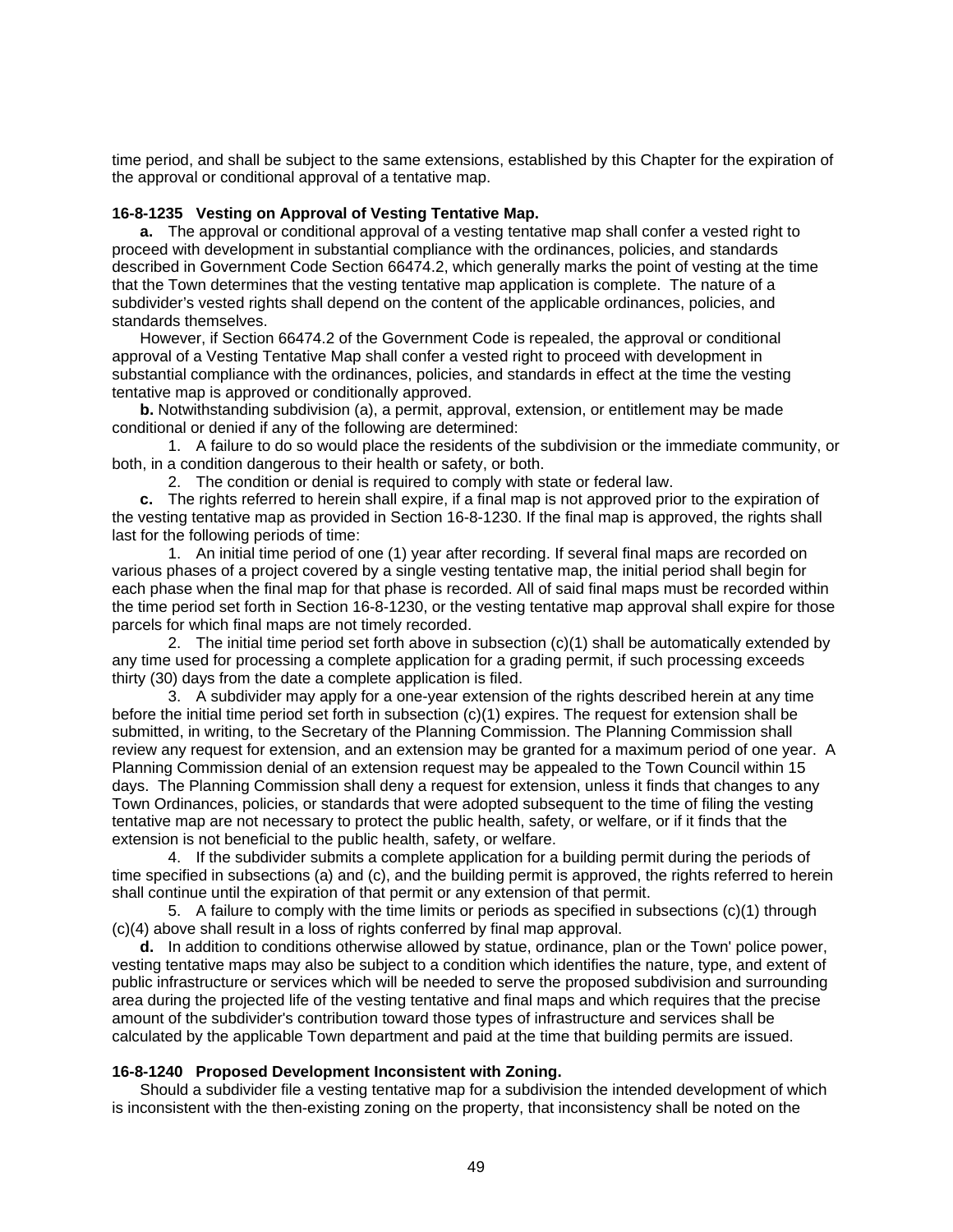tentative map. The decisionmaker shall deny approval of the proposed vesting tentative map, if at the time the decisionmaker considers the proposed map, the zoning on the property is still inconsistent with the intended development. If, however, a rezoning is requested concurrently with consideration of a vested tentative map, the vesting tentative map approval shall be conditional upon successful rezoning of the property. Any concurrent rezoning decision to accommodate the vesting tentative map is subject to referendum, in which case the approval or denial of the vesting tentative map is subject to the outcome of the referendum.

## **16-8-1245 Modification.**

 If the subdivider seeks to modify an approved or conditionally approved vesting tentative map, such modification may be granted at the discretion of the decisionmaker, following a noticed public hearing. The application for modification shall be processed and reviewed in the same manner as a tentative map. The decisionmaker may impose additional conditions on such maps. An such modifications shall not extend the life of the vesting tentative map or any rights created thereby.

## **16-8-1250 No Approval Prior to Final Site Plan and Design Review Approval.**

 No approval or conditional approval of a vesting tentative map creating any of the developments described in Section 16-8-1225(b)(18) shall be given prior to final Site Plan and Design Review approval having been previously or concurrently granted.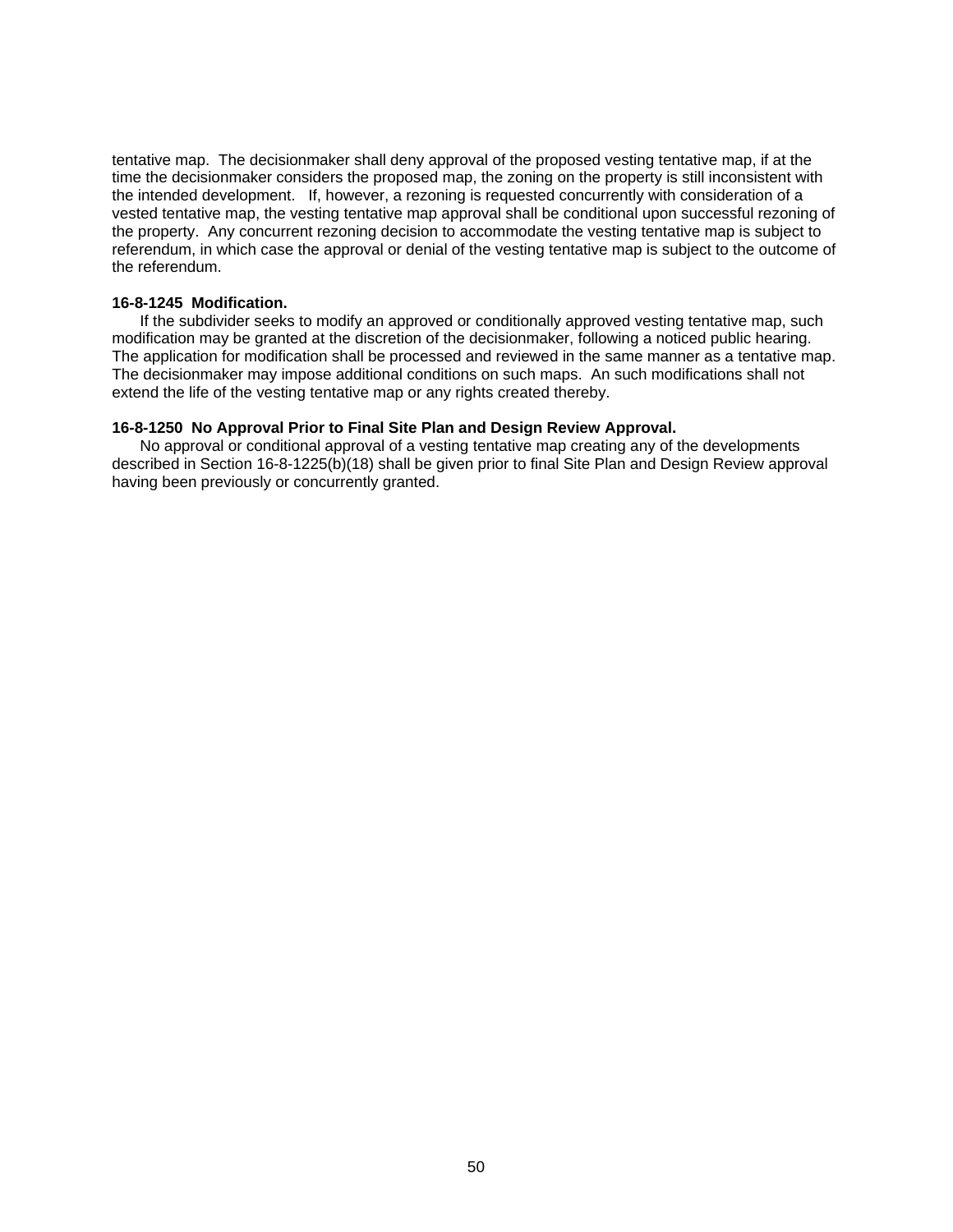#### <span id="page-51-0"></span>**Article 13. Enforcement of Article Provisions**

#### **16-8-1300 Prohibition.**

**a.** No person shall sell, lease, or finance any parcel or parcels of real property; commence construction of any building for sale, lease, or financing, except for model homes; or allow occupancy, for which a final map is required by this Chapter or the Subdivision Map Act, until a map, in full compliance with the provisions of this Chapter and the Subdivision Map Act, has been filed with the County Recorder for record.

**b.** No person shall sell, lease, or finance any parcel or parcels of real property; commence construction of any building for sale, lease, or financing ,except for model homes; or allow occupancy, for which a parcel map is required by this Chapter or the Subdivision Map Act, until a map, in full compliance with the provisions of this Chapter and the Subdivision Map Act, has been filed for record by the Recorder.

**c.** Conveyances of any part of a division of real property for which a final or parcel map is required shall not be made by parcel number, letter, or other designation, unless and until the final or parcel map has been filed for record with the County Recorder.

**d.** This Section does not apply to any parcel or parcels of a subdivision offered for sale or lease, contracted for sale or lease, or sold or leased in compliance with or exempt from any law regulating the design and improvement of subdivisions in effect at the time the subdivision was established.

**e.** Nothing contained in subdivisions (a) through (d), inclusive, shall prohibit an offer or contract to sell, lease, or finance real property or to construct improvements, the sale, lease, financing, or commencement of construction of which is expressly conditioned upon the approval and filing of a final or parcel map.

## **16-8-1310 Remedies.**

**a.** Within one year after the date of discovery of the violation, any deed of conveyance, sale, or contract to sell real property, divided or resulting from a division in violation of the provisions of this Chapter or the Subdivision Map Act, is voidable at the sole option of the grantee, buyer, person contracting to purchase, heir, personal representative, or trustee in insolvency or bankruptcy. The deed of conveyance, sale, or contract to sell is binding upon any successor in interest of the grantee, buyer, or person contracting to purchase, other than those above enumerated, and upon the grantor, vendor or person contracting to sell, or his assignee, heir, or devisee.

**b.** Any grantee or successor in interest of real property, divided or resulting from a division in violation of the provisions of this Chapter or the Subdivision Map Act, may, within one year of the date of discovery of such violation, bring an action in the superior court to recover any damages suffered by reason of the division of property. The action may be brought against the person who divided the property in violation and against any successors in interest who have actual or constructive knowledge of such division of property.

**c.** The provisions of this Section shall not apply to the conveyance of any parcel of real property identified in a certificate of compliance filed pursuant to Section 16-8-1320 (10-1.1303) or identified in a recorded final or parcel map, from and after the date of recording.

 The provisions of this Section shall not limit or affect in any way the rights of a grantee or successor in interest under any other provision of law.

**d.** This Section does not bar any legal, equitable, or summary remedy to which the Town, other public agency, person, firm ,or corporation may otherwise be entitled. The Town and such other entities and persons may file a suit in the superior court of Sonoma County to restrain or enjoin any attempted or proposed subdivision for sale, lease, or financing in violation of this Chapter.

**e.** The Town shall not issue a permit or grant any approval necessary to develop any real property that has been divided or that has resulted from a division in violation of the provisions of this Chapter or the Subdivision Map Act, if it finds that development of the real property is contrary to the public health or the public safety. The authority to deny a permit or approval shall apply whether the applicant was the owner of the real property at the time of the violation, or whether the applicant is the current owner of the real property, with or without actual or constructive knowledge of the violation at the time of the acquisition of interest in the real property.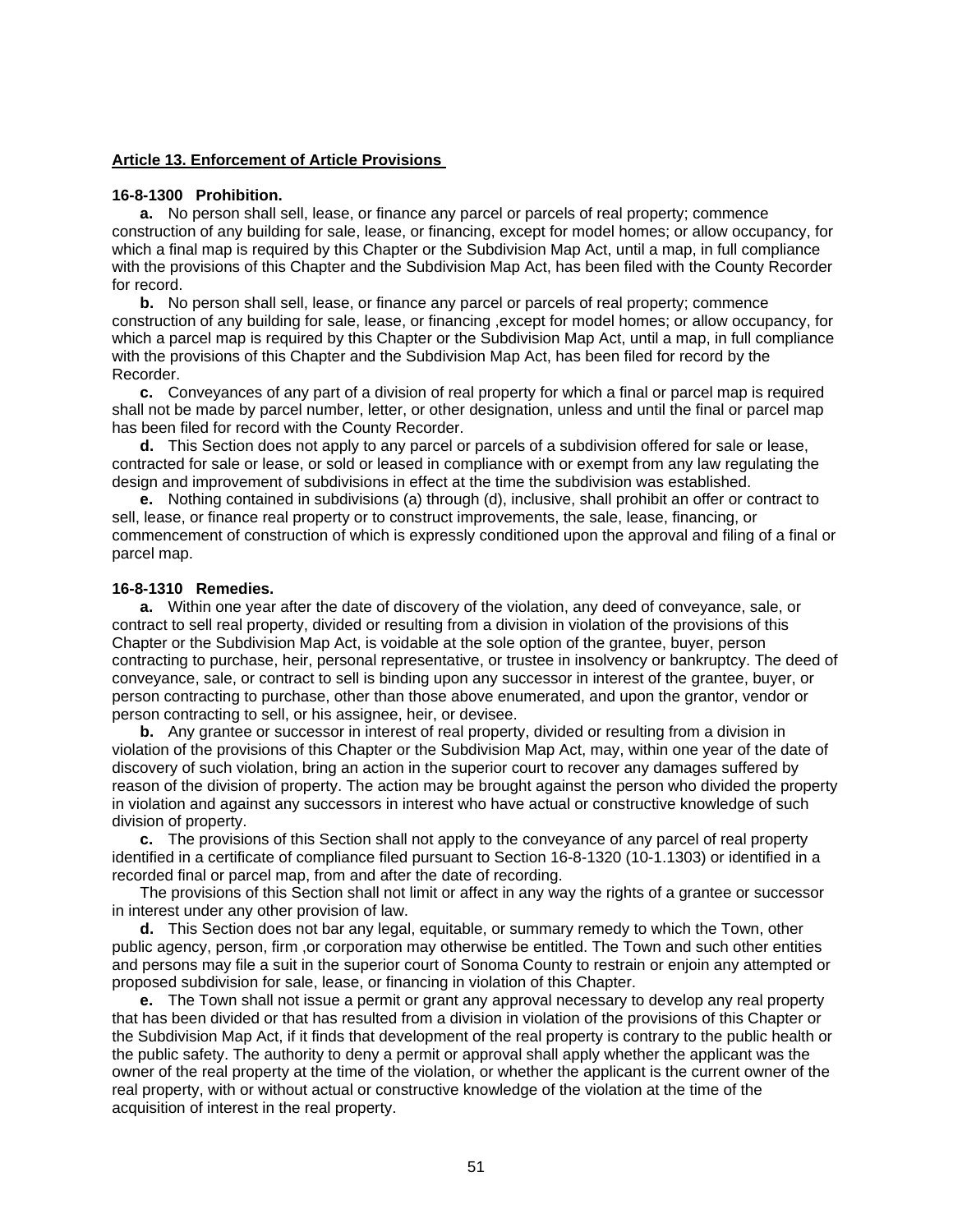<span id="page-52-0"></span> The Town, in issuing a permit or granting approval for the development of any real property illegally subdivided, may impose those additional conditions that would have been applicable to the division of the property at the time the current owner of record acquired the property. If the property has the same owner of record as at the time of the initial violation, the Town may impose conditions applicable to a current division of the property. If a conditional certificate of compliance has been filed for record, only those conditions stipulated therein shall be applicable.

#### **16-8-1320 Certificate of Compliance.**

**a.** Any person owning real property may request the Town Engineer to determine whether the real property complies with the provisions of this Chapter and the Subdivision Map Act.

**b.** Upon making a determination that the real property complies with this Chapter and the Subdivision Map Act, the Town Engineer shall cause a certificate of compliance to be filed for record with the County Recorder. The certificate of compliance shall identify the real property and shall state that the division of land complies with the Subdivision Map Act and this Chapter.

**c.** If the Town Engineer determines that the real property does not comply with the provisions of the Municipal Code or Subdivision Map Act, the Town Engineer may, as a condition to granting a certificate of compliance, impose conditions according to Section 16-8-1310(e). Upon making a determination and establishing conditions, the Town Engineer or authorized representative shall file a conditional certificate of compliance for record with the County Recorder. The certificate shall serve as notice to the property owner who has applied for the certificate, a grantee of the property owner, or any subsequent transferee or assignee of the property that the fulfillment and implementation of the conditions shall be required prior to subsequent issuance of a permit or other grant of approval for development of the property.

 Compliance with the conditions shall not be required until a permit or other grant of approval for development of the property is issued.

**d.** A recorded final or parcel map shall constitute a certificate of compliance with respect to the parcels of real property described therein.

**e.** A fee to be charged at actual cost shall be charged to the applicant for making the determination and processing the certificate of compliance. A deposit may be required to be applied toward the fee.

**f.** Each certificate of compliance or conditional certificate of compliance shall include information the Town Engineer deems necessary, including, but not limited to, all of the following:

- 1. Name or names of owners of the parcel.
- 2. Assessor parcel number or numbers of the parcel.

 3. The number of parcels for which the certificate of compliance or conditional certificate of compliance is being issued and recorded.

 4. Legal description of the parcel or parcels for which the certificate of compliance or conditional certificate of compliance is being issued and recorded.

 5. A notice stating as follows: "This certificate relates only to issues of compliance or noncompliance with the Subdivision Map Act and local ordinances enacted pursuant thereto. The parcel described herein may be sold, leased, or financed without further compliance with the Subdivision Map Act or any local ordinance enacted pursuant thereto. Development of the parcel may require issuance of a permit or permits, or other grant or grants of approval."

 6. (A) Any conditions to be fulfilled and implemented prior to subsequent issuance of a permit or other grant of approval for development of the property, as specified in the conditional certificate of parcel compliance.

 (B) The Town Engineer may process applications for certificates of compliance or conditional certificates of compliance concurrently and may record a single certificate of compliance or a single conditional certificate of compliance for multiple parcels. Where a single certificate of compliance or conditional certificate of compliance is certifying multiple parcels, the single certificate of compliance or conditional certificate of compliance shall clearly identify, and distinguish between, the descriptions of each such parcel.

#### **16-8-1330 Notice of Violation.**

**a.** If the Town Engineer or authorized representative has knowledge that real property has been divided in violation of the provisions of this Chapter or the Subdivision Map Act, a notice of intention to